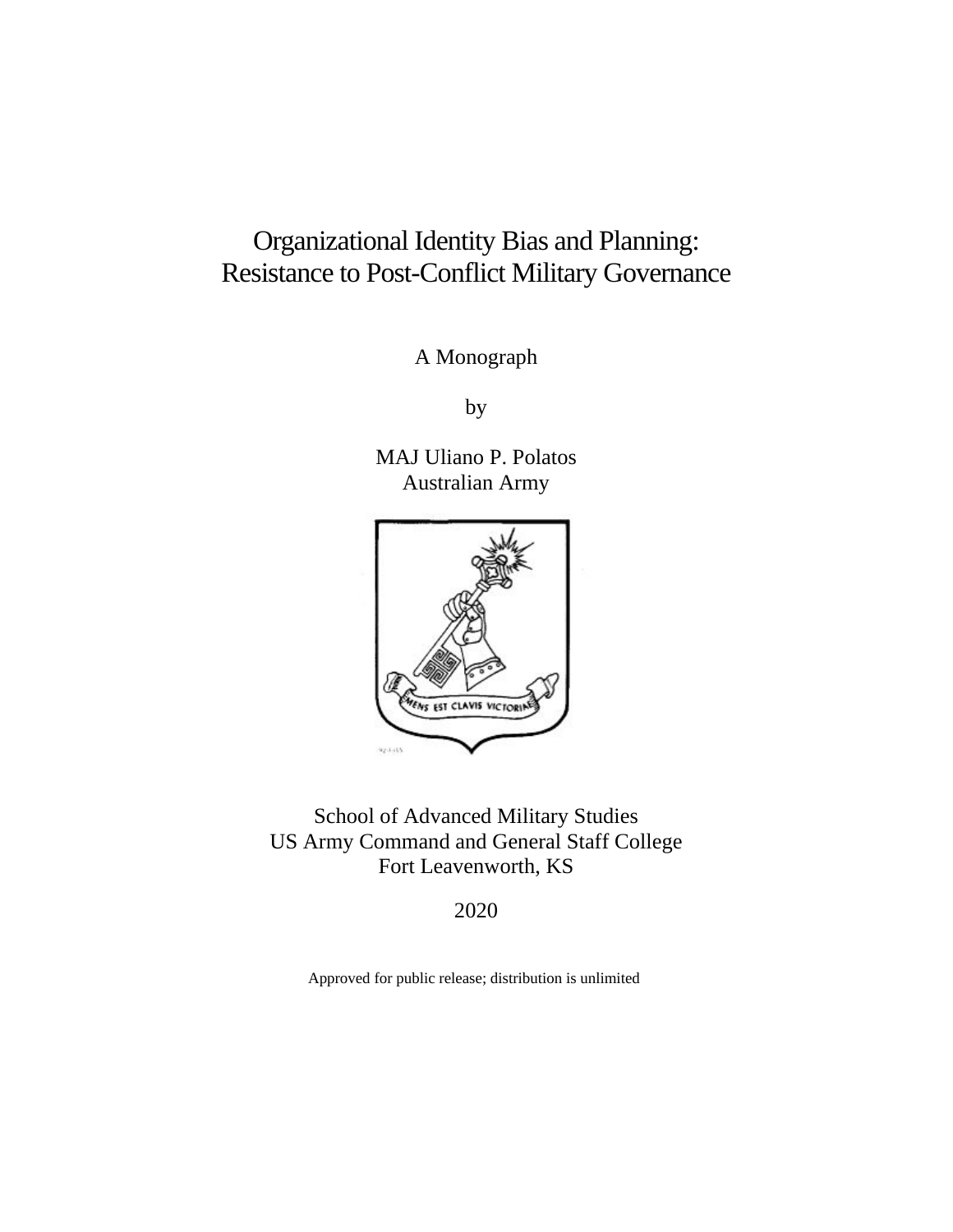# **REPORT DOCUMENTATION PAGE** *Form Approved*

*OMB No. 0704-0188*

Public reporting burden for this collection of information is estimated to average 1 hour per response, including the time for reviewing instructions, searching existing data sources, gathering and maintaining the data needed, and completing and reviewing this collection of information. Send comments regarding this burden estimate or any other aspect of this<br>collection of information, including suggest Reports (0704-0188), 1215 Jefferson Davis Highway, Suite 1204, Arlington, VA 22202-4302. Respondents should be aware that notwithstanding any other provision of law, no person shall be subject to any penalty for failing to comply with a collection of information if it does not display a currently valid OMB control number. **PLEASE DO NOT RETURN YOUR FORM TO THE ABOVE ADDRESS.**

| 1. REPORT DATE (DD-MM-YYYY)                               | 2. REPORT TYPE                                          | 3. DATES COVERED (From - To)    |  |
|-----------------------------------------------------------|---------------------------------------------------------|---------------------------------|--|
| $04 - 09 - 2020$                                          | Master's Thesis                                         | AUG 2019 - JUN 2020             |  |
| <b>4. TITLE AND SUBTITLE</b>                              | <b>5a. CONTRACT NUMBER</b>                              |                                 |  |
|                                                           |                                                         | <b>5b. GRANT NUMBER</b>         |  |
| Organizational Identity Bias and Planning:                |                                                         |                                 |  |
| <b>Resistance to Post-Conflict Military Governance</b>    | <b>5c. PROGRAM ELEMENT NUMBER</b>                       |                                 |  |
| 6. AUTHOR(S)                                              | <b>5d. PROJECT NUMBER</b>                               |                                 |  |
|                                                           | <b>5e. TASK NUMBER</b>                                  |                                 |  |
| Major Uliano Peter Polatos, Australian Army.              | <b>5f. WORK UNIT NUMBER</b>                             |                                 |  |
| 7. PERFORMING ORGANIZATION NAME(S) AND ADDRESS(ES)        |                                                         | <b>8. PERFORMING ORG REPORT</b> |  |
| U.S. Army Command and General Staff College               | <b>NUMBER</b>                                           |                                 |  |
| ATTN: ATZL-SWD-GD                                         |                                                         |                                 |  |
| Fort Leavenworth, KS 66027-2301                           |                                                         |                                 |  |
| 9. SPONSORING / MONITORING AGENCY NAME(S) AND ADDRESS(ES) | <b>10. SPONSOR/MONITOR'S</b><br><b>ACRONYM(S)</b>       |                                 |  |
|                                                           | <b>11. SPONSOR/MONITOR'S REPORT</b><br><b>NUMBER(S)</b> |                                 |  |
| <b>12. DISTRIBUTION / AVAILABILITY STATEMENT</b>          |                                                         |                                 |  |

Approved for Public Release; Distribution is Unlimited

#### **13. SUPPLEMENTARY NOTES**

#### **14. ABSTRACT**

Organizational Identity Bias and Planning: Resistance to Post-Conflict Military Governance, by Major Uliano P. Polatos, Australian Army, 44 pages.

The US Army boasts a long history of providing governance in the aftermath of combat, from conflicts in Mexico to Iraq. The Army is the only organization with sufficient resources to perform governance, which is required to connect tactical victory to policy objectives. However, this monograph proposes that institutional bias limits the Army's conception of military power to large scale, decisive combat, derived from historical anomalies such as the Second World War. The organization's understanding of the application of military power is challenged by the requirement to provide governance, which is subsequently underrepresented in doctrine, organization, and training. The consequence has been poor preparation, inadequate allocation of resources, civil-military conflict, and often, failure to realize policy objectives following tactical success. This monograph seeks to understand the Army's institutional bias against governance by examining the preparation, execution and response to military governance in Operations Just Cause, Panama, and Operation Iraqi Freedom. The Army must identify bias if it is to overcome it, and the repeated failure to prepare for governance in the past suggests that it is not a question of evidence, but aversion. By understanding the nature of this bias, the organization will be better positioned to objectively assess the causes of success or failure of past operations and will be more inclined to incorporate governance into operational planning in the future.

#### **15. SUBJECT TERMS**

Military Government, Governance, Organizational Bias, Operation Just Cause, Operation Iraqi Freedom

| I 16. SECURITY CLASSIFICATION OF: |               | <b>17. LIMITATION</b><br>l OF ABSTRACT | <b>18. NUMBER</b><br><b>OF PAGES</b> | <b>19a. NAME OF RESPONSIBLE PERSON</b> |                                              |
|-----------------------------------|---------------|----------------------------------------|--------------------------------------|----------------------------------------|----------------------------------------------|
| l a. REPORT                       | l b. ABSTRACT | <b>c. THIS PAGE</b>                    |                                      |                                        | <b>19b. PHONE NUMBER</b> (include area code) |
|                                   |               |                                        |                                      | 44                                     |                                              |
|                                   |               |                                        |                                      |                                        |                                              |

**Standard Form 298 (Rev. 8-98) Prescribed by ANSI Std. Z39.18**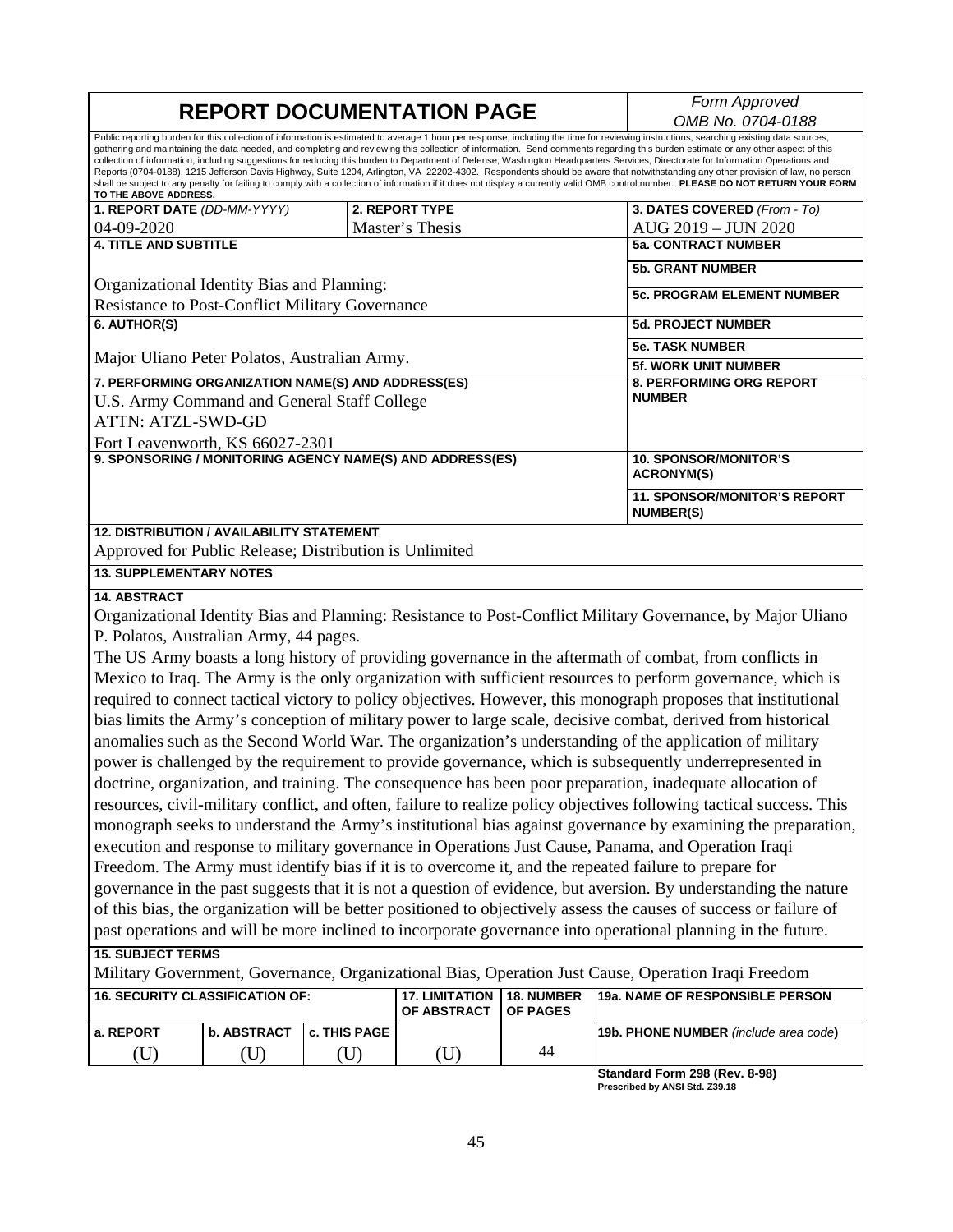## Monograph Approval Page

Name of Candidate: MAJ Uliano P. Polatos

Monograph Title: Organizational Identity Bias and Planning: Resistance to Post-Conflict Military Governance

Approved by:

|                         | , Monograph Director |
|-------------------------|----------------------|
| Anthony E. Carlson, PhD |                      |

\_\_\_\_\_\_\_\_\_\_\_\_\_\_\_\_\_\_\_\_\_\_\_\_\_\_\_\_\_\_\_\_\_\_, Seminar Leader

James C. Reese, COL

\_\_\_\_\_\_\_\_\_\_\_\_\_\_\_\_\_\_\_\_\_\_\_\_\_\_\_\_\_\_\_\_\_\_, Director, School of Advanced Military Studies Brian A. Payne, COL

Accepted this 21st day of May 2020 by:

\_\_\_\_\_\_\_\_\_\_\_\_\_\_\_\_\_\_\_\_\_\_\_\_\_\_\_\_\_\_\_\_\_\_, Acting Director, Graduate Degree Programs Prisco R. Hernandez, PhD

The opinions and conclusions expressed herein are those of the student author and do not necessarily represent the views of the US Army Command and General Staff College or any other government agency. (References to this study should include the foregoing statement.)

Fair use determination or copyright permission has been obtained for the use of pictures, maps, graphics, and any other works incorporated into the manuscript. This author may be protected by more restrictions in their home countries, in which case further publication or sale of copyrighted images is not permissible.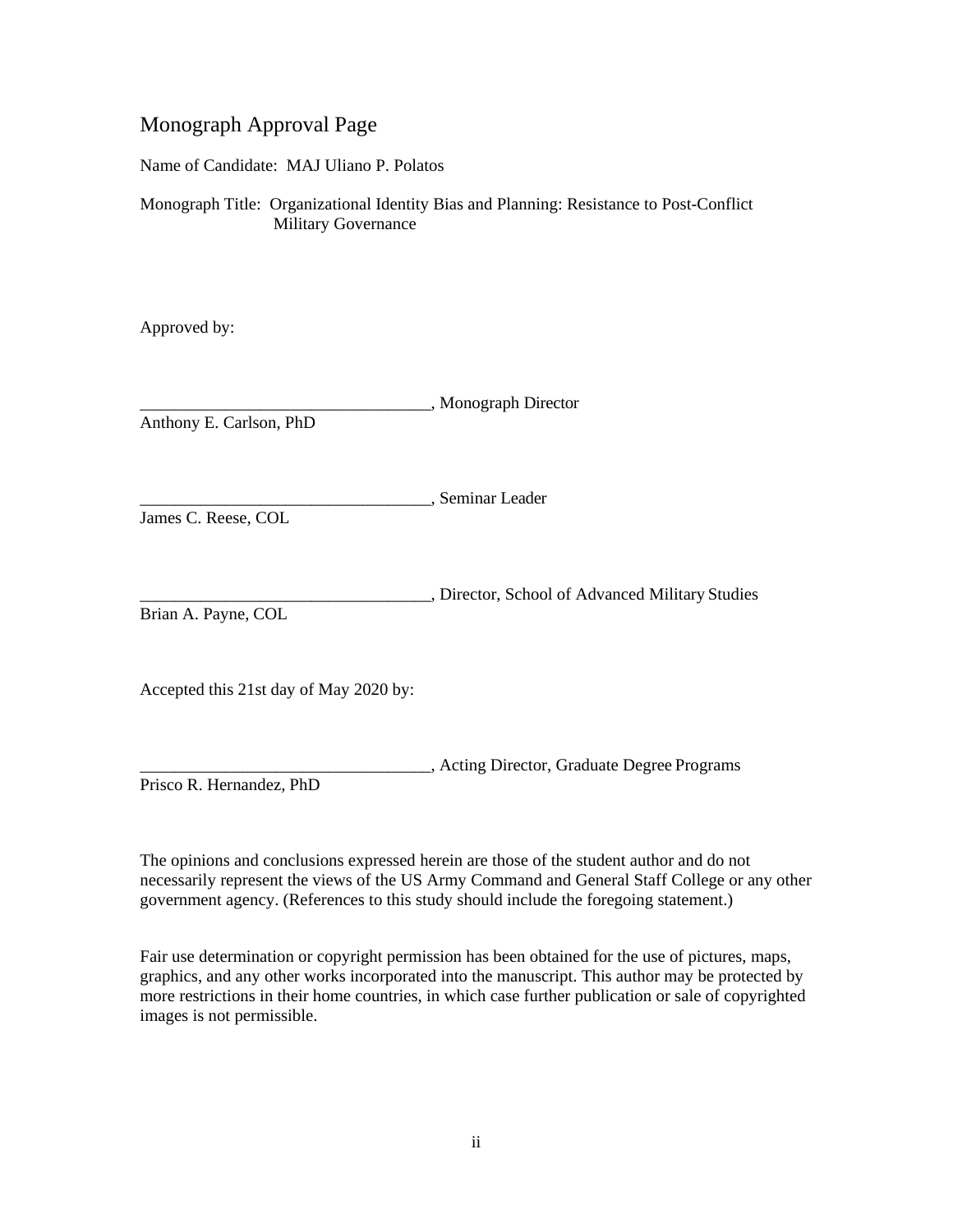### Abstract

Organizational Identity Bias and Planning: Resistance to Post-Conflict Military Governance, by Major Uliano P. Polatos, Australian Army, 44 pages.

The US Army boasts a long history of providing governance in the aftermath of combat, from conflicts in Mexico to Iraq. The Army is the only organization with sufficient resources to perform governance, which is required to connect tactical victory to policy objectives. However, this monograph proposes that institutional bias limits the Army's conception of military power to large scale, decisive combat, derived from historical anomalies such as the Second World War. The organization's understanding of the application of military power is challenged by the requirement to provide governance, which is subsequently underrepresented in doctrine, organization, and training. The consequence has been poor preparation, inadequate allocation of resources, civil-military conflict, and often, failure to realize policy objectives following tactical success. This monograph seeks to understand the Army's institutional bias against governance by examining the preparation, execution and response to military governance in Operations Just Cause, Panama, and Operation Iraqi Freedom. The Army must identify bias if it is to overcome it, and the repeated failure to prepare for governance in the past suggests that it is not a question of evidence, but aversion. By understanding the nature of this bias, the organization will be better positioned to objectively assess the causes of success or failure of past operations and will be more inclined to incorporate governance into operational planning in the future.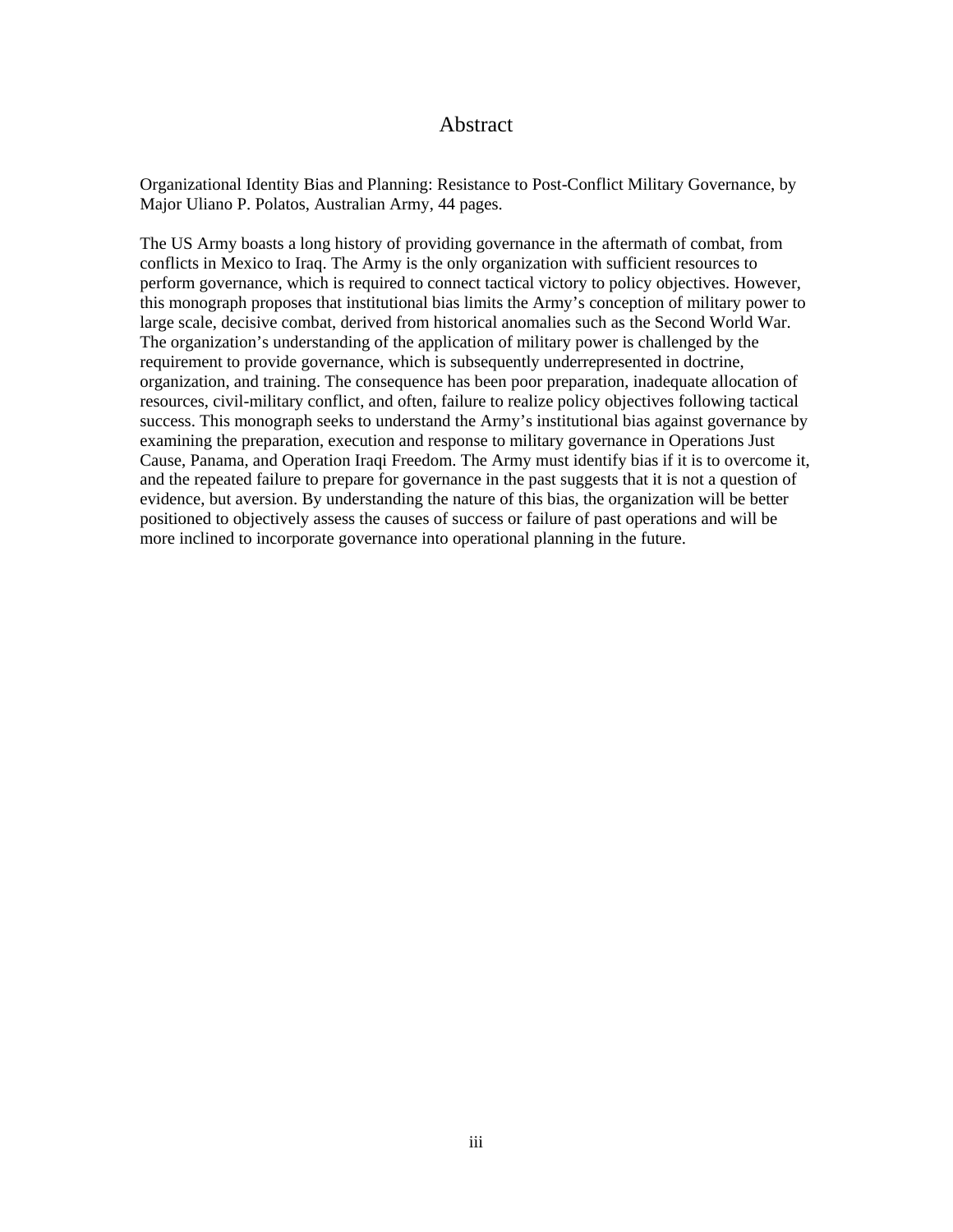## Contents

| Recommendation Two - The Commander Owns the Whole Campaign 39                |
|------------------------------------------------------------------------------|
| Recommendation Three - Doctrine Should Help Train for an Uncertain Future 39 |
|                                                                              |
|                                                                              |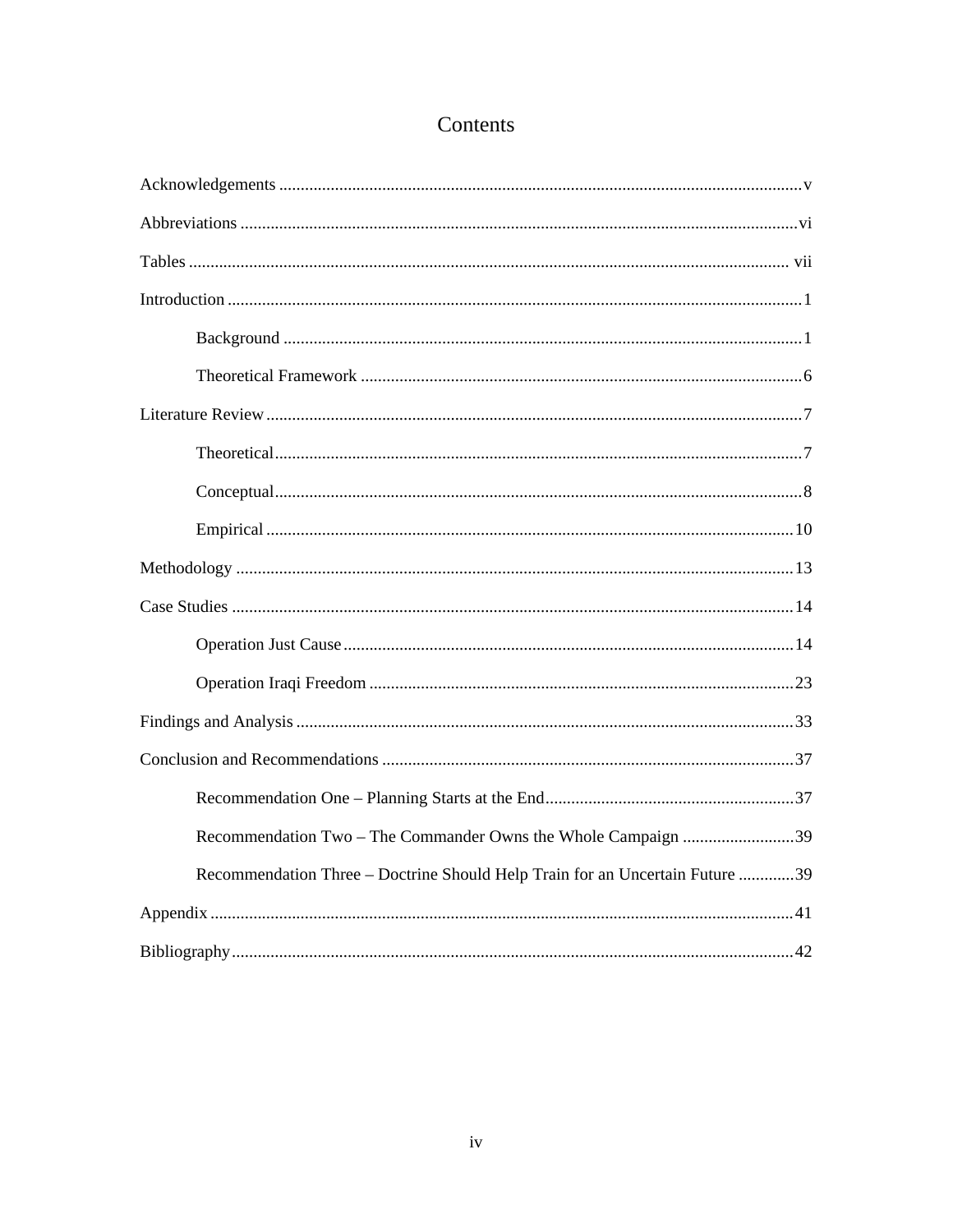## Acknowledgments

<span id="page-5-0"></span>This monograph would not have been possible without the continued support and patience of my loving family. Thank you for sharing this adventure with me, and for reminding me to put down the books once in a while.

I am incredibly grateful to my monograph director Dr. Anthony Carlson for his enthusiasm, guidance, and support throughout this project and the academic year. I also wish to thank my seminar leader COL James Reese and my fellow students for the spirited debates, which helped to continually refine my thoughts.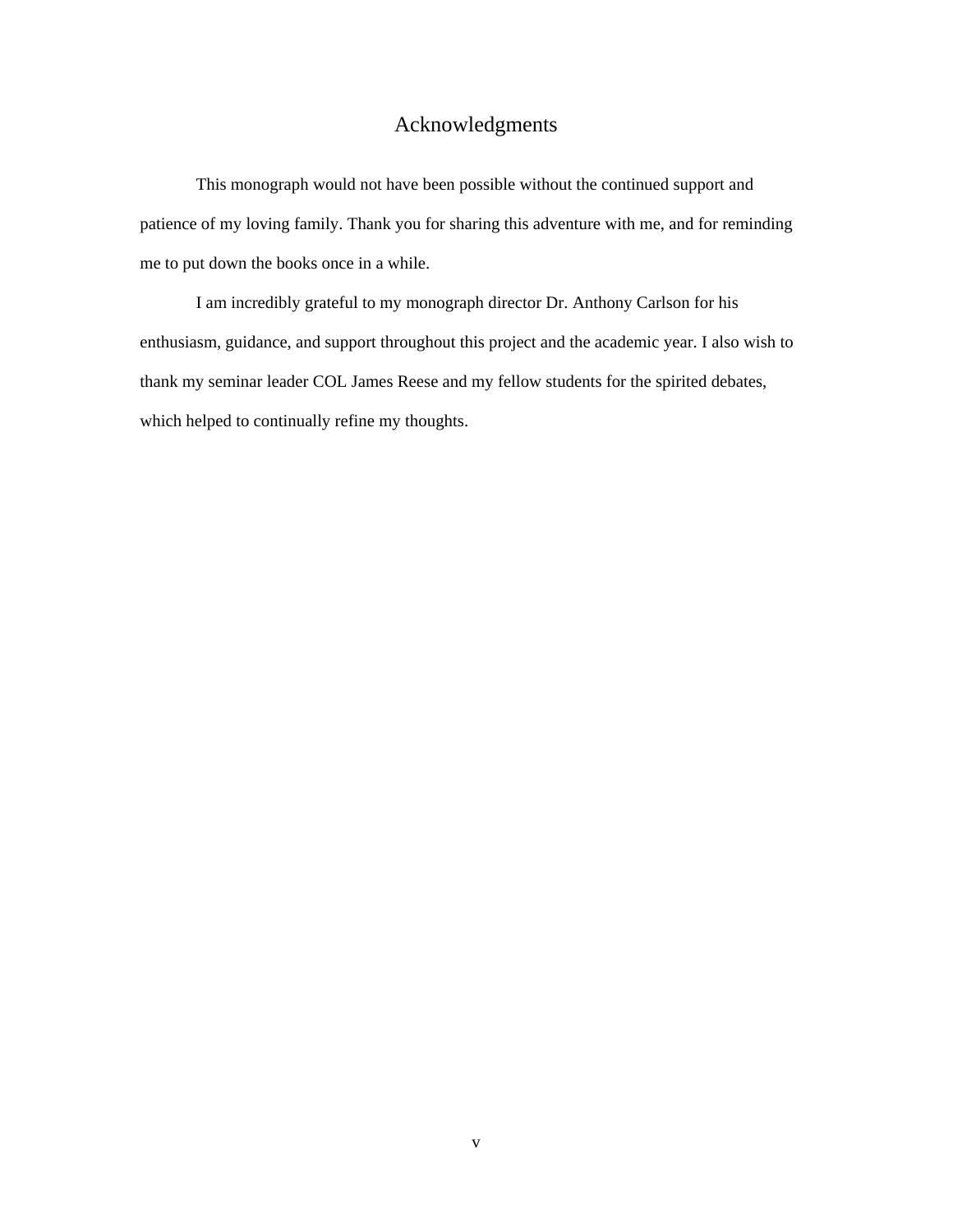## Abbreviations

<span id="page-6-0"></span>

| <b>ADP</b>     | <b>Army Doctrine Publication</b>               |
|----------------|------------------------------------------------|
| <b>CENTCOM</b> | <b>United States Central Command</b>           |
| <b>CFLCC</b>   | <b>Combined Forces Land Component Command</b>  |
| $CJTF-4$       | Combined Joint Task Force IV                   |
| <b>FM</b>      | Field Manual                                   |
| <b>JCS</b>     | Joint Chiefs of Staff                          |
| JP             | Joint Publication                              |
| <b>JTF</b>     | <b>Joint Task Force</b>                        |
| <b>NSD</b>     | <b>National Security Decision</b>              |
| <b>PDF</b>     | Panamanian Defense Force                       |
|                | <b>SOUTHCOM</b> United States Southern Command |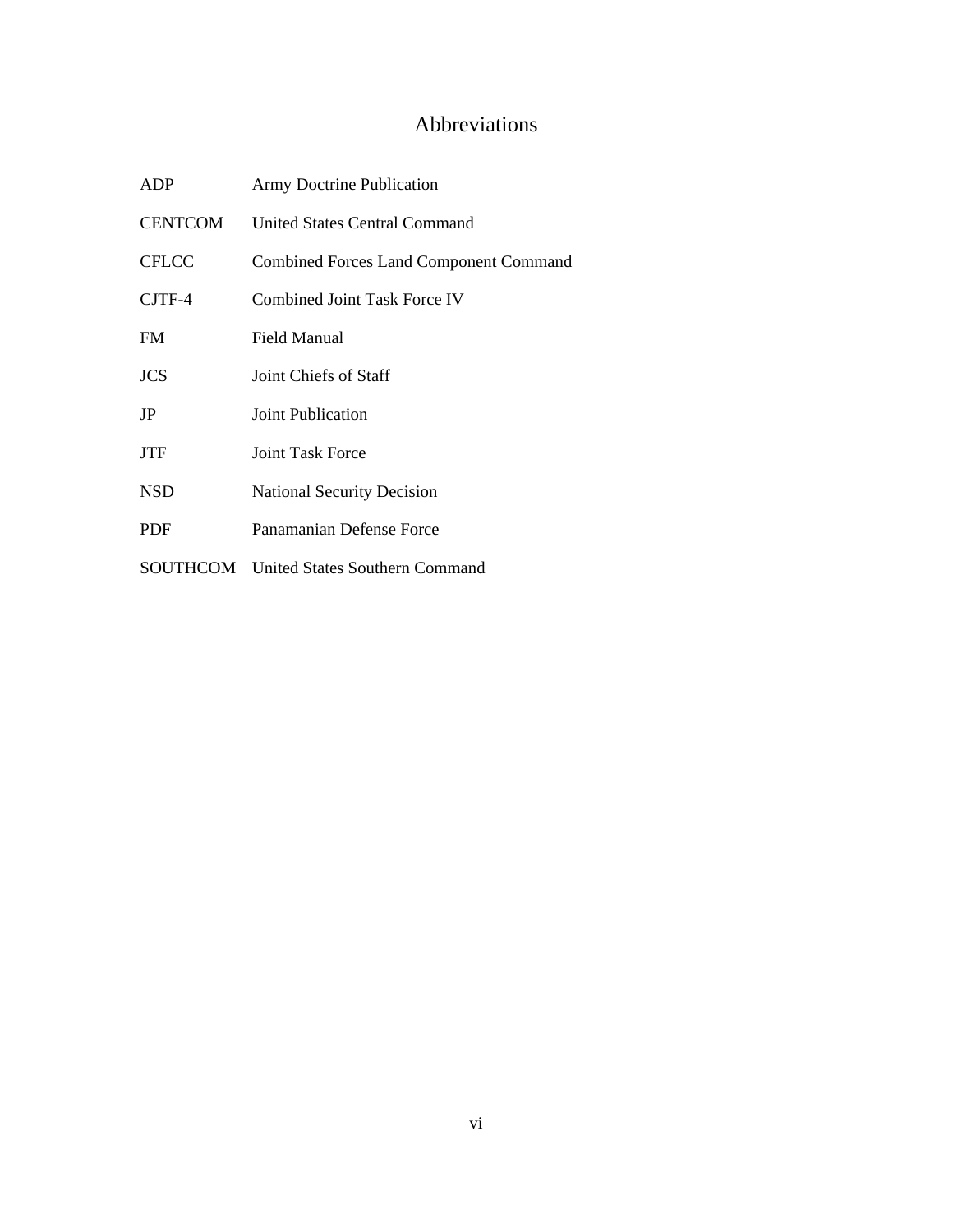# Tables

<span id="page-7-0"></span>

|--|--|--|--|--|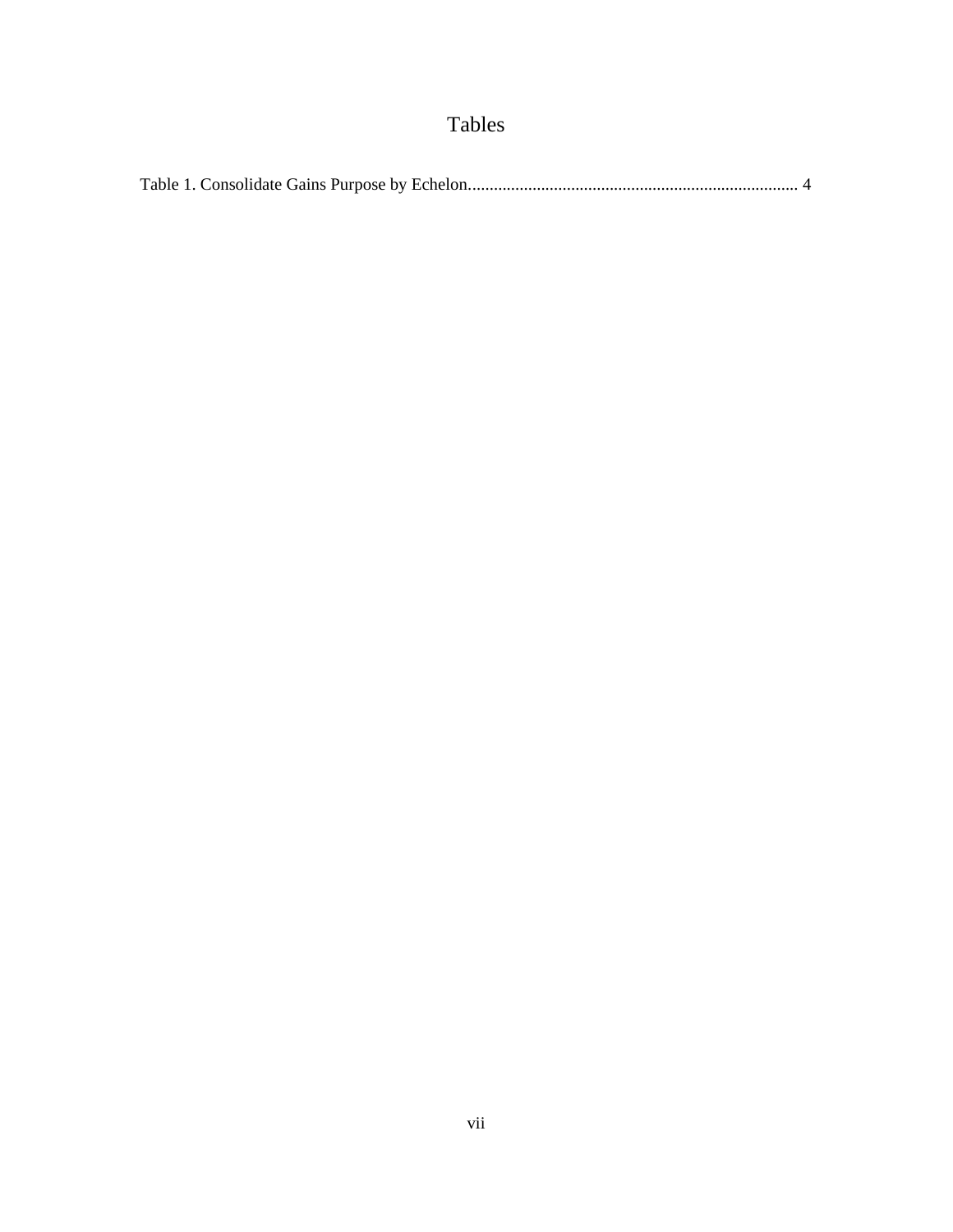## Introduction

#### <span id="page-8-1"></span><span id="page-8-0"></span>Background

The US Army boasts a long history of providing governance in the aftermath of combat, including after conflicts in Mexico, the Southern States, Cuba, Puerto Rico, Panama, China, the Philippines, Germany, and Japan.<sup>1</sup> This trend has continued since the Second World War with interventions in Central America, Europe, and the Middle East, where the Army provided governance in the absence of a functioning civil authority. In almost every instance, the Army was the only organization with sufficient resources to perform governance, which sought to connect tactical victory to policy objectives. However, in each instance, there was strong resistance to the military performing a governance function, from both the military and civilian leadership.

Resistance to military governance persists, despite repeated evidence that combat alone does not achieve desired political ends. Resistance is evidenced by civil and military commentary during recent conflicts and in the Army's approach to governance in doctrine, organization, and training. The Army embraces a delineation of civil and military responsibility that sees the aftermath of combat as a civilian responsibility. However, conflict rarely ends with a clear and accepted victory, and circumstances often force the Army to provide governance when no civil institution is available for the transition of authority. The consequence of resistance has been poor preparation, inadequate allocation of resources, civil-military conflict, and often, failure to realize policy objectives following tactical success.

This monograph proposes that institutional bias limits the US Army's conception of military power to large scale, decisive combat, derived from historical anomalies such as the Second World War and the First Gulf War. Meanwhile, frequent limited-wars and governance

 <sup>1</sup> US Department of the Army, Field Manual (FM) 3-57, *Civil Affairs Operations* (Washington, DC: Government Printing Office, 2019), 2-8.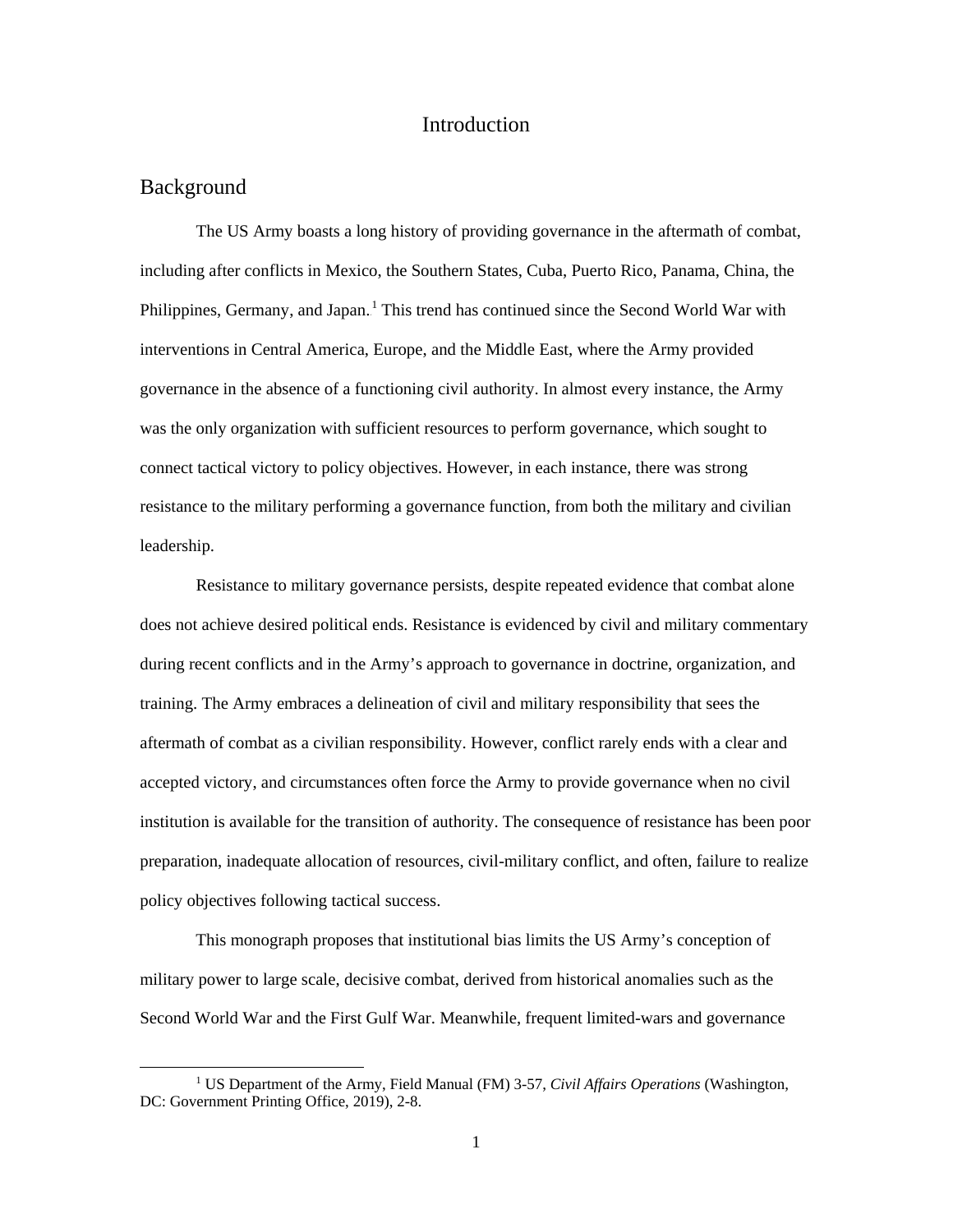missions are ignored or seen as distractions from the Army's true purpose of destroying enemy forces in a definitive combat phase. The organization's identity and understanding of the application of military power are challenged by the requirement to provide military government or governance support, and it subsequently excludes governance from doctrine. The result is repeated shock as the institution is forced to adapt during subsequent operations to unexpected and unplanned governance tasks.

This monograph will analyze the impact of the Army's institutional bias against military governance. The Army must identify bias if it is to overcome it, and the repeated failure to prepare for governance in the past suggests that it is not a question of evidence, but aversion. By understanding the nature of this bias, the organization will be better positioned to objectively assess the causes of success or failure of past operations and will be more inclined to incorporate governance into operational planning.

The combat phase of operations receives the preponderance of attention in planning because it is perceived as the phase that presents the most existential threat to the force. However, in Operation Iraqi Freedom, before President George W. Bush's 'Mission Accomplished' speech, the US military suffered 139 casualties, a figure which climbed to over 4,000 in the ensuing insurgency until combat missions ceased in  $2011$ .<sup>2</sup> The failure to plan for governance as a part of combat operations fueled the instability that drove the insurgency. Furthermore, the war failed to achieve US policy objectives, and fueled broader regional instability.

While predicting future wars is fraught with danger, governance has occurred in past conflicts across the entire spectrum, from peacekeeping to large scale combat operations. Wars are fought to reform the behavior or nature of an adversary's government, making governance an inescapable requirement to connect tactical victory to policy objectives. Barring some

 <sup>2</sup> Ujala Seghal, "Eight Years Ago, Bush Declared 'Mission Accomplished' in Iraq," *Atlantic*, May 1, 2011, accessed January 19, 2020, [https://www.theatlantic.com/national/archive/2011/05/mission](https://www.theatlantic.com/national/archive/2011/05/mission-accomplished-speech/350187/)[accomplished-speech/350187/;](https://www.theatlantic.com/national/archive/2011/05/mission-accomplished-speech/350187/) US Department of Defense, *Casualty Status* (January 13, 2020), accessed January 13, 2020[, https://www.defense.gov/casualty.pdf](https://www.defense.gov/casualty.pdf)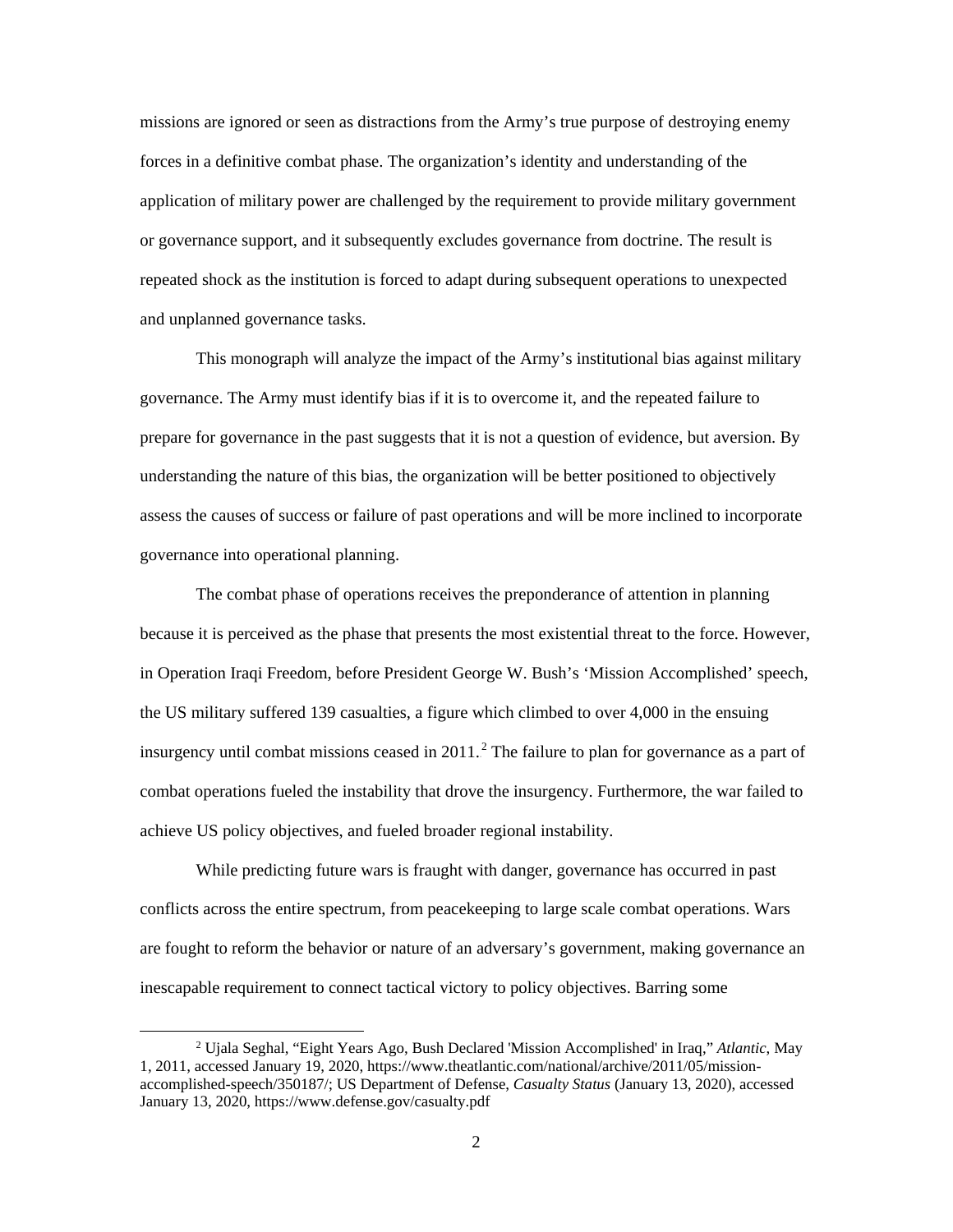fundamental change in the nature of war, governance will remain a requirement in the future. Failure to plan and conduct governance may prove both lethal to troops and terminal to the attainment of policy objectives.

The US Army today is emerging from a long period of counterinsurgency operations and the global war on terrorism. Field Manual (FM) 3-0, *Operations* (2017), presents military governance as an extreme case, which reflects institutional bias and an effort to return the military to its preferred focus on decisive combat operations.<sup>3</sup> If the Army does not address this institutional bias, the loss of institutional knowledge, and the failure to plan for the aftermath of combat, may undermine future missions.

The US Army wrote FM 3-0, *Operations* (2017) within the broader context of the 2017 National Security Strategy, signaling a shift in focus for the United States away from counterinsurgency and nation-building in the Middle East, towards great power competition against the potential peer adversaries of China and Russia.<sup>4</sup> The manual reflected the Army's concern that years of counterinsurgency operations had reduced the force's preparedness and capabilities to fight large scale combat operations, where the corps would serve as a tactical echelon headquarters. This revised doctrine reflected the Army's aspiration for a larger force. However, the Army also acknowledged that combat success did not itself equate to policy objectives, reflecting the experience of recent wars in Iraq and Afghanistan. The Army identified a need for action beyond the destruction of the main enemy force to achieve enduring strategic success. FM 3-0, *Operations* (2017), therefore, introduced the Army's new strategic role of "consolidation of gains." The manual identified the consolidation of gains as the missing link between tactical victory and strategic success.

 <sup>3</sup> US Department of the Army, FM 3-0, *Operations* (Washington, DC: Government Printing Office, 2017), 8-12.

<sup>4</sup> The White House, *National Security Strategy of the United States* (Washington: DC: The White House, 2017), 2, accessed November 27, 2019, https://www.whitehouse.gov/wpcontent/uploads/2017/12/NSS-Final-12-18-2017-0905-2.pdf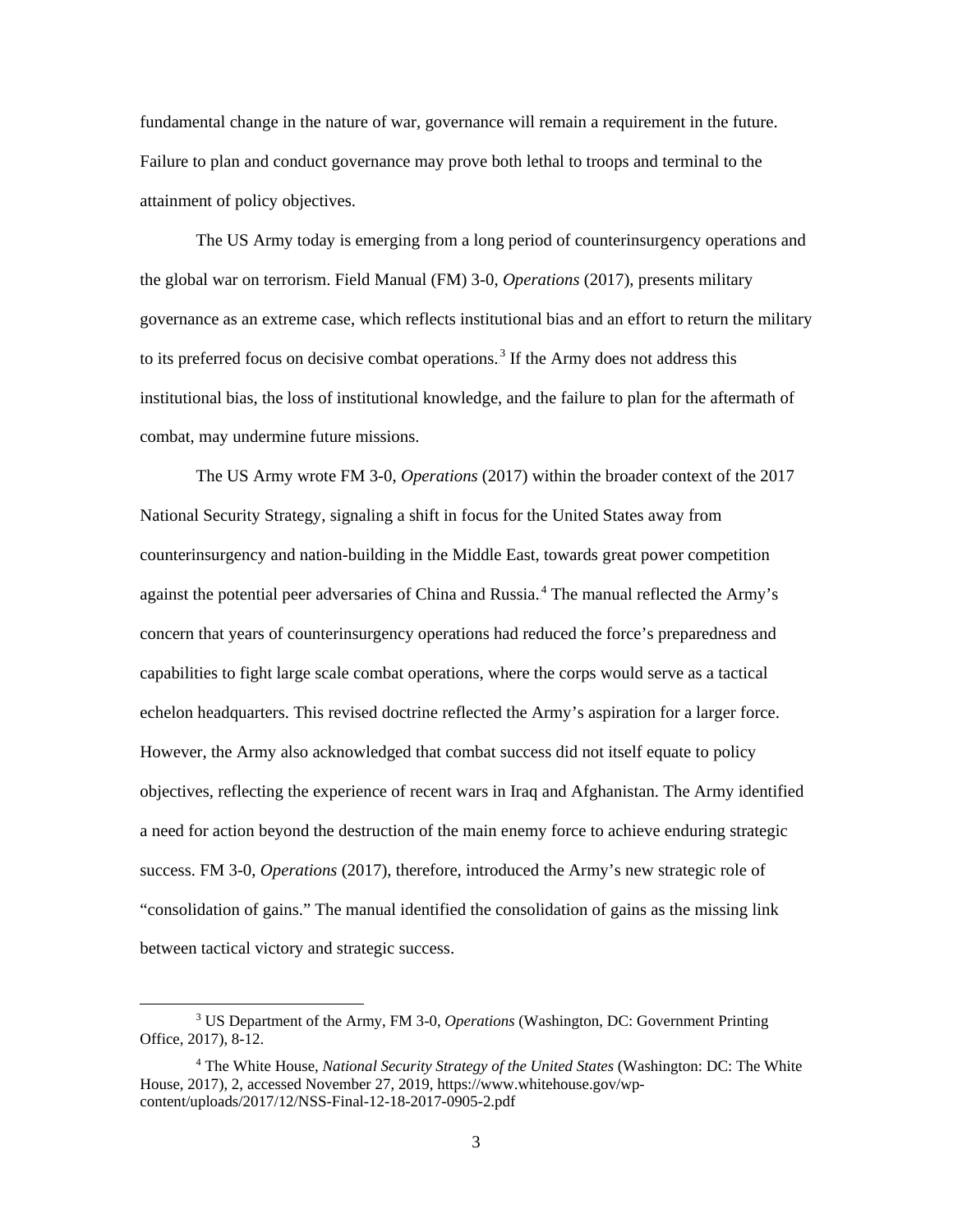This monograph contends that the consolidation of gains reinforces the Army's narrow conception of war and does not address the critical role of military governance, which is a distinct concept. While consolidation of gains is an undisputed requirement to prevent enemy resurgence, conflating consolidation of gains with a connection to policy objectives is a critical flaw. It is, therefore, important to distinguish between the definition and scope of these terms.

The proponent doctrine publication, Army Doctrine Publication (ADP) 3-0, *Operations* (2019), defines the term consolidate gains as "activities to make enduring any temporary operational success and to set the conditions for a sustainable security environment, allowing for a transition of control to other legitimate authorities."<sup>5</sup> The doctrine identifies consolidation tasks applicable at each echelon, shown in Table 1, focusing upon defeating remaining enemy forces to achieve a secure environment. The doctrine strongly reflects the broader context of the Army's pursuit of a larger force by requiring a dedicated consolidation force to conduct consolidation tasks, thus adding weight to the justification for force expansion.<sup>6</sup>

Table 1. Consolidate Gains Purpose by Echelon.

| Echelon                                                                     | <b>Tasks to Consolidate Gains</b>                                                                        |
|-----------------------------------------------------------------------------|----------------------------------------------------------------------------------------------------------|
| Strategic-operational level (joint force land<br>component commander-corps) | Establishing the security conditions necessary to<br>achieve the desired political end state.            |
| Operational-tactical level (field army-corps)                               | Exploiting tactical success to ensure the enemy<br>cannot mount protracted resistance by other<br>means. |
| Tactical level (corps—division)                                             | Maintaining tempo and ensuring the enemy enjoys<br>no respite; defeating the enemy in detail.            |

<span id="page-11-0"></span>Source: US Army, ADP 3-0, *Operations* (2019), 3-6.

ADP 3-0, *Operations* (2019) identifies the ultimate purpose of consolidation of gains as allowing for the transition of control to other legitimate authorities. However, the consolidation tasks imply that the military's role is restricted to the provision of security, failing to make

 <sup>5</sup> US Department of the Army, Army Doctrine Publication (ADP) 3-0, *Operations* (Washington, DC: Government Printing Office, 2019), 1-6.

<sup>6</sup> US Army, FM 3-0, *Operations* (2017), 8-5.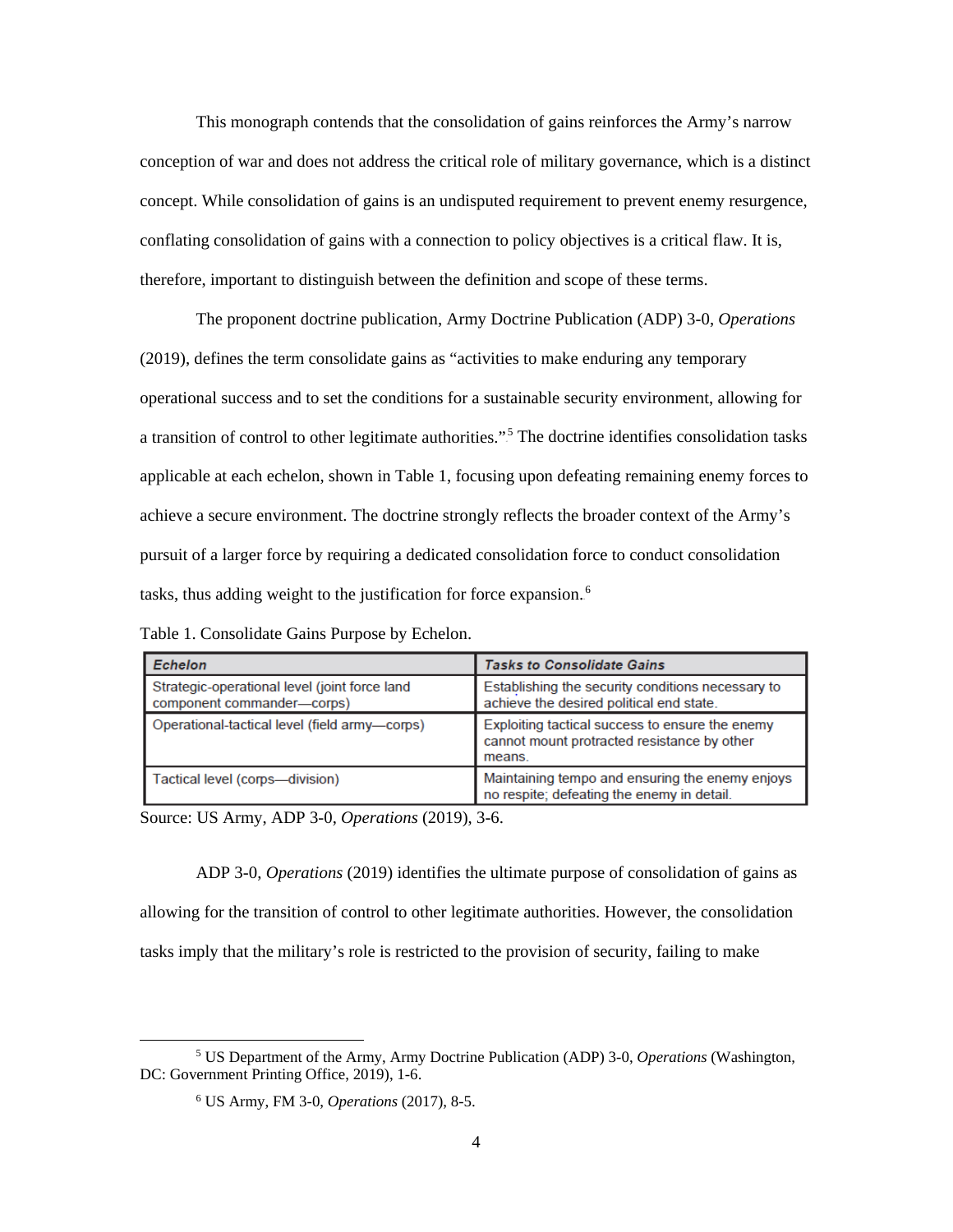explicit that the military must assume responsibility for the civilian population until such transition has occurred.

Joint Publication (JP) 3-57, *Civil Military Operations* (2018) is the proponent doctrine for military government, defined as "the supreme authority the military exercises by force or agreement over the lands, property, and indigenous populations and institutions of domestic, allied, neutral, or enemy territory, therefore substituting sovereign authority under rule of law for the previously established government."<sup>7</sup> Military governance operations are the means of executing military government, defined in FM 3-57, *Civil Affairs Operations* (2019), as "operations executed by Civil Affairs to provide expertise in the civil sector functions in order to establish transitional military authority or conduct support to civil administration."<sup>8</sup> The objective of military governance operations is to exercise authority over the population and institutions and establish civil control and stability. Governance is the crucial element that connects tactical success to strategic objectives, suggesting that the Army's responsibility extends beyond the mere establishment of a secure environment through consolidation of gains.

So if military government and governance operations already reside in doctrine, what is the purpose of this monograph? The problem lies in the treatment of governance in capstone doctrine. By failing to make explicit that the military is responsible for governance once the sovereign authority is deposed or degraded, and by delinking governance from the attainment of strategic objectives, joint and army doctrine remove governance from the organization's consciousness and discount it as a core component of operational planning. FM 3-0, *Operations* (2017) acknowledges that international law requires the military to provide governance in the absence of a functional host nation government; however, it qualifies military responsibility for governance as an extreme case. In fact, such conditions are both frequent, and potentially

 <sup>7</sup> US Department of Defense, Joint Staff, Joint Publication (JP) 3-57, *Civil Military Operations* (Washington, DC: Government Printing Office, 2018), II-11.

<sup>8</sup> US Army, FM 3-57, *Civil Affairs Operations* (2019), 1-4.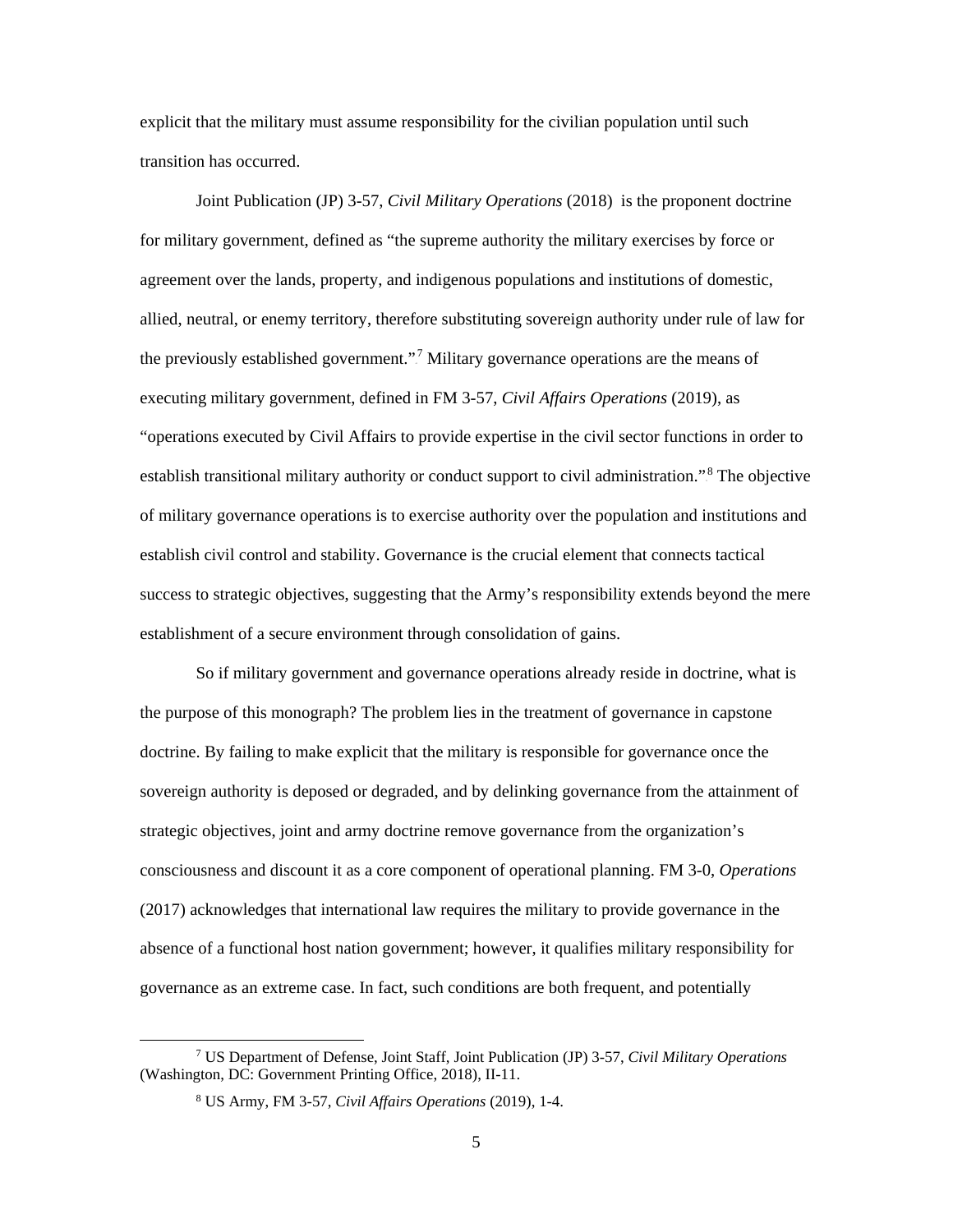inherent, in wars of attrition where the enemy is destroyed or dis-integrated, or where policy aims to reform or replace an adversary's government.

#### <span id="page-13-0"></span>Theoretical Framework

Throughout history, the US Army has found that combat and security have fallen short of achieving policy objectives, and have subsequently provided governance and governance support to achieve the political aim of war. This monograph uses the term governance to encapsulate either military-led, or military-supported, civil administration. It proposes that in successful campaigns, governance is indistinguishable from combat, thus defying classification or separation as a distinct phase or form of war.

There is sufficient historical evidence of the Army's repeated adaptation for governance to consider governance a proven requirement. As such, this monograph does not attempt to justify the requirement for military governance beyond identifying that, historically, decisive battle has proven chimerical; a narrow focus on battle rather than war has squandered early tactical successes, and the failure to consider governance and strategic objectives has resulted in grinding attrition.<sup>9</sup> Instead, this monograph seeks to evaluate how institutional bias prevents these repeated experiences from being codified in doctrine and accepted as a core requirement of military operations. Secondly, the monograph is not concerned with arguments that suggest governance is the responsibility of other government departments or beyond the scope of the Department of Defense. Repeated experience has shown that no other department has sufficient resources to achieve the task and that successive administrations have not seen fit to resource an independent governance office for this purpose.<sup>10</sup> The fact remains that, by virtue of its presence and resources, the Army will be required to govern until the transition to a civilian government.

 <sup>9</sup> Cathal J. Nolan, *The Allure of Battle: A History of How Wars Have Been Won and Lost* (Oxford: Oxford University Press, 2017), 6.

<sup>10</sup> Robert Worley, *Orchestrating the Instruments of Power: A Critical Examination of the U.S. National Security System* (Lincoln: University of Nebraska Press, 2015), 246.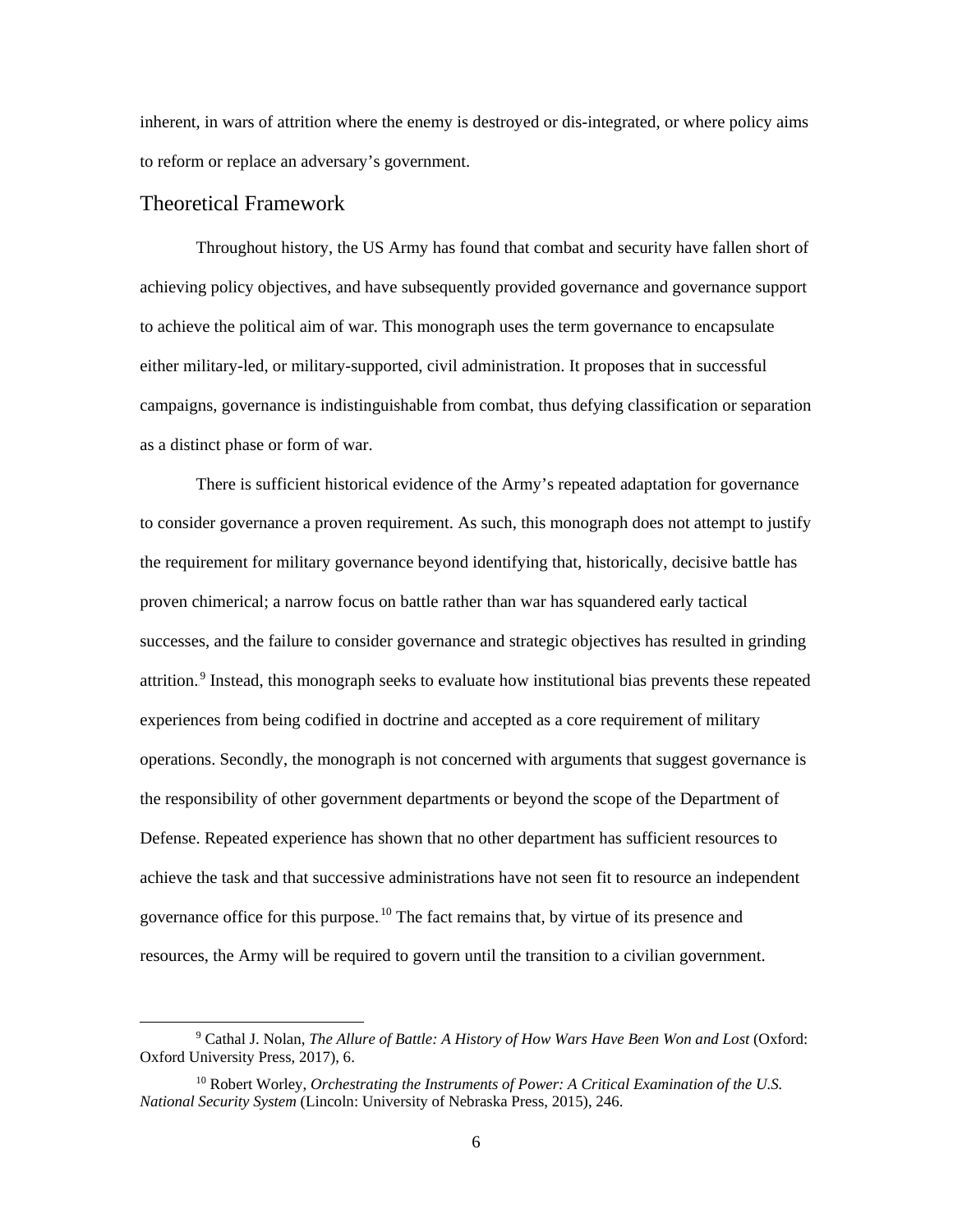#### Literature Review

<span id="page-14-0"></span>The literature review provides an overview of relevant research, which underpins the subsequent hypotheses and analysis of the case studies. The review commences with an overview of academic theory on the nature of bias and institutional identity, leading to a conceptual overview of the military's identity and conception of war, and finally an empirical overview of the impact of this conception on military operations.

#### <span id="page-14-1"></span>**Theoretical**

What is known as cognitive bias encompasses elements of the theories of sociology of knowledge, historical method, and scientific revolution. These theories explain the influence of identity and experience on individuals and institutions, and their influence on the interpretation of events. The relevance of bias to this monograph lies in American political scientist James Rosenau's distinction between value and empirical theory, with empirical theory aspiring to isolate bias and provide central tendencies that encompass the highest possible degree of probability.<sup>11</sup> Empirical theory, therefore, encapsulates the optimal approach to doctrine.

The first question of fundamental importance to this research is how knowledge comes to be institutionalized. Noted sociologists Peter Berger and Thomas Luckmann describe this process as habitualization and institutionalization, by which individual and collective experiences are typified and embedded into the organization's social stock of knowledge. The organization determines which experiences will be embedded and passed to subsequent generations through a process of selective retention, and as the stock of knowledge expands, the organization creates sub-universes to allow for greater specialization of knowledge. The organization tolerates these sub-universes only so long as they do not conflict with the organization's core beliefs.<sup>12</sup>

 <sup>11</sup> James Rosenau, "Thinking Theory Thoroughly," *The Scientific Study of Foreign Policy,* ed. James N. Rosenau (London: Frances Pinter, 1980), 35.

<sup>12</sup> Peter L. Berger and Thomas Luckmann, *The Social Construction of Reality: A Treatise in the Sociology of Knowledge* (New York: Anchor Books, 1990), 41, 53.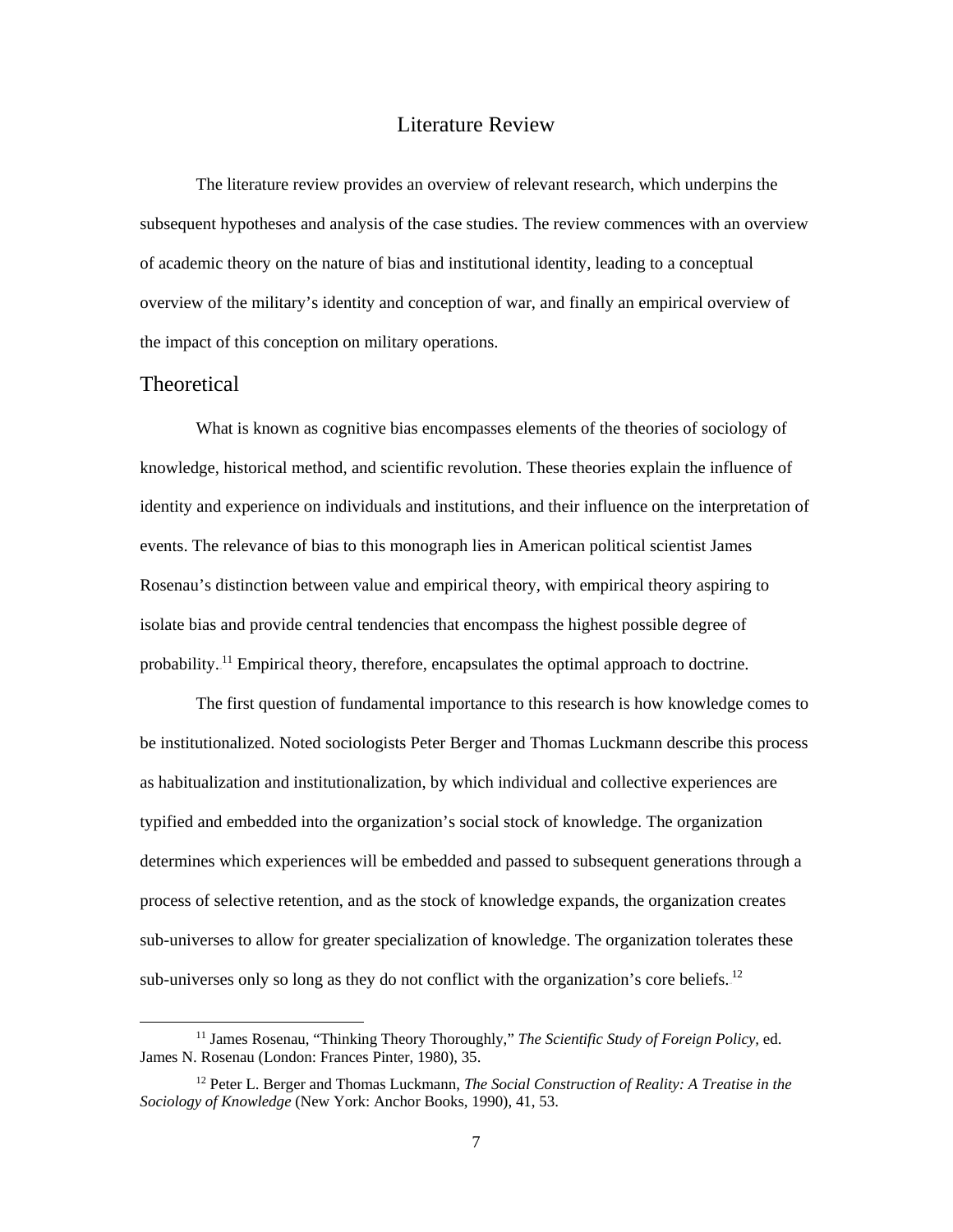American Cold War historian John Gaddis pursues the question of what knowledge passes to subsequent generations in his inquiry of historical method. Gaddis describes the representation of past events as "the rearrangement of reality to suit our purposes," enabled through the three frames of selectivity, simultaneity, and scale.<sup>13</sup> Gaddis contends that events are constructed in their aftermath to suit a particular purpose and that the particular frame of explanation can result in a representation of history with little bearing on reality.

American philosopher of science Thomas Kuhn argues that our interpretation of new events is contingent upon the existence of a paradigm, which is an incomplete representation of the past.<sup>14</sup> The paradigm obscures other processes and theories which may better explain events, and only when it consistently fails to explain developments can a competing paradigm replace it. Kuhn's theory thus indicates that the existing paradigm governs the interpretation of new information and experience, and the absence of competing theories means that only failure serves as the catalyst for change.

### <span id="page-15-0"></span>Conceptual

The sociologists Berger and Luckmann argue that we must understand the historical processes that produced an institution to understand it truly.<sup>15</sup> Thomas Builder, a RAND Corporation analyst who conducted a landmark study into service culture throughout a two-year assignment within the Department of Defense, argues that each military service has a unique identity and dominant concept of war, shaped by the memory of a historical experience that exemplifies organizational competence and power.<sup>16</sup> Builder points to the final year of the Second World War, where large scale combat resulted in a decisive outcome, as the basis of the

 <sup>13</sup> John Gaddis, *The Landscape of History* (New York: Oxford University Press, 2002), 22.

<sup>14</sup> Thomas Kuhn, *The Structure of Scientific Revolutions* (Chicago, IL: University of Chicago Press, 1970), 113.

<sup>15</sup> Berger and Luckmann, *Social Construction of Reality*, 53–4.

<sup>16</sup> Carl H. Builder, *The Masks of War: American Military Styles in Strategy and Analysis* (Baltimore: Johns Hopkins University Press, 1989), 132.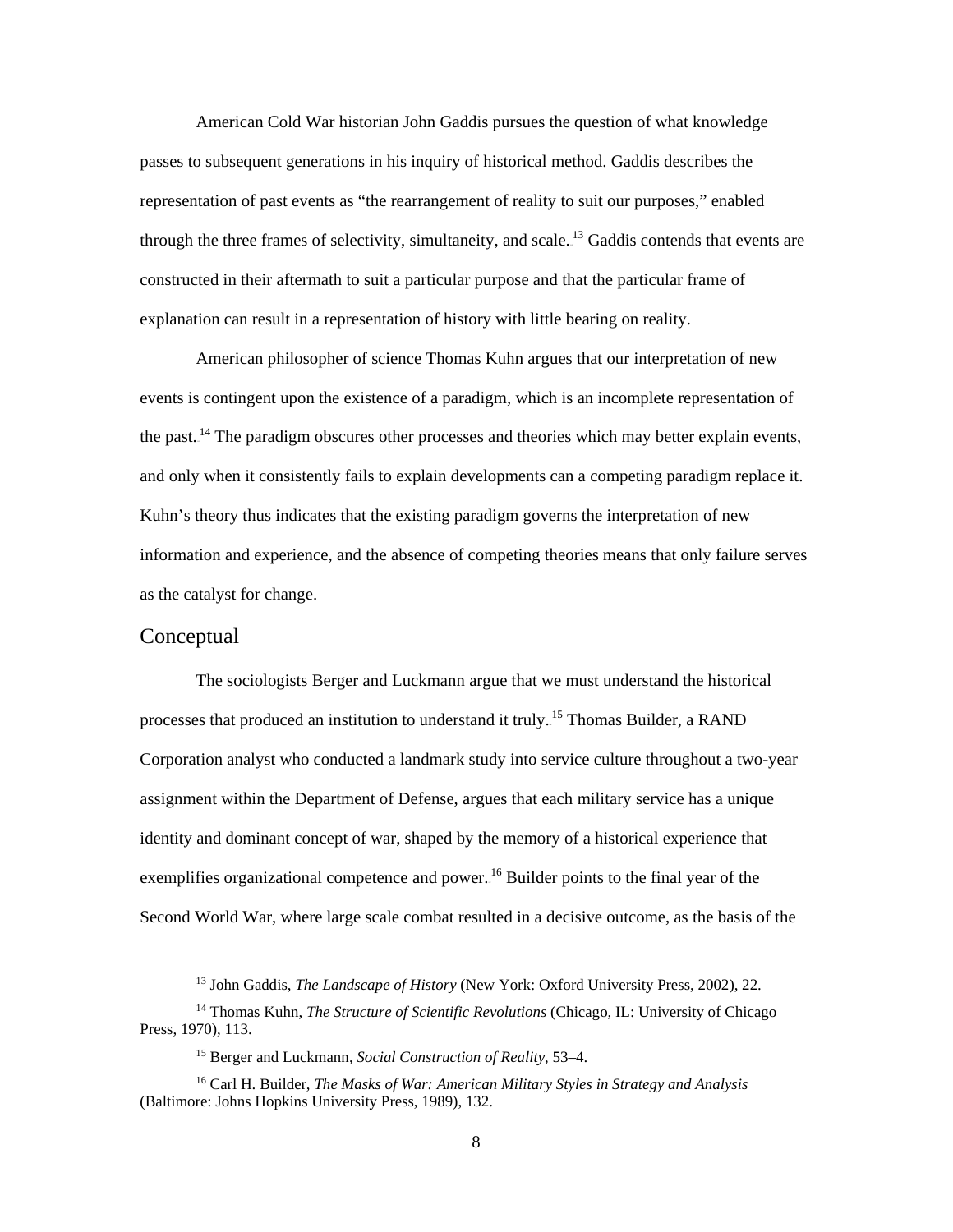Army's identity and conception of war. Builder argues that experiences which do not validate this core conception, no matter how frequent, form secondary and subordinate concepts of war, which are relegated to fringe elements of the organization and not emphasized in organizational development or planning. Rather, the dominant conception of war drives the qualitative development of the force.<sup>17</sup> American military theorist Antulio Echevarria describes this as a separation of war's first and second grammars, with the first grammar of large scale, conventional warfare embraced as the organization's core purpose, and the second grammar of irregular conflict regarded as a lesser, exclusive, and specialist skill.<sup>18</sup>

The idea of secondary concepts of war is expanded upon by military historian John Lynn, who identifies a divergence between realities of war and discourses on war.<sup>19</sup> Lynn argues that an organization's discourse, or conception, of war is shaped by self-image and history, which drives its preparation and cognitive approach. As the organization cannot impose this discourse on others, it faces a reality of war shaped by external forces, from political forces to the enemy. The strength of the institution's discourse determines how the organization will adapt, or reject, this reality. Lynn introduces the phenomenon of "refusal to consider as war," whereby the organization refuses to adapt its discourse to fit reality and instead rejects the particular situation as something other than war. Lynn argues that the military may respond with ad hoc measures, however, has no intention of accepting these measures as being of enduring relevance, and will not enshrine them in doctrine.

Historian Edward Drea supports this phenomenon of rejection through his argument that, while military defeat may serve as a catalyst for change, the key determinant of whether a change

 <sup>17</sup> Builder, *The Masks of War*, 131.

<sup>18</sup> Antulio J. Echevarria, "American Operational Art, 1917-2008" in *The Evolution of Operational Art: From Napoleon to the Present*, ed. John Andreas Olsen and Martin van Creveld (New York: Oxford University Press, 2011), 152.

<sup>19</sup> John A. Lynn, "What War Should Be, What War Is," in *Turning Victory Into Success Military Operations After the Campaign*, ed. Brian M. De Toy (Fort Leavenworth, Combat Studies Institute Press, 2004), 45.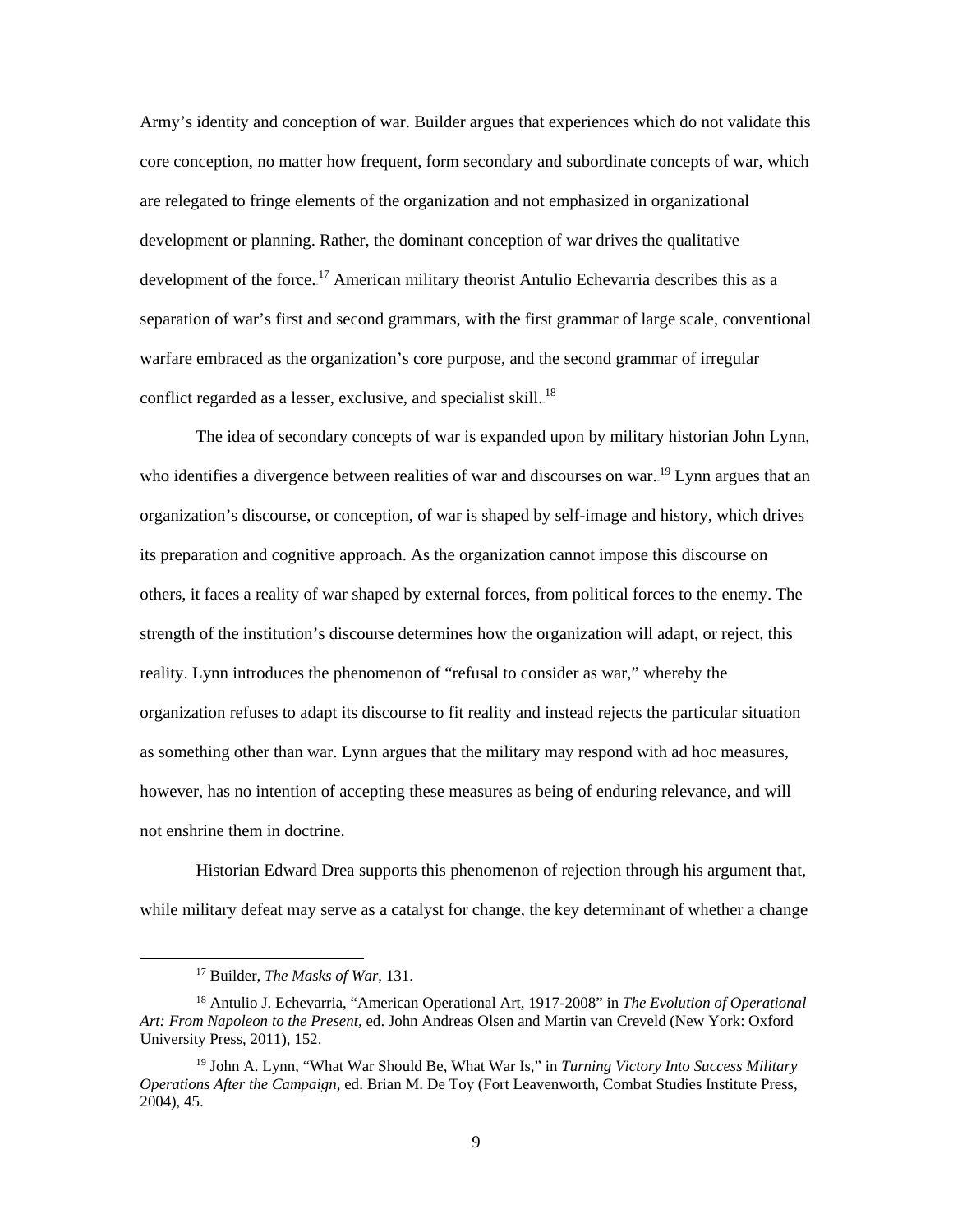is accepted is how an institution views the defeat through the lens of its military tradition.<sup>20</sup> Conrad Crane, director of military history at the US Army War College, builds on this thesis to argue that, emerging from the Vietnam War, the US Army viewed counter-insurgency as an aberration from its understanding of war, and an experience it wished to avoid. Crane contends that, instead of adapting to achieve the closer integration of military and political tools indicated by that conflict, the Army responded by a singular focus on large scale combat, and interpreted the Gulf War as a validation.<sup>21</sup>

Military historian Cathal Nolan provides further context to the Western preference for decisive battle, arguing that the idea of decisive battle is alluring, avoiding the moral, aesthetic, and historical aversion to prolonged attrition warfare, reinforcing the utility of war as a tool for resolving political disputes.<sup>22</sup> Nolan points to the works of Carl von Clausewitz and Antoinne Henri Jomini, historically influential works that idolized the battle-seeking of Napoleonic warfare and raised decisive battle to the level of "pseudoscientific dogma," as evidence that decisive battle constitutes a heroic ideal despite its illusory nature.<sup>23</sup>

#### <span id="page-17-0"></span>Empirical

Having established a theoretical and conceptual understanding of the Army's identity and conception of war, this next section explores literature addressing the impact upon operations. For instance, historian Max Boot addressed the impact of legacy and paradigmatic war experiences on the war in Vietnam, quoting General William Westmoreland's famous dictum, "we know how to do this war. We're going to put massive firepower down on our targets because that's the way we

 $20$  Edward J. Drea, "Tradition and Circumstance: The Imperial Japanese Army's Tactical Response to Khalkin-Gol, 1939" in Charles R. Shrader, ed., *Proceedings of the 1982 International Military History Symposium: The Impact of Unsuccessful Military Campaigns on Military Institutions, 1860-1980* (Washington, DC: US Army Center of Military History, 1984), 134.

<sup>21</sup> Conrad C. Crane, *Avoiding Vietnam: The U.S. Army's Response to Defeat in Southeast Asia* (Carlisle: Strategic Studies Institute, 2002), 2.

<sup>22</sup> Nolan, *The Allure of Battle*, 6.

<sup>23</sup> Ibid., 575.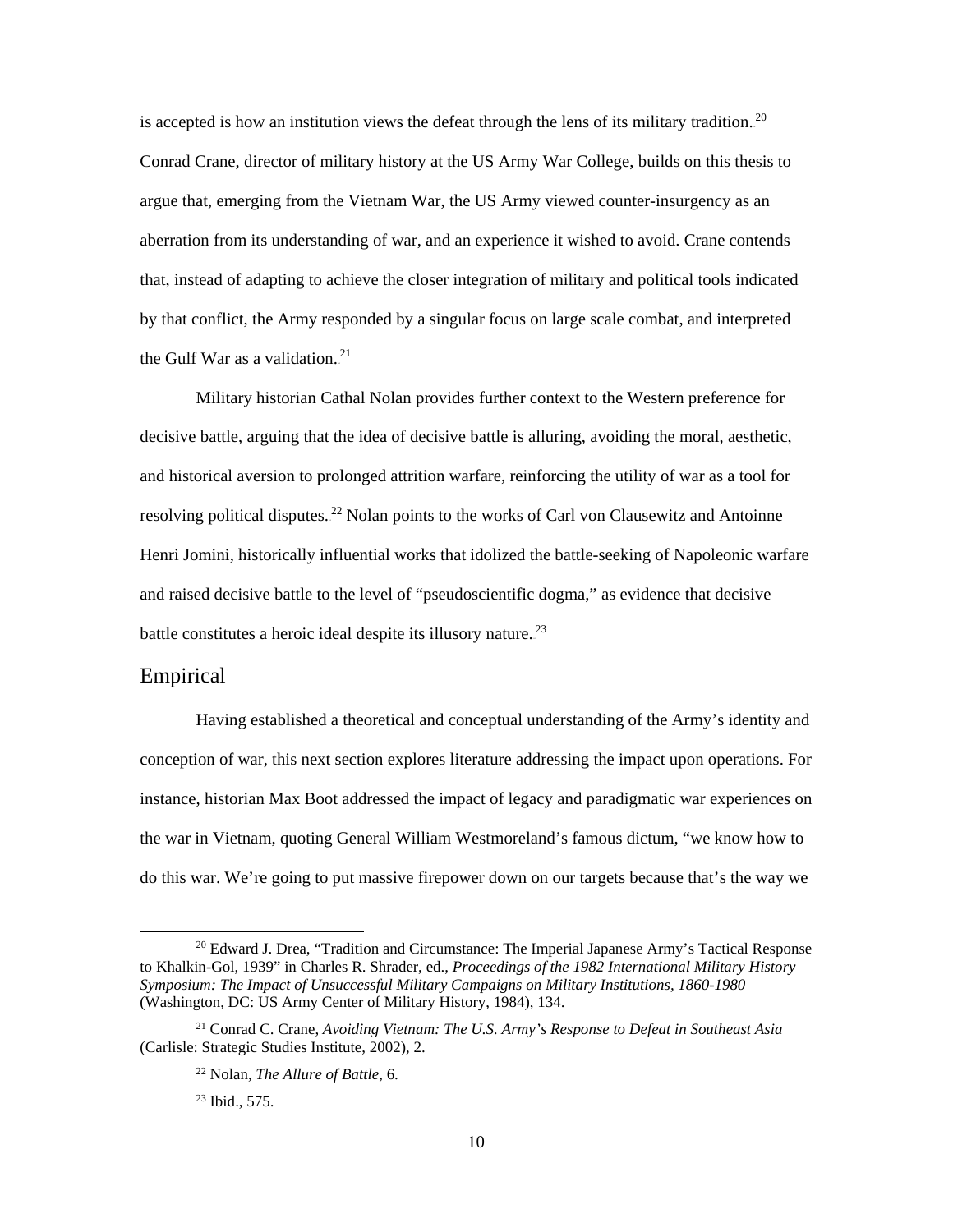did it in World War II and Korea. That's the American way of war."<sup>24</sup> British military historian Hew Strachan argues that the US Army modeled its approach to Vietnam on a preferred template of conventional war in Europe, reflecting the entrenched separation of civil guidance from military operations, and the consequent disconnect of military strategy from policy.<sup>25</sup>

Former Deputy National Security Advisor for Policy Nadia Schadlow contends that the Army's conception of war elevates the defeat of enemy military forces above a connection to policy objectives. Schadlow points to an extensive history whereby the defeat of enemy forces failed to establish the conditions desired by policy, and the Army was subsequently required to lead on the provision of political and economic order. However, Schadlow points to a repeated reluctance to accept responsibility for the planning and execution of governance, the disbandment of governance organizations once they have achieved their immediate purpose, and the separation of planning and expertise for governance from the regular Army. Schadlow argues that the exclusion of governance capabilities from the regular force, and their placement in unresponsive reserve elements or special forces, is evidence that the Army considers governance extraneous to the conduct of war.<sup>26</sup> American military historian Frederick Kagan argues that the US Defense establishment has accepted a simplification of Carl von Clausewitz's work *On War,* resulting in a fixation on destruction of the enemy's force, as well as the belief that political success will inevitably follow. Kagan contends that the separation of military and policy objectives is evident in planning processes that focus on Phase III of the Joint Phasing Model – Dominate Activities,

 <sup>24</sup> Max Boot, interviewed by Harry Kreisler, *Conversations with History*; March 11, 2003, Institute of International Studies, UC Berkeley, accessed January 13, 2020, https://conversations.berkeley.edu/boot\_2003

<sup>25</sup> Hew Strachan, *The Direction of War: Contemporary Strategy in Historical Perspective* (Cambridge: Cambridge University Press, 2013), 69.

<sup>26</sup> Nadia Schadlow, *War and the Art of Governance: Consolidating Combat Success into Political Victory* (Washington, DC: Georgetown University Press, 2017), 20.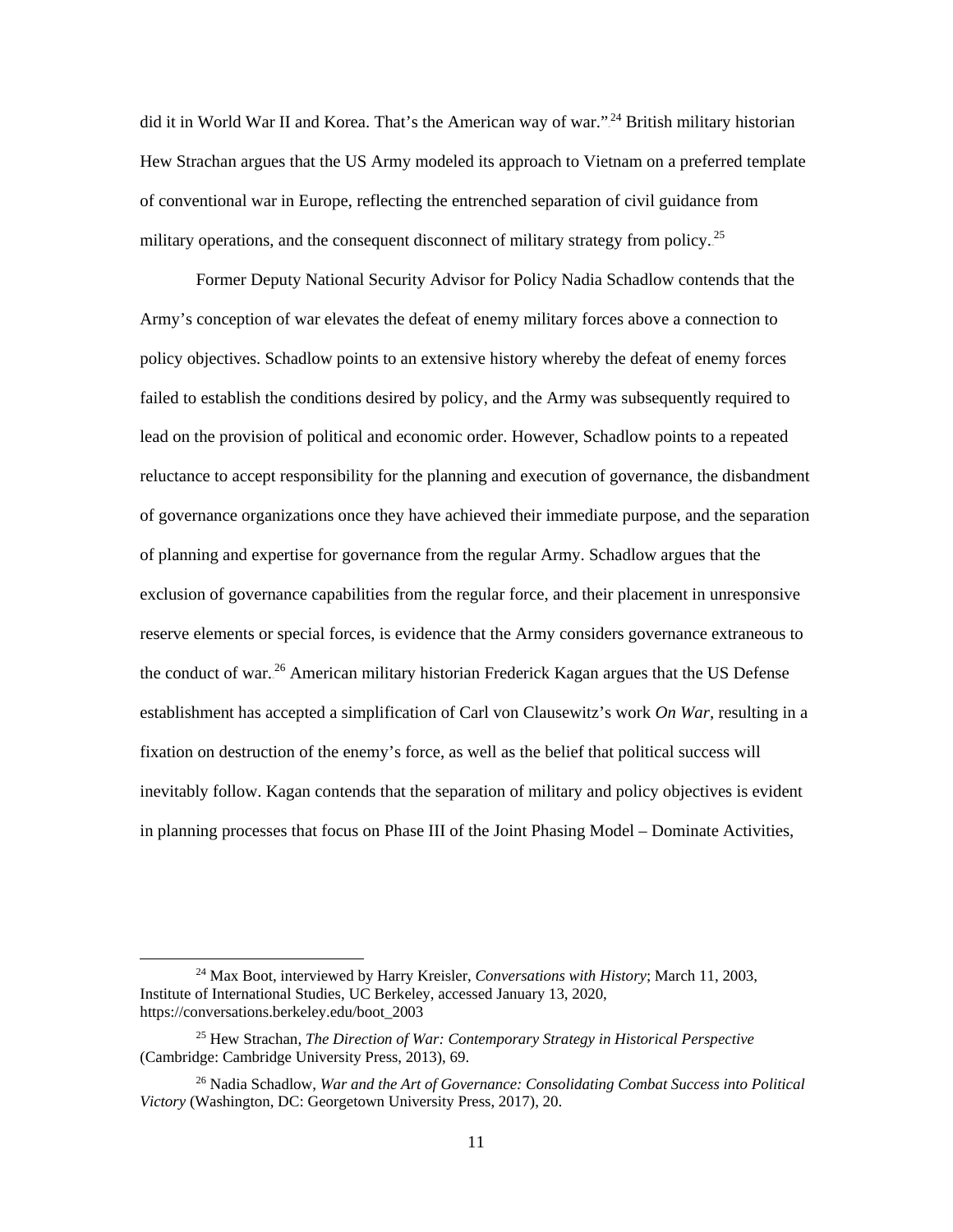as opposed to commencing with Phase IV – Stabilize, which is the phase that achieves overarching policy objectives. $27$ 

This monograph makes frequent reference to the Joint Phasing Model; however, the model has undergone several revisions in doctrine in response to recent conflicts. JP 3-0, *Operations* (2001) provided a four-phase model to help commanders delineate changes in the focus of a majority of subordinate units, consisting of Phase I – Deter/Engage, Phase II – Seize Initiative, Phase III – Decisive Operations, and Phase IV – Transition.<sup>28</sup> The 2001 manual described the purpose of Phase III as being the accomplishment of objectives established by the National Command Authority and Joint Force Commander, and "winning through full-spectrum dominance." Phase IV followed the successful attainment of objectives, during which the force prevented enemy resurgence and redeployed.<sup>29</sup> In 2006, the Joint Phasing Model was modified, with the redefinition of Phase IV as "Stabilize" and the addition of Phase V – Enable Civil Authority.<sup>30</sup> Though both manuals stressed that phases may occur sequentially or simultaneously and that various types of operations may continue throughout the entirety of a campaign, the existence of a model in doctrine invariably led to the inflexible application of linear phases. JP 5- 0, *Joint Planning* (2017) removed the Joint Phasing Model entirely, retaining the concept of phasing but removing from doctrine the use of numbered and themed phases.<sup>31</sup> Where this monograph refers to the Joint Phasing construct herein, it is used consistent with the definition in doctrine at the time of that event or publication.

 <sup>27</sup> Frederick W. Kagan, "War and Aftermath", in *Turning Victory Into Success Military Operations After the Campaign*, ed. Brian M. De Toy (Fort Leavenworth, Combat Studies Institute Press, 2004), 37.

<sup>28</sup> US Department of Defense, Joint Staff, JP 3-0, *Operations* (Washington, DC: Government Printing Office, 2001), III-19.

<sup>29</sup> Ibid., III-21.

<sup>30</sup> US Department of Defense, Joint Staff, JP 3-0, *Operations* (Washington, DC: Government Printing Office, 2006), IV-29.

<sup>31</sup> US Department of Defense, Joint Staff, JP 5-0, *Joint Planning* (Washington, DC: Government Printing Office, 2017), iii.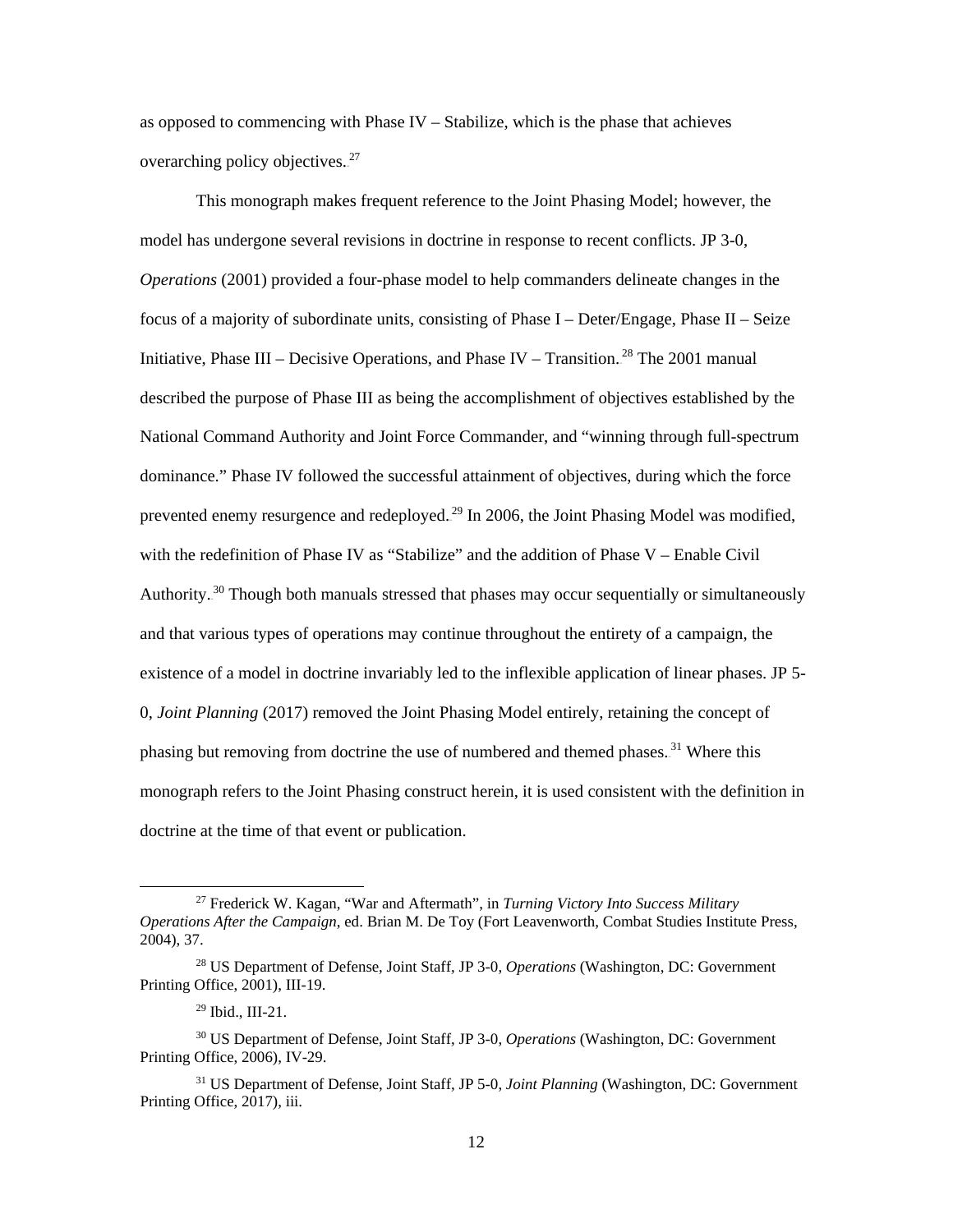### <span id="page-20-0"></span>Methodology

The literature review supports four hypotheses. The first hypothesis is that the Army sees itself as an organization designed and intended for short, decisive, large scale combat operations, and that governance does not inform this identity. The second hypothesis is that bias causes governance to be ignored when planning combat operations, which can lead combat operations to fall short of achieving policy objectives. The third hypothesis asserts that the Army has been forced to adapt to provide government or governance support because of the absence of suitable institutions. Finally, the fourth hypothesis is that the Army rejects governance as contributing to the operation's success or failure, and thereby fails to codify the centrality of governance in doctrine.

The monograph will use a structured, focused comparison of two case studies involving military governance. The case studies will be analyzed through focused research questions, allowing for a direct comparison of data. The two case studies selected are Operation Just Cause, the 1989 invasion of Panama, and Operation Iraqi Freedom, the 2003 invasion of Iraq. These case studies seek to demonstrate the applicability of governance across the spectrum of conflict, from low-intensity regional interventions to large scale, multi-national combat operations.

The case studies will be analyzed through five research questions to test the four hypotheses. Question one asks, "what were the policy objectives of the conflict?" As detailed in the literature review, the goal of war is to satisfy a policy objective, which must, therefore, be central to the development of the military strategy. The monograph expects to find that, in both case studies, the policy objective extended beyond the destruction of enemy forces to the attainment of a stable environment and the establishment of a government more acceptable to US interests.

The second and third questions are related: "did the planned military objective nest with the policy objective," and "did planning consider the provision of governance and the transition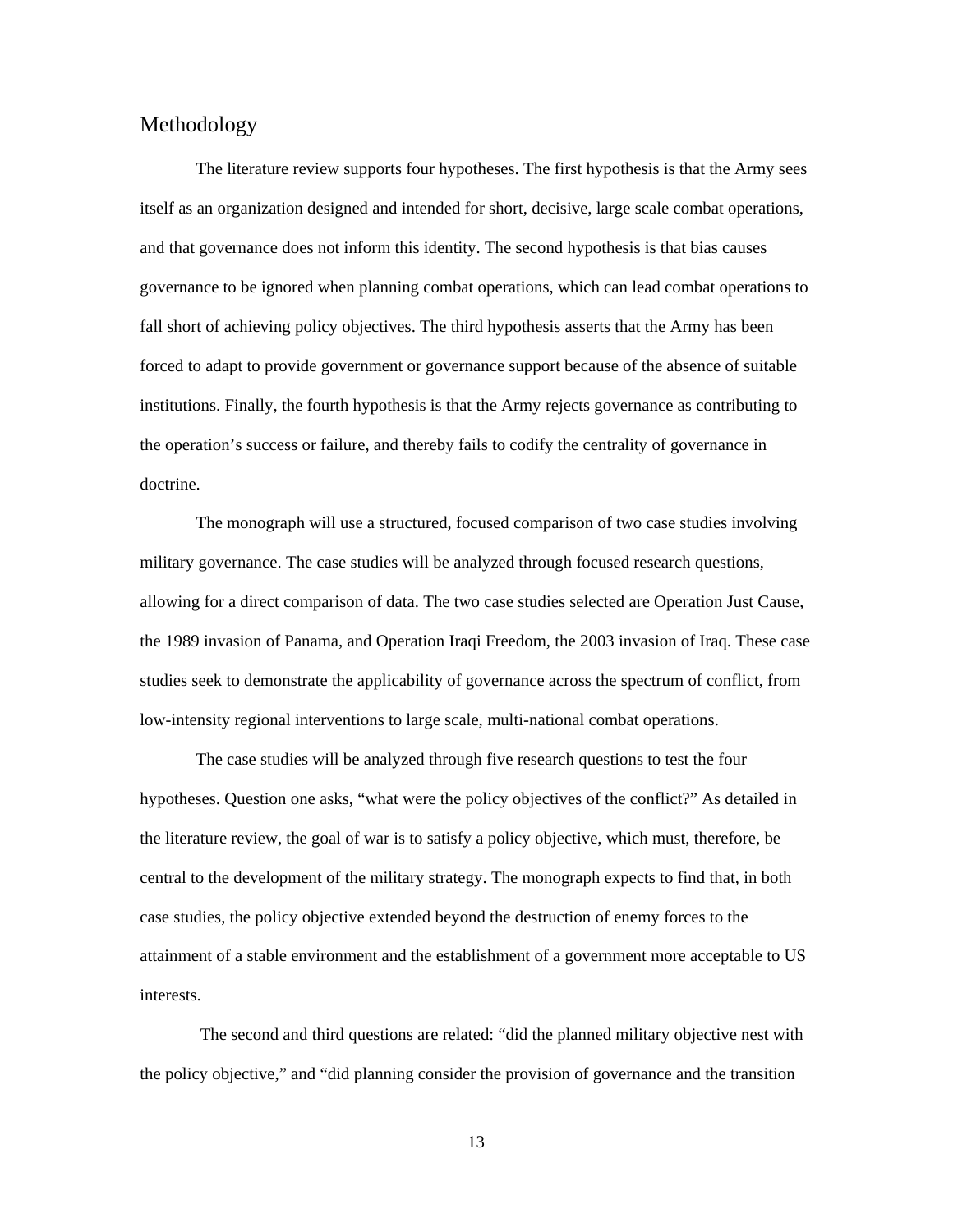to legitimate authority?" The monograph expects that if the military strategy was nested then planning would consider the transition of authority and the force would be assigned resources and tasks to assume governance responsibility. Fourth, "was the Army required to provide governance or governance support to achieve policy objectives?" The study expects that the defeat of enemy forces would not of itself achieve policy objectives, and governance of the population would be required to stabilize the situation and enable a transition of authority.

Fifth, "if governance constituted a requirement, was this incorporated into subsequent doctrine?" The study expects that, if governance materially contributed to the successful attainment of policy objectives, then it would be reflected in subsequent lessons learned and encapsulated in doctrine.

## Case Studies

<span id="page-21-0"></span>This section analyzes two case studies: Operation Just Cause and Operation Iraqi Freedom. The case studies will consist of the background, key organizations involved in planning, and overview of the operation. A detailed examination of the role of governance in the operation will follow each case through the use of research questions posed in the methodology. The monograph will then summarize each case study in preparation for the final analysis in the subsequent section.

#### <span id="page-21-1"></span>Operation Just Cause

In June 1987, Panamanian dictator General Manuel Noriega was publically accused of drug trafficking and the assassination of political opponents, leading to protests and calls for his resignation. Noriega responded by fostering nationalist, anti-US sentiment, and quelling protests through armed repression.<sup>32</sup> In April 1988, the Commander in Chief of US Southern Command

 <sup>32</sup> Lawrence A. Yates, "Joint Task Force Panama: Just Cause - Before and After," *Military Review* 121, no. 10 (October 1991): 59.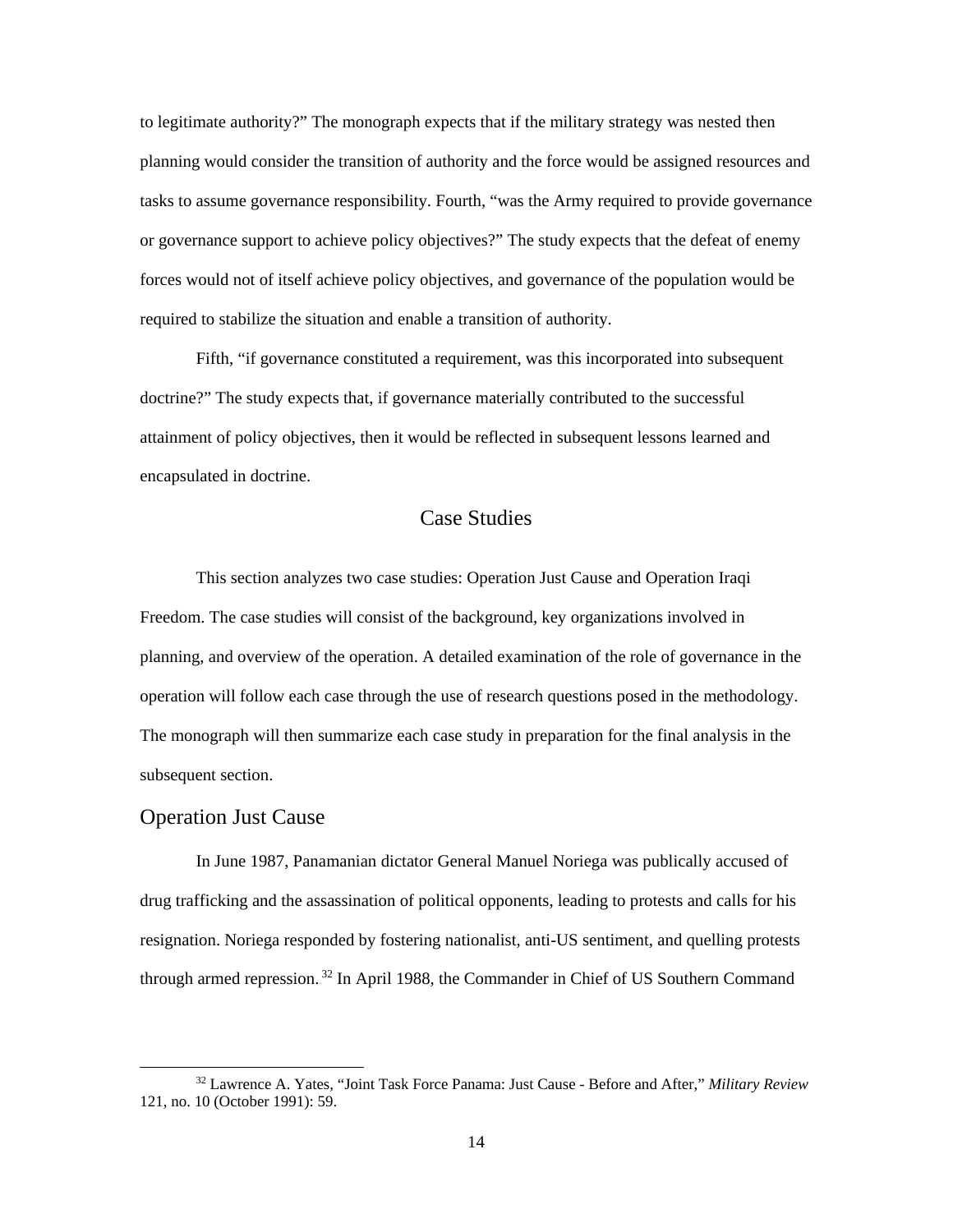(SOUTHCOM), General Fred Woerner, established Joint Task Force Panama (JTF Panama) to coordinate security operations, engage in contingency planning, and manage the crisis. $33$ 

In the May 1989 national elections, the Panamanian people elected candidates opposed to General Noriega. Noriega declared the election illegitimate and released his so-called Dignity Battalions against the political opposition, escalating violence and instability.<sup>34</sup> In response, President George H.W. Bush authorized Operations Nimrod Dancer and Blade Jewel, which jointly pre-positioned an additional 1,900 combat forces at US facilities throughout Panama and implemented a partial non-combatant evacuation.<sup>35</sup> The implementation of National Security Directive 17 (NSD 17) resulted in a more aggressive military posture via the enforcement of US Treaty rights and information and psychological operations against Noriega's regime. On 30 September 1989, the more aggressive General Maxwell Thurman replaced General Woerner, who had favored a diplomatic resolution to the crisis.<sup>36</sup>

On 15 December 1989, Noriega delivered a vehemently anti-US speech at the National Assembly. The following day, Panamanian security forces killed United States Marine Corps First Lieutenant Robert Paz at a Panamanian roadblock. In response, President Bush authorized Operation Just Cause, the US intervention in Panama, to commence on 20 December 1989.<sup>37</sup>

The Panamanian Defense Force (PDF) consisted of approximately 14,000 troops, of whom 4,000 were combat forces.<sup>38</sup> US troops in Panama numbered approximately 13,000, and airlifts commencing on 20 December delivered an additional 14,000 troops. XVIII Airborne Corps, forming JTF South under SOUTHCOM, coordinated the near-simultaneous action on 27

 <sup>33</sup> Yates, "Joint Task Force Panama," 59.

<sup>34</sup> Ibid., 66.

<sup>35</sup> Ronald H. Cole, *Operation Just Cause: The Planning and Execution of Joint Operations in Panama February 1988 – January 1990* (Washington, DC: Joint History Office, Office of the Chairman of the Joint Chiefs of Staff, 1995), 10.

<sup>36</sup> Ibid., 12-13.

<sup>37</sup> Ibid., 30.

<sup>38</sup> Cole, *Operation Just Cause,* 6-7.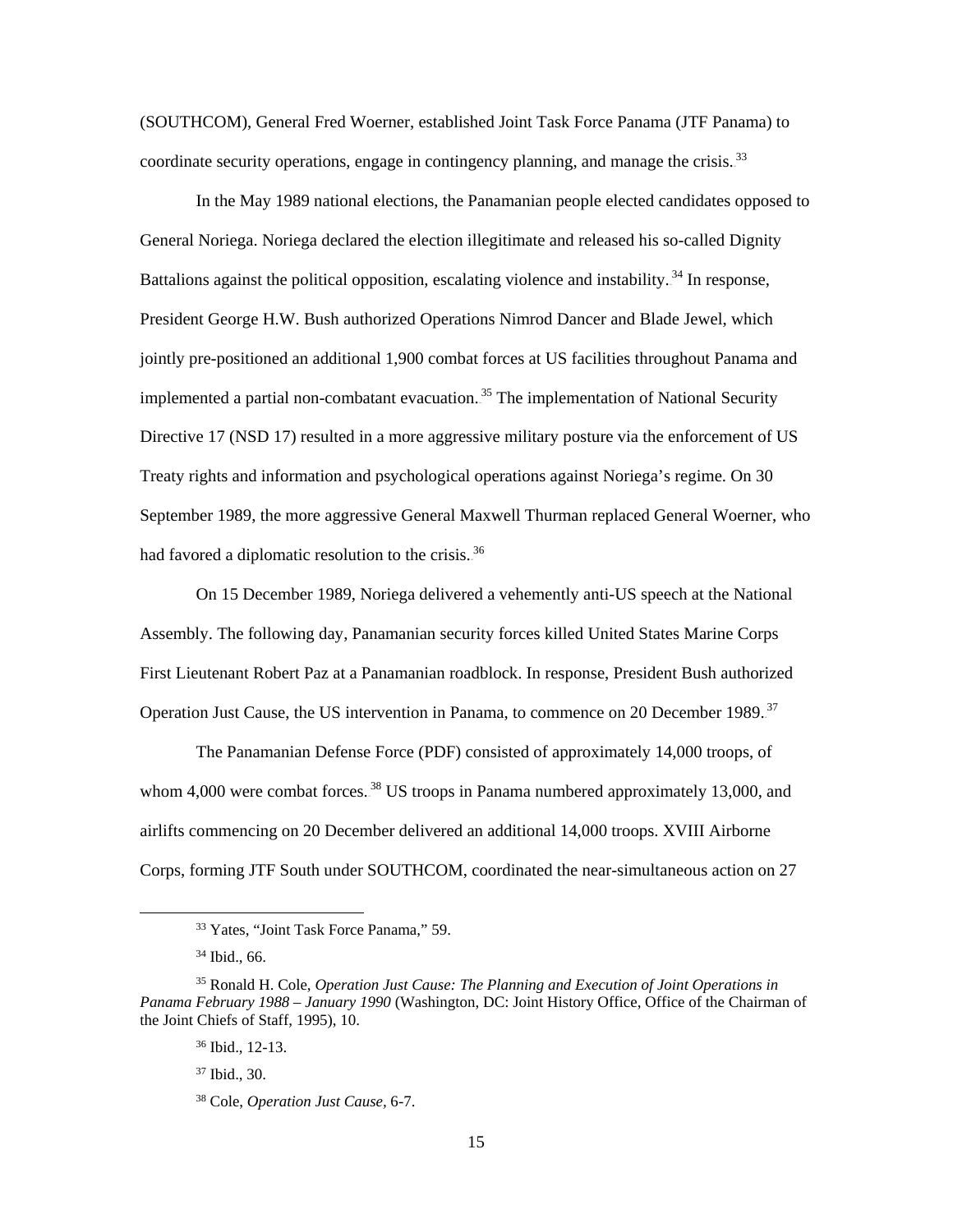targets within the first 24 hours of operations, with priorities including airports, PDF facilities, key bridges connecting Panama City, the canal zone, electrical infrastructure, prisons, and US facilities and personnel.<sup>39</sup> The overwhelming force brought by US numerical and firepower superiority led to the disintegration of the Noriega regime, and the defeat of most PDF units within this first 24 hours.

Due to the emphasis on defeating the PDF and securing critical infrastructure, US forces had deliberately avoided operating in Panama City and Colon during the initial phases. The disintegration of the PDF led to a security vacuum, with widespread lawlessness perpetrated by Noriega's Dignity Battalions, escaped members of the PDF still loyal to Noriega, and criminal elements.<sup>40</sup> JTF South had not anticipated resistance or violence after the defeat of major PDF units, and quickly found that its combat troops were poorly trained for policing and that it possessed too few Military Police for security.<sup>41</sup> The combination of growing lawlessness and the lack of forces led to the desperate cobbling together of a new Panamanian Police Force using demobilized members of the PDF, which compromised the force's legitimacy from the outset. $42$ 

Noriega sought sanctuary in the Vatican's diplomatic residence, where he remained until voluntarily entering US custody on 3 January 1990. With Noriega's capture, President Bush announced that Operation Just Cause had achieved all of its stated objectives. The United States was assisting the new Panamanian President, Guillermo Endara, who was elected at the national elections in May of 1989, to form a new national government. By 11 January 1990, Operation Just Cause had ended, with US troop numbers returning to pre-crisis levels.

 <sup>39</sup> R. Cody Phillips, *Operation Just Cause: The Incursion into Panama* (Washington, DC: US Army Center of Military History, 2004), 20.

 $40$  Ibid.,  $40$ .

<sup>41</sup> Cole, *Operation Just Cause*, 41-2.

<sup>42</sup> Phillips, *The Incursion into Panama*, 43.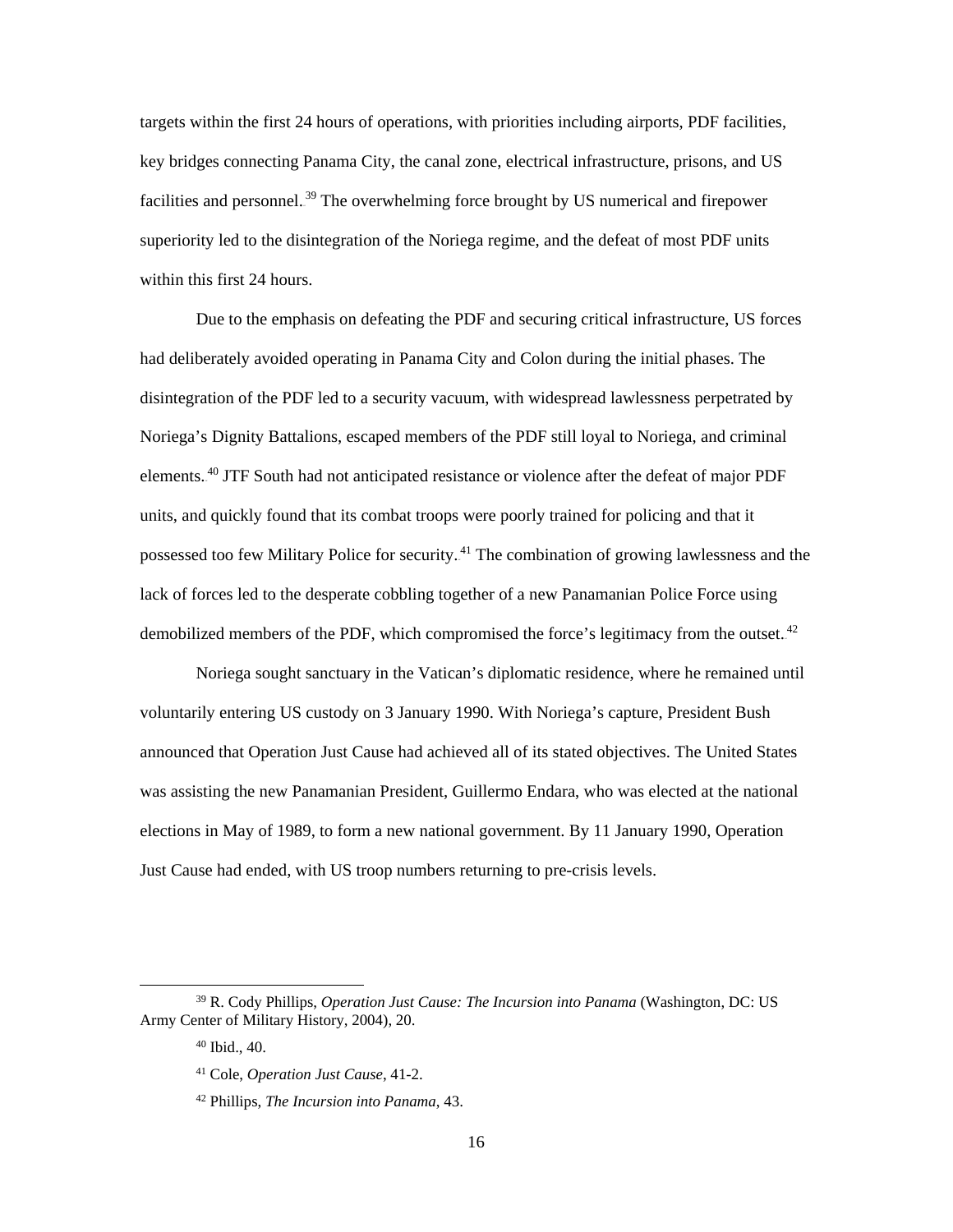The first question used to analyze this case study is, "what were the US policy objectives of Operation Just Cause?" On 17 December 1989, President Bush met with key members of the national security establishment to deliberate on the objectives of a possible military intervention. The objectives emerged as safeguarding the lives of US citizens in Panama, protecting the canal and US defense installations, helping the Panamanian opposition establish genuine democracy, neutralizing the PDF, and bringing Noriega to justice.<sup>43</sup>

The second and third questions used to analyze the case study are "was the military objective nested with the policy objective," and "did planning consider governance and the transition of authority?" The Joint Chiefs of Staff (JCS) issued direction for planning operations against the PDF to SOUTHCOM in February 1988.<sup>44</sup> SOUTHCOM conducted its subsequent planning efforts in a strategic vacuum with no specified policy objective and thus focused upon logical military objectives such as capturing Noriega, dismantling the PDF, and securing US personnel and facilities. The resultant SOUTHCOM contingency plans for the build-up of forces, non-combatant evacuation, and combat against the PDF, known collectively as *Elaborate Maze*, addressed all of President Bush's eventual policy objectives short of establishing democracy.

President Bush did not articulate the specific policy objective of democracy until December 1989; however, the SOUTHCOM Regional Security Strategy reflected the extant guidance of the Reagan administration to promote democracy in Latin America.<sup>45</sup> General Woerner possessed extensive civil-military experience, which led him to direct his staff to develop a detailed civil-military plan, known as *Blind Logic,* for resolution of the crisis and the transition from Noriega to a subsequent government, despite lack of direction from the JCS.<sup>46</sup>

 <sup>43</sup> Cole, *Operation Just Cause*, 29.

<sup>44</sup> John T. Fishel, *The Fog of Peace: Planning and Executing the Restoration of Panama* (Carlisle Barracks: Strategic Studies Institute, 1992), 2.

 $45$  Ibid., 5.

<sup>46</sup> Fishel, *The Fog of Peace*, 7.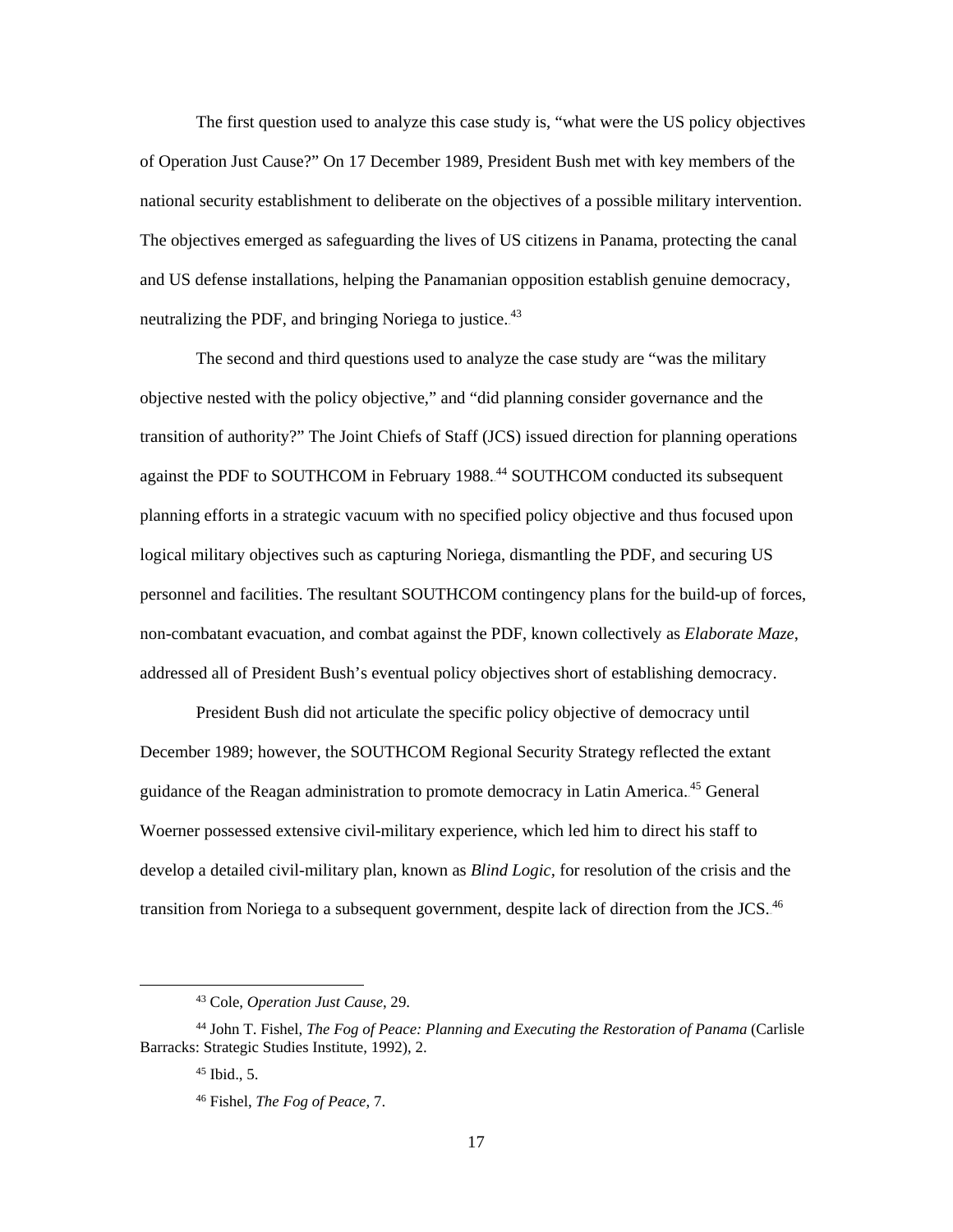*Elaborate Maze* was strictly compartmented within the military community, and no liaison or planning occurred inside of the US Embassy in Panama or any other US Government agencies, although it was clear to SOUTHCOM planners that these efforts would require interagency cooperation.<sup>47</sup>

Numerous changes in command and responsibility further complicated the effort to develop a military strategy for the restoration of Panama. In February 1989, the JCS designated XVIII Airborne Corps as the executive agent for planning and, if required, execution of *Elaborate Maze*. The Corps, still based in Fort Bragg, took responsibility for the "conventional" JCSapproved *Elaborate Maze* plans.<sup>48</sup> General Woerner maintained ownership of *Blind Logic* at SOUTHCOM, designating his J5 as the responsible planner and head of the Civil Military Operations Task Force (CMOTF).<sup>49</sup>

General Woerner approved several assumptions for planning *Blind Logic*, based on the premise that destruction of the PDF would lead to a breakdown in law and order, for which the Panamanians would have no solution. General Woerner assumed that the Commander in Chief, SOUTHCOM, would form a military government for a period of fewer than 30 days to allow for the establishment of a new Panamanian Government, after which responsibility would shift to the US Ambassador. SOUTHCOM planners also assumed that law and order would not break down outside of the major urban centers of Panama City and Colon, which would therefore make these cities the focus of operations by XVIII Airborne Corps. Security would be a precondition for the commencement of Civil-Military and Government Operations.<sup>50</sup> Most critically, however, was

 <sup>47</sup> Richard H. Schulz Jr, *In the Aftermath of War: US Support for Reconstruction and Nation-Building in Panama Following Operation Just Cause* (Maxwell Air Force Base: Air University Press, 1993), 18.

<sup>48</sup> Yates, "Joint Task Force Panama," 65.

<sup>49</sup> Fishel, *The Fog of Peace*, 12.

<sup>50</sup> Fishel, *The Fog of Peace*, 8.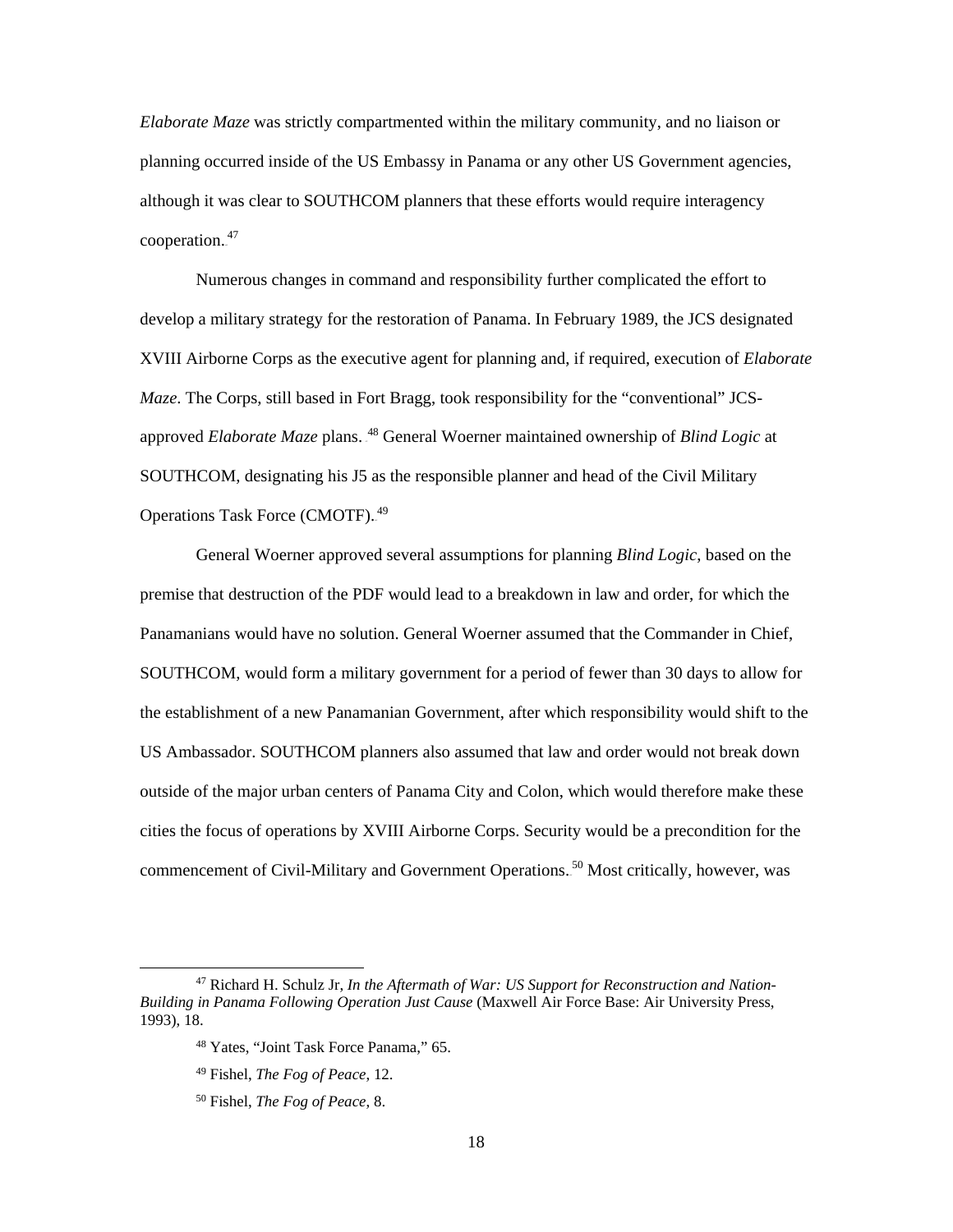the assumption that the Presidential authority to call-up the Army Reserve would be enacted, providing the Civil Affairs specialists required to manage a transition.<sup>51</sup>

General Woerner raised *Blind Logic* and key assumptions to the JCS, but the plan was never acknowledged or approved. Similarly, although the SOUTHCOM J5 provided the CMOTF's planning assumptions to XVIII Airborne Corps to incorporate into *Elaborate Maze*, they were ignored as the Corps focused on "winning the war."<sup>52</sup> Throughout, the strict security classification prevented sharing with the US Embassy or other departments, preventing any collaboration, preparation, or validation of military government assumptions. General Thurman, replacing General Woerner, had little interest in *Blind Logic* and did not review the plan until 18 December.<sup>53</sup>

The fourth question used to analyze the case study is, "was the Army required to provide governance or governance support to achieve policy objectives?" Before the commencement of combat operations, the United States had arranged for the swearing-in of the President-elect, Guillermo Endara, to allow for a rapid transition of authority to a new Panamanian government. However, in doing so, the United States had made Endara's government responsible for security and administration without the means to provide it.<sup>54</sup> Once the Bush administration made the establishment of democracy a policy objective, the success of the Panamanian Government emerged as an explicit requirement. On 20 December, General Thurman ordered the SOUTHCOM J5, Brigadier General Ben Gann, to establish the CMOTF, move his organization

 <sup>51</sup> Schulz, *In the Aftermath*, 22.

<sup>52</sup> Phillips, *The Incursion into Panama*, 43.

<sup>53</sup> Schulz, *In the Aftermath*, 68-9.

<sup>54</sup> Fishel, *The Fog of Peace*, 36.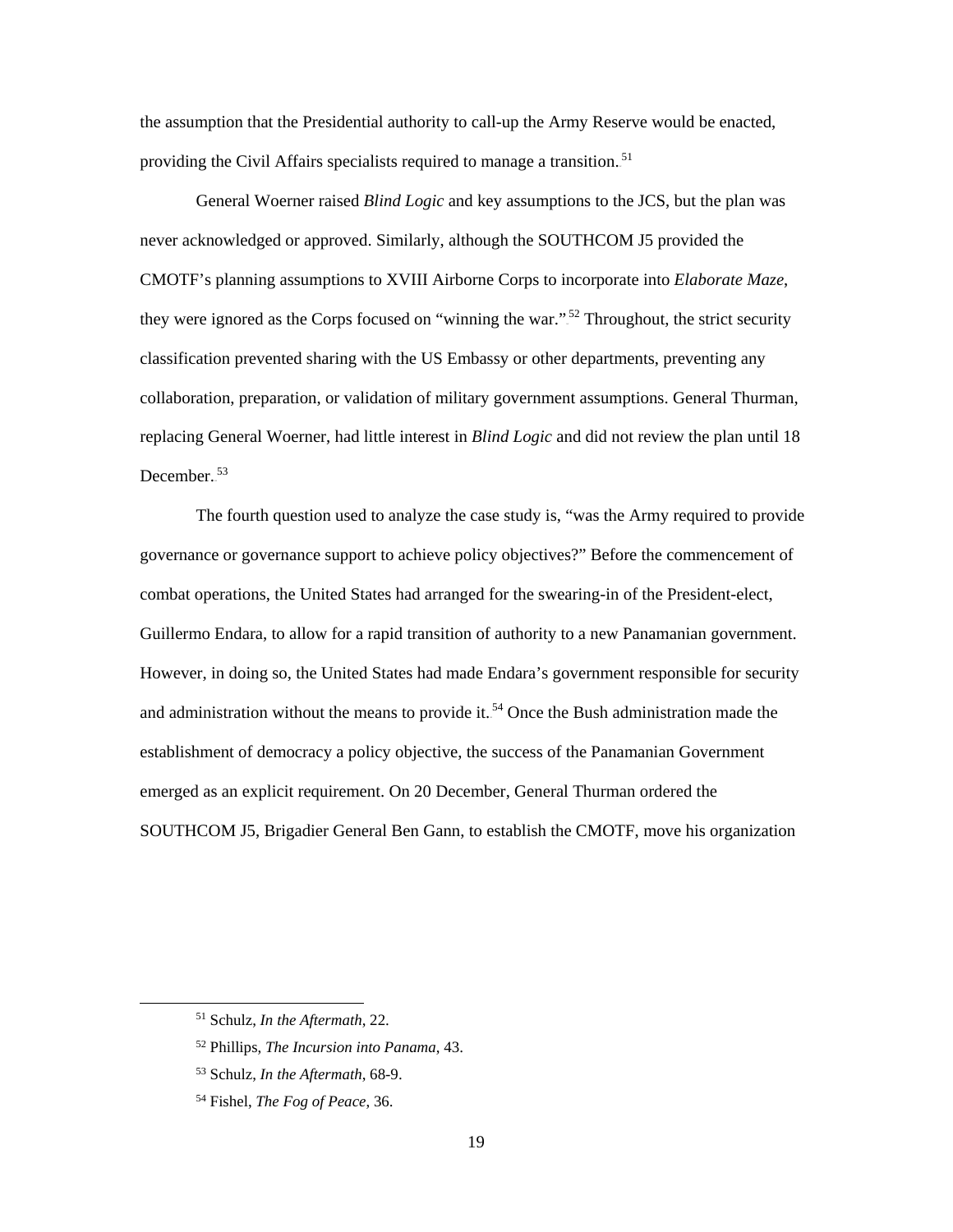to the Legislative Assembly building, and assist the new Panamanian government.<sup>55</sup> The JCS subsequently approved *Blind Logic* as *Promote Liberty* on 21 December.<sup>56</sup>

The XVIII Airborne Corps plan was developed without regard to the CMOTF plan and focused on military objectives outside of Panama City and Colon. As early as 20 December, with the destruction of the PDF, a breakdown in law and order unfolded that required the JTF to perform policing duties in the cities while still undertaking combat against remnants of the PDF and Dignity Battalions.<sup>57</sup> SOUTHCOM decided to create a new police force, using demobilized members of the PDF and Dignity Battalions, in their haste to relieve US troops from policing duties.<sup>58</sup> This decision complicated the government's efforts to separate itself from the machinery of Noriega's regime and failed to achieve its desired effect, as additional US troops focused on conducting partnered operations until the new force could be properly established and trained.<sup>59</sup>

The JTF also discovered that, by disintegrating Noriega's machinery of control, they occupied a country without functioning law courts or prisons, which further complicated efforts to establish security and allow the new government to function. General Thurman hurriedly established a Judicial Liaison Group to support the development of police, courts, and prisons, requiring extensive commitment from the US military and other government departments.<sup>60</sup>

XVIII Airborne Corps, and the CMOTF, lacked specialist Reserve Civil Affairs and Military Police enablers to support reconstruction, due predominantly to the lack of prior JCS approval of *Blind Logic* or *Promote Liberty*. The JCS deployed additional conventional and special forces troops to fill the gap. General Thurman immediately asked the Commander of the

 <sup>55</sup> Fishel, *The Fog of Peace*, 33.

<sup>56</sup> Phillips, *The Incursion into Panama*, 52.

<sup>57</sup> Ibid., 39-40.

<sup>58</sup> Ibid., 43.

<sup>59</sup> Ibid., 43; Fishel, *The Fog of Peace*, 53.

<sup>60</sup> Fishel, *The Fog of Peace*, 42.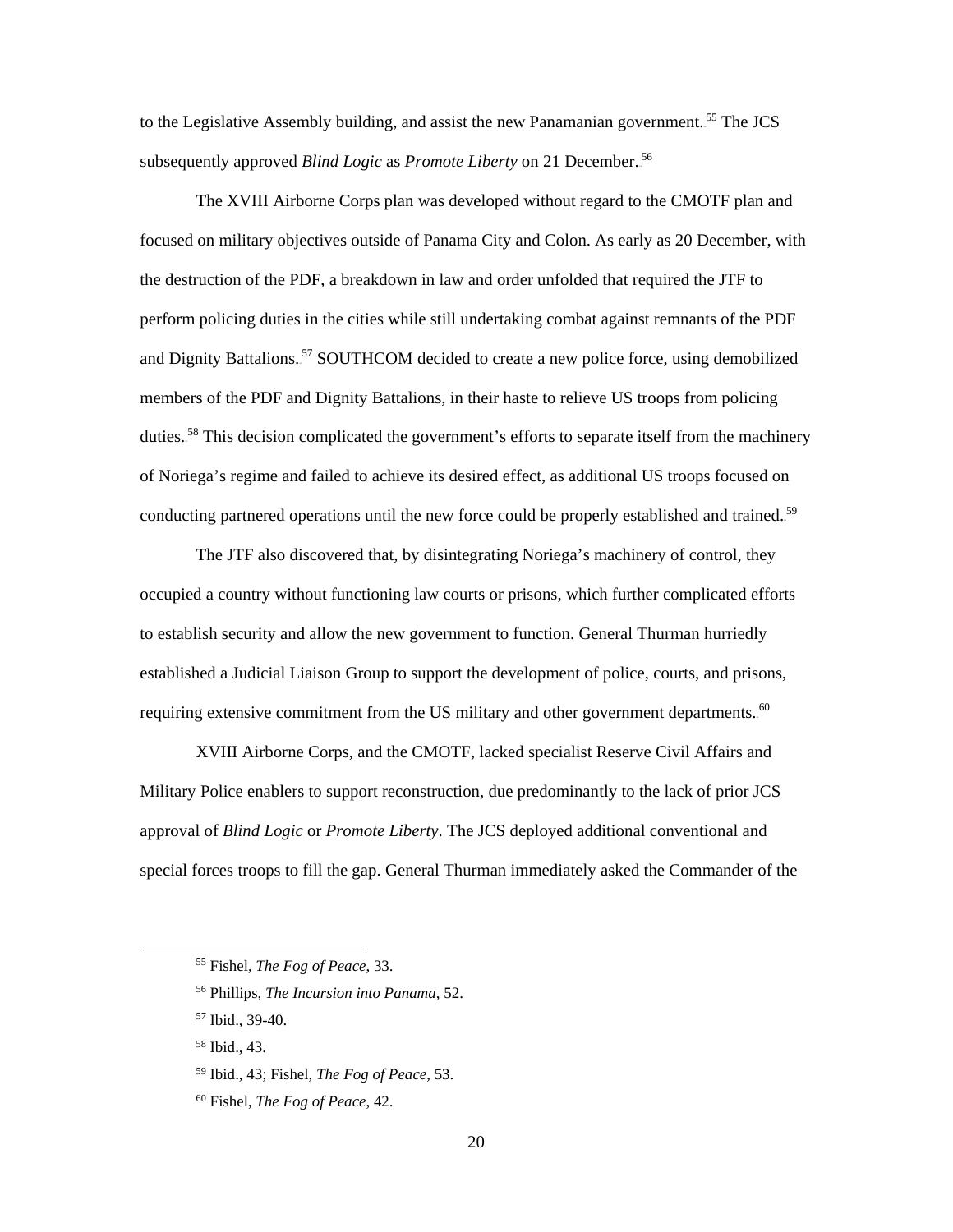96th Civil Affairs Battalion, arriving in Panama on 22 December, for assistance to "restore basic functions throughout Panama City, establish a police force, provide emergency food distribution, create a night watch using helicopters with spotlights, protect property, supervise Panamanian contractors in cleaning up the city, restore the production and distribution of newspapers, and develop a grassroots organization to "sell" the Endara government to the public."<sup>61</sup> The first Civil Affairs reservists did not arrive until one week after the commencement of the campaign, and substantial numbers not until 15 January 1990. As Civil Affairs personnel arrived, they supported efforts to restore essential services, distribute food and medical aid, organize camps for displaced persons, and provide support and advice to the Endara Government in the establishment of ministries and national administration.<sup>62</sup>

Despite efforts to extract conventional troops from these responsibilities, in light of ongoing instability and violence, US Ambassador Arthur Davis requested that the troops remain to prevent interference in the Endara Government's efforts to build a democratic architecture and separate national security functions that had been centralized under the PDF.<sup>63</sup> State Department officials reluctantly accepted the involvement of military personnel in the development of the Panamanian government, recognizing that there was no other source of support available.<sup>64</sup> The military was only able to commence drawdown on 10 January 1990 once the design of the new government and police architecture was complete and the commander of the Dignity Battalions surrendered.<sup>65</sup> Operation Just Cause concluded on 11 January; however, assistance to the Endara Government continued long afterward under the framework of SOUTHCOM regional engagement.

 <sup>61</sup> Fishel, *The Fog of Peace*, 53.

<sup>62</sup> Cole, *Operation Just Cause*, 66.

 $63$  Ibid., 67.

<sup>64</sup> Fishel, *The Fog of Peace*, 38.

<sup>65</sup> Cole, *Operation Just Cause*, 69.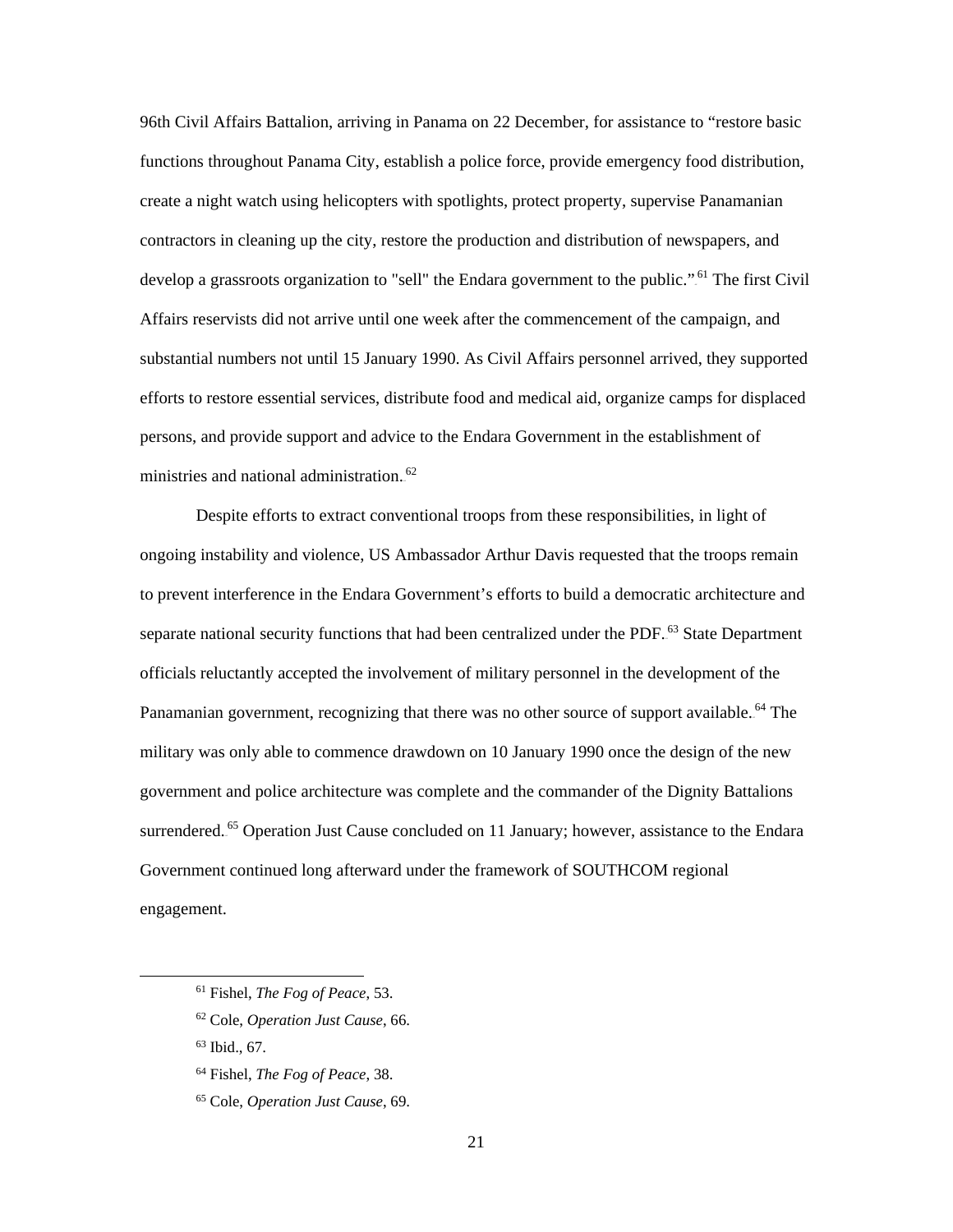The fifth question used to analyze the case study is "if governance was a requirement, was this incorporated into subsequent doctrine?" FM 100-5, *Operations* (1993), incorporating lessons learned from operations since the publication of the 1986 manual, utilized Operation Just Cause as a historical vignette of a *coup de main*, or the achievement of strategic objectives in a single operation.<sup>66</sup> The manual included this representation despite the disconnect of the military from the strategic objectives and the lack of attention given to achieving the policy objective of establishing democracy. Overall, the 1991 Operation Desert Storm had an overwhelming influence on the manual, which downplayed the significance of low-intensity warfare.<sup>67</sup>

Several key lessons learned during Operation Just Cause were, in fact, reflected in FM 100-5, *Operations* (1993). The manual explicitly acknowledged that a gap existed between the termination of combat and attainment of policy objectives, emphasizing early joint and interagency planning to mobilize assets needed to support post-conflict operations and managing the transition to peace. However, the manual did not adequately address several other lessons learned, specifically the intrinsic link between governance and combat planning, and that the army must be prepared to conduct governance in the absence of suitable support from other government departments.

Although Operation Just Cause separated combat and civil-military planning between the JTF and SOUTHCOM, which suggested that they would occur in distinct phases, their execution was, in fact, indistinguishable.<sup>68</sup> General Thurman requested that forces deployed under *Promote Liberty* operate under rules of engagement for *Just Cause*, reflecting the fact that combat conditions continued.<sup>69</sup> FM 100-5, *Operations* (1993) separated conflict and post-conflict phases,

 <sup>66</sup> US Department of the Army, FM 100-5, *Operations* (Washington, DC: Government Printing Office, 1993), 3-10.

<sup>67</sup> Crane, *Avoiding Vietnam*, 12.

<sup>68</sup> Fishel, *The Fog of Peace*, 32.

<sup>69</sup> Schadlow, *War and Governance*, 205.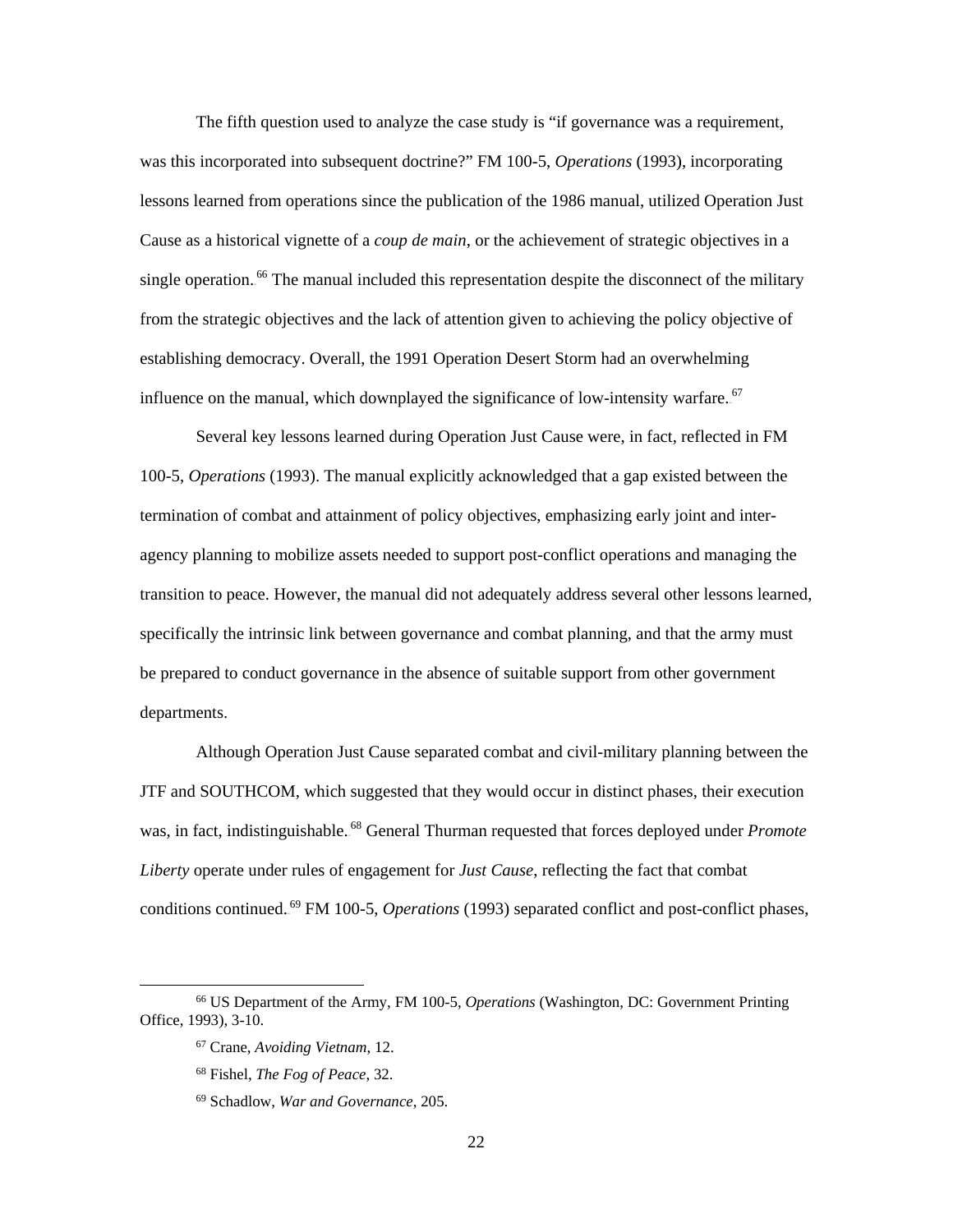with the post-conflict phase consisting of a variety of "Military Operations Other Than War" before the accomplishment of the national strategic goals and objectives.<sup>70</sup> The list of Operations Other Than War did not include military government, and the post-conflict phase was intended for other elements of national power to achieve overall policy objectives.<sup>71</sup> This delineation served to reinforce the divide between decisive combat operations, being the primary role of the army, and governance as something performed by other government agencies. By the time of the next capstone manual, FM 3-0, *Operations* (2001), all references to military government had been removed.

## <span id="page-30-0"></span>Operation Iraqi Freedom

The US-led victory over Saddam Hussein in the 1991 Gulf War resulted in the destruction of the Iraqi Army, but left Saddam in power. The subsequent ten years saw sanctions, airstrikes, and support to anti-Saddam uprisings, all designed to foment an Iraqi-led overthrow of the dictator.<sup>72</sup> However, Saddam clung to power and continued to demonstrate defiance to the United States and United Nations (UN), most notably through his refusal to cooperate with UN Weapons Inspectors, and further demonstrations along the Kuwaiti border.<sup>73</sup> The terrorist attacks of 11 September 2001 fundamentally changed the US perspective on Iraq and led to decisions within the administration of President George W. Bush to finally remove Saddam from power.<sup>74</sup>

Contingency planning began in November 2001, when Secretary of Defense Donald Rumsfeld instructed the Commander, US Central Command (CENTCOM) General Tommy Franks to provide military options for Iraq to institute regime change.<sup>75</sup> Assumptions

 <sup>70</sup> US Army, FM 100-5, *Operations* (1993), 6-23.

<sup>71</sup> Ibid., 3-11.

<sup>72</sup> Joel D. Rayburn, and Frank K. Sobchak, eds., *The U.S. Army in The Iraq War: Volume 1 – Invasion, Insurgency, Civil War 2003-2006* (Carslisle Barracks: US Army War College Press, 2019), 15.

 $73$  Ibid., 16.

<sup>74</sup> Ibid., 31.

<sup>75</sup> Rayburn and Sobchak, *The Iraq War: Volume 1*, 32.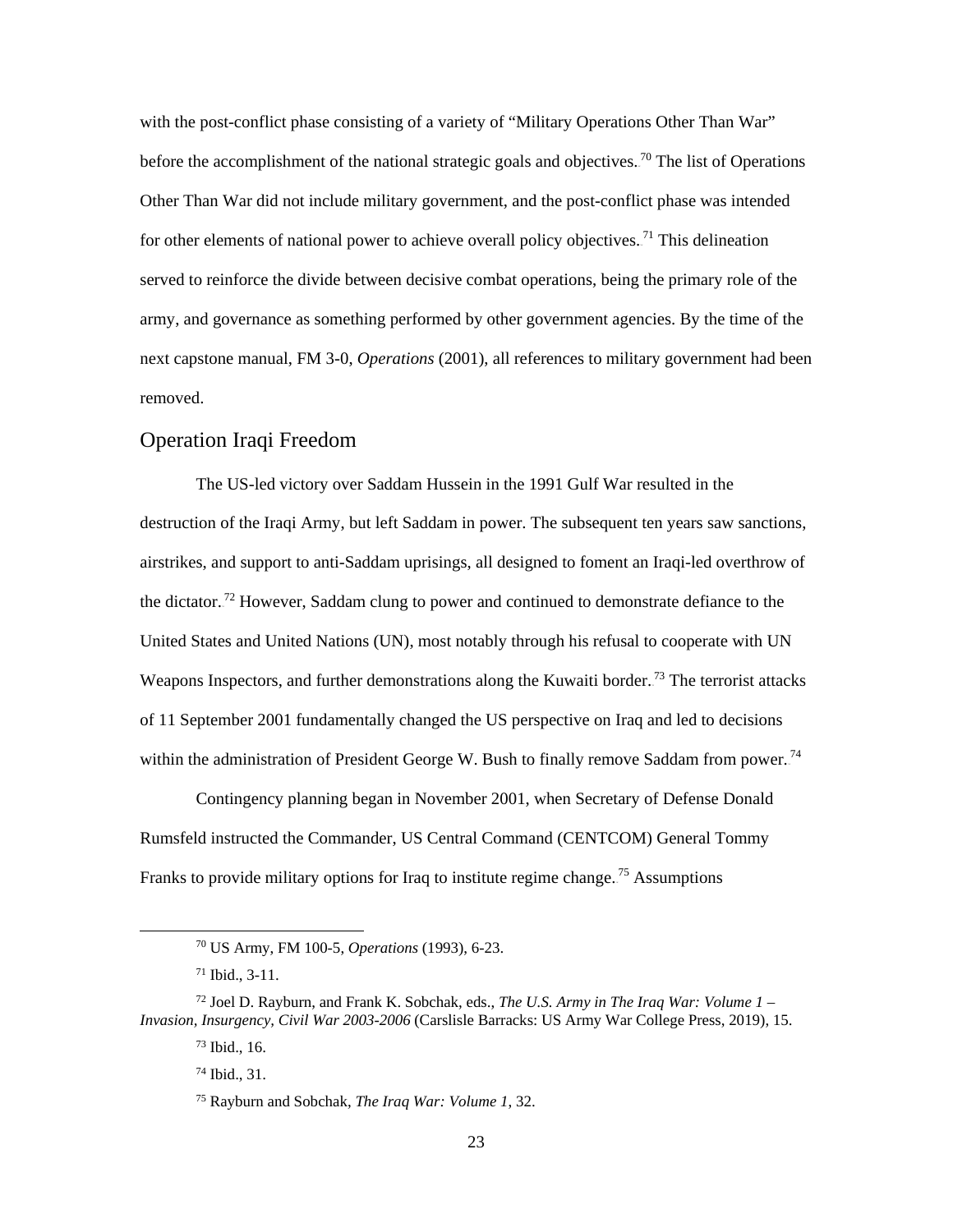significantly shaped planning, specifically that the Iraqi Army would capitulate rather than fight, that the populace would welcome Americans as liberators, and that a rapid transition of responsibility to a new Iraqi government and security forces would occur.<sup>76</sup>

In light of these planning assumptions, Secretary Rumsfeld advocated a rapid invasion by less than a single Army Division.<sup>77</sup> Senior Army leaders strongly opposed an invasion with such small numbers, evidenced by Army Chief of Staff General Eric Shinseki's testimony to the Senate Armed Services Committee that it would take several hundred thousand troops to occupy Iraq after Saddam was deposed.<sup>78</sup> However, CENTCOM plans continually reduced the number of troops required in line with Secretary Rumsfeld's guidance, focusing on the qualitative difference between American and Iraqi forces.<sup>79</sup> The plan developed around a "running start," with operations being launched simultaneously with the commencement of airstrikes and before all forces were available in theater, to achieve tactical and operational surprise.

In October 2002, Lieutenant General David McKiernan was appointed head of the Combined Forces Land Component Command (CFLCC) built around the Third Army headquarters and staff. McKiernan presided over the development of the CFLCC Campaign Plan, known as Cobra II, the arrival of forces, war games, and training. As CENTCOM retained responsibility for the ongoing war in Afghanistan, McKiernan and CFLCC took responsibility for planning the ground campaign in Iraq. Secretary Rumsfeld complicated planning by maintaining pressure on planners to reduce troop numbers, and by approving troop assignments individually as opposed to using the Army's preferred Time-Phased Force Deployment Data system, which required pre-approval of all forces assigned to an operation.<sup>80</sup>

 <sup>76</sup> Rayburn and Sobchak, *The Iraq War: Volume 1*, 35.

<sup>77</sup> Ibid., 39.

<sup>78</sup> Ibid., 68.

<sup>79</sup> Ibid.

<sup>80</sup> Rayburn and Sobchak, *The Iraq War: Volume 1*, 39.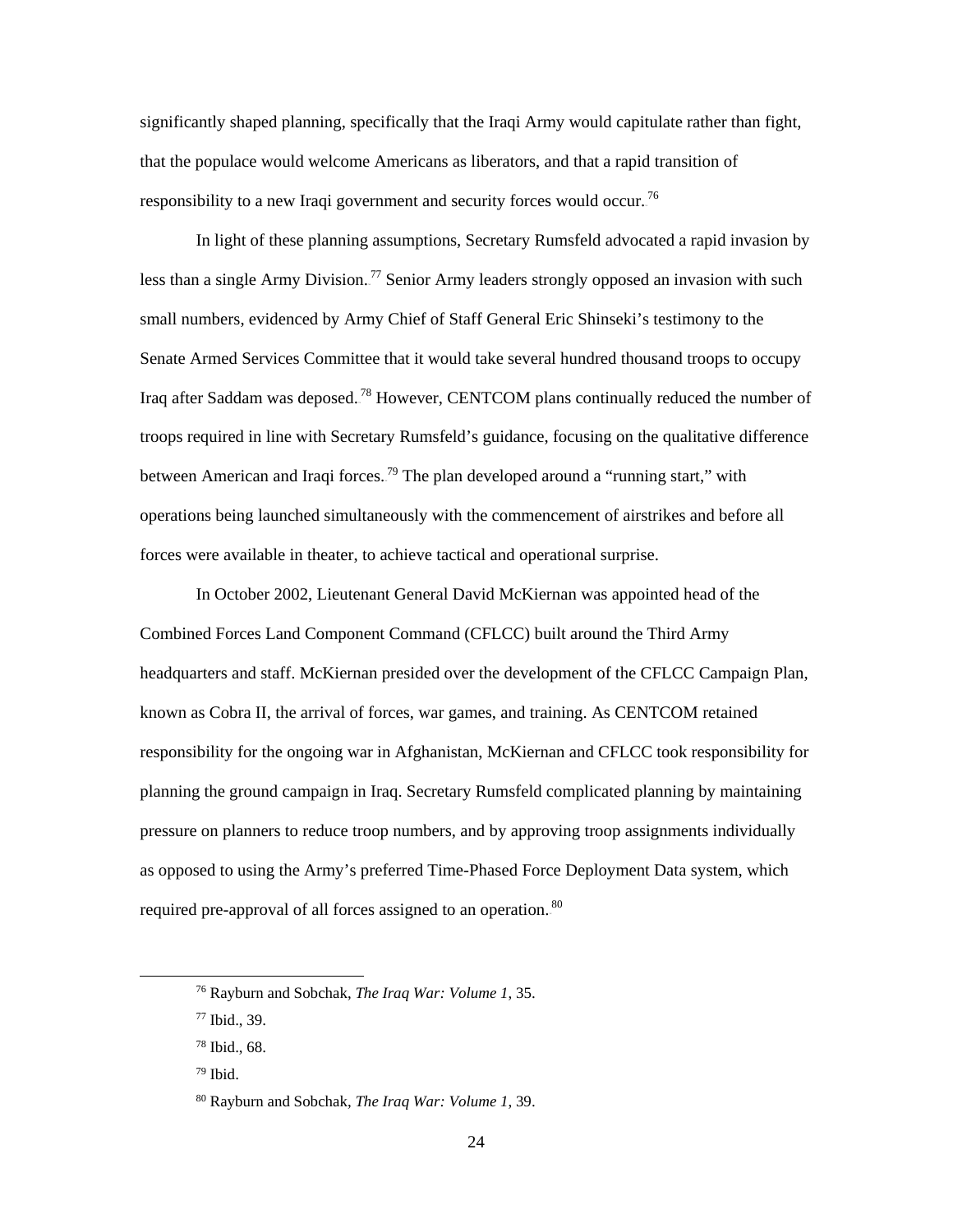On 19 March 2003, US surveillance aircraft detected signs that the Iraqis were preparing to fire the oil wells, leading to the decision to commence the ground invasion before the launching of the air campaign and before all forces had completed arrival in theater and preparation. The 3rd Infantry Division (ID) crossed into Iraq on 21 March as the only division ready to fight out of the four identified in the invasion plan.<sup>81</sup> Coalition troops moved over 400km in the first 72 hours, capturing the oil fields as their primary objectives. The rapid initial movement enabled tactical and operational surprise; however, it resulted in a constant deficiency of troops available to maintain the assault whilst simultaneously securing lines of communication, logistics bases, and rear areas.

Saddam had arrayed seventeen regular divisions and six Republican Guard divisions to defend against the invasion. Instead of the anticipated capitulation, these forces disappeared. Resistance consisted predominantly of urban defense and attacks against logistics and lines of communication by irregular forces, particularly in major towns and cities such as An Najaf. These unanticipated threats led to the decision to fix and bypass many centers of resistance and proceed to Baghdad, with the consequence that many US forces were tied down away from the main objective.<sup>82</sup>

Coalition forces arrived in Baghdad by 5 April and commenced an occupation on 9 April. Pre-war assumptions about the Iraqi response to the invasion proved to be incorrect as looting, sectarian violence, and attacks against US forces intensified. The disintegration of the Ba'athist regime resulted in a complete breakdown in social cohesion, and the lack of US troops created a security vacuum filled by sectarian militias and terrorist organizations. Coalition forces transitioned to a counter-insurgency campaign to provide stability and conditions for governance,

 <sup>81</sup> Gregory Fontenot, E.J. Degen, and David Tohn, *On Point: United States Army in Operation Iraqi Freedom* (Fort Leavenworth: Combat Studies Institute Press, 2004), 94.

<sup>82</sup> Donald P. Wright, and Timothy R. Reese, *The United States Army in Operation Iraqi Freedom, May 2003-January 2005: On Point II: Transition to the New Campaign* (Fort Leavenworth: Combat Studies Institute Press, 2008), 15.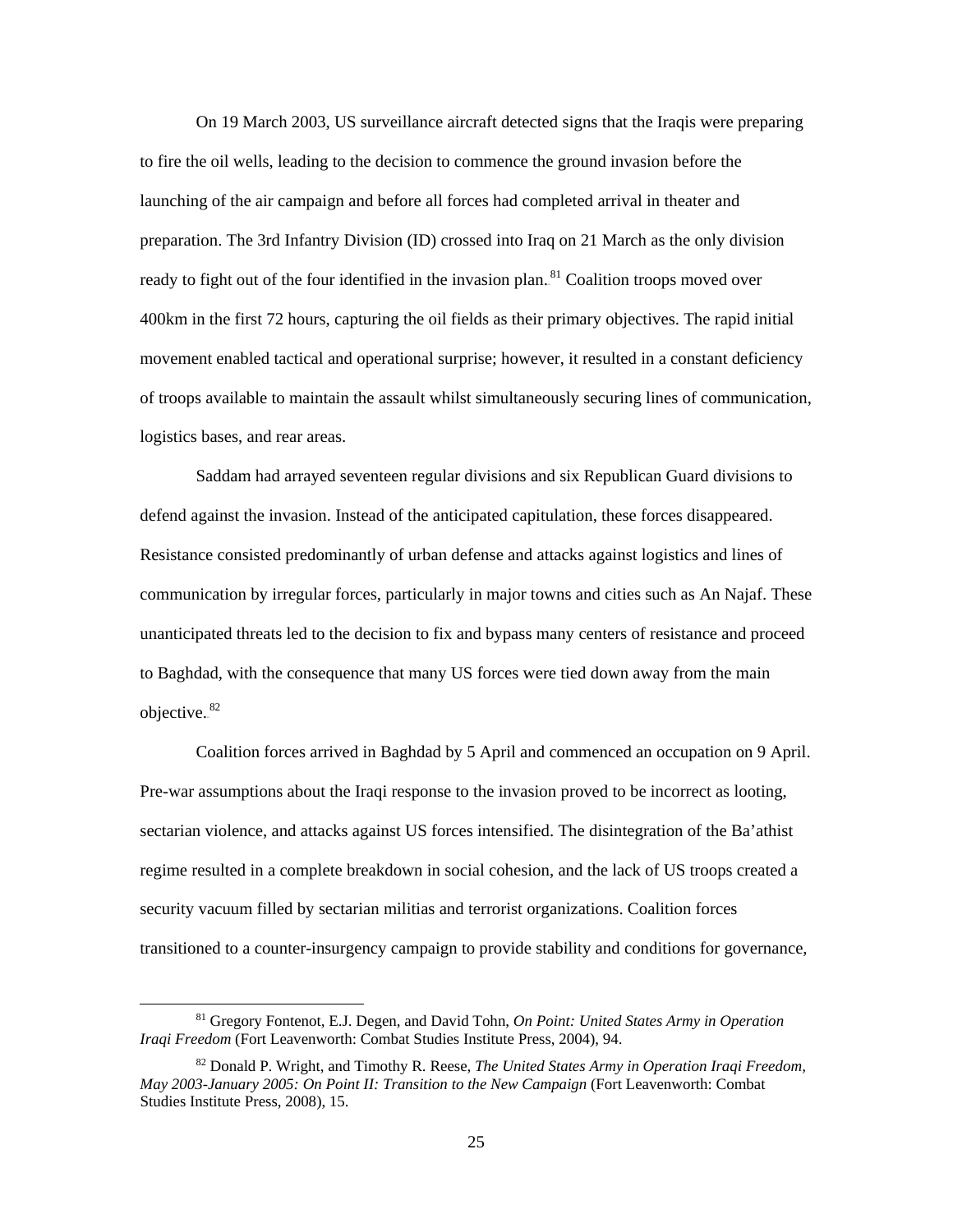culminating in national elections in January 2005 and allowing the transfer of sovereignty to an elected Iraqi government. However, the emphasis on transferring responsibility and withdrawing US forces obscured the deepening sectarian civil war. $83$  The violence served to undermine political legitimacy, overwhelm the nascent Iraqi security forces, and resulted in a protracted coalition commitment to Iraq, which lasted until 2011.

The first question used to analyze this case study is, "what were the US policy objectives of Operation Iraqi Freedom?" The *Iraqi Liberation Act of 1998* established the US Government's policy to remove Saddam Hussein, as well as to promote democracy in Iraq and the region.<sup>84</sup> On 27 November 2001, Secretary of Defense Donald Rumsfeld directed CENTCOM Commander General Franks to provide the President with military options for Iraq, with the following specified end states:

1. Iraq's regime enablers, leadership, and power base destroyed;

2. Iraq's Weapons of Mass Destruction capability eliminated;

3. Iraq retains sufficient forces to defend itself but no longer has the power to threaten neighbors;

4. Iraq has an "acceptable provisional government in place;"

5. Iraq's territorial integrity remains intact.<sup>85</sup>

The US policy objectives can therefore be summarized as regime change and the promotion of democracy.<sup>86</sup>

The second question used to analyze the case study is, "was the military objective nested with the policy objective?" Throughout 2002, CENTCOM developed its contingency plan, titled 1003V, which aimed to set the conditions for a ground invasion to isolate Saddam's regime and

 <sup>83</sup> Rayburn and Sobchak, *The Iraq War: Volume 1*, 653-6.

<sup>84</sup> Wright and Reese, *On Point II*, 32.

<sup>85</sup> Rayburn and Sobchak, *The Iraq War: Volume 1*, 32.

<sup>86</sup> Schadlow, *War and Governance*, 238.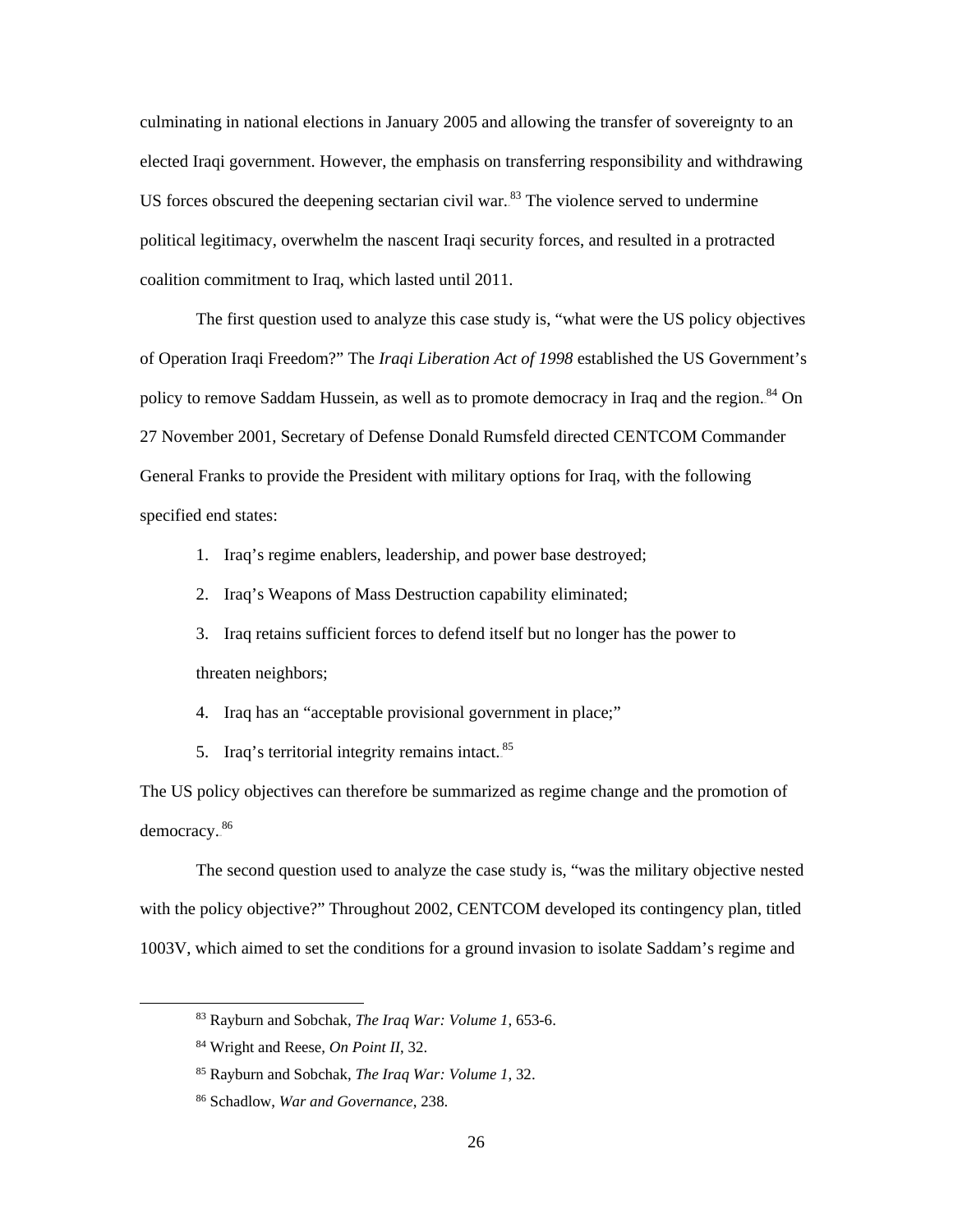defeat the Iraqi army and Republican Guard forces.<sup>87</sup> The military objectives articulated in Plan 1003V were to:

- 1. Destabilize, isolate, and overthrow the Iraqi regime and provide support to a new, broad-based government;
- 2. Destroy Iraqi WMD capability and infrastructure;
- 3. Protect allies and supporters from Iraqi threats and attacks;
- 4. Destroy terrorist networks in Iraq;
- 5. Gather intelligence on global terrorism;
- 6. Detain terrorists and war criminals and free individuals unjustly detained under the Iraqi regime;
- 7. Support international efforts to set conditions for long-term stability in Iraq and the region.<sup>88</sup>

Lieutenant General McKiernan and the CFLCC staff were assigned to develop the ground scheme of maneuver. The CFLCC Mission Statement, which remained consistent from October 2002 until May 2003 when Cobra II concluded, stated: "When directed, CFLCC attacks to defeat Iraqi forces, to control the zone of action and to secure and exploit designated sites, and removes the current Iraqi regime. On order, CFLCC conducts post-hostilities stability and support operations; transitions to CJTF-4.".<sup>89</sup> The end state specified: "Operational end state is removal of key regime leadership, coalition forces physically controlling Iraq, RA/RGFC forces defeated or capitulated, and vital infrastructure to provide life support to the Iraqi population sustained. Expect SSE to continue well after cessation of hostilities. Conditions established to effect CFLCC

 <sup>87</sup> Rayburn and Sobchak, *The Iraq War: Volume 1*, 57.

<sup>88</sup> Kevin Benson, "A War Examined: Operation Iraqi Freedom, 2003", *Parameters* no. 4, Vol 43 (Winter 2013-14), 120.

<sup>89</sup> Kevin Benson, ""Phase IV" CFLCC Stability Operations Planning", in *Turning Victory Into Success: Military Operations After the Campaigns,* ed. Brian M. DeToy (Fort Leavenworth: Combat Studies Institute Press, 2004), 181.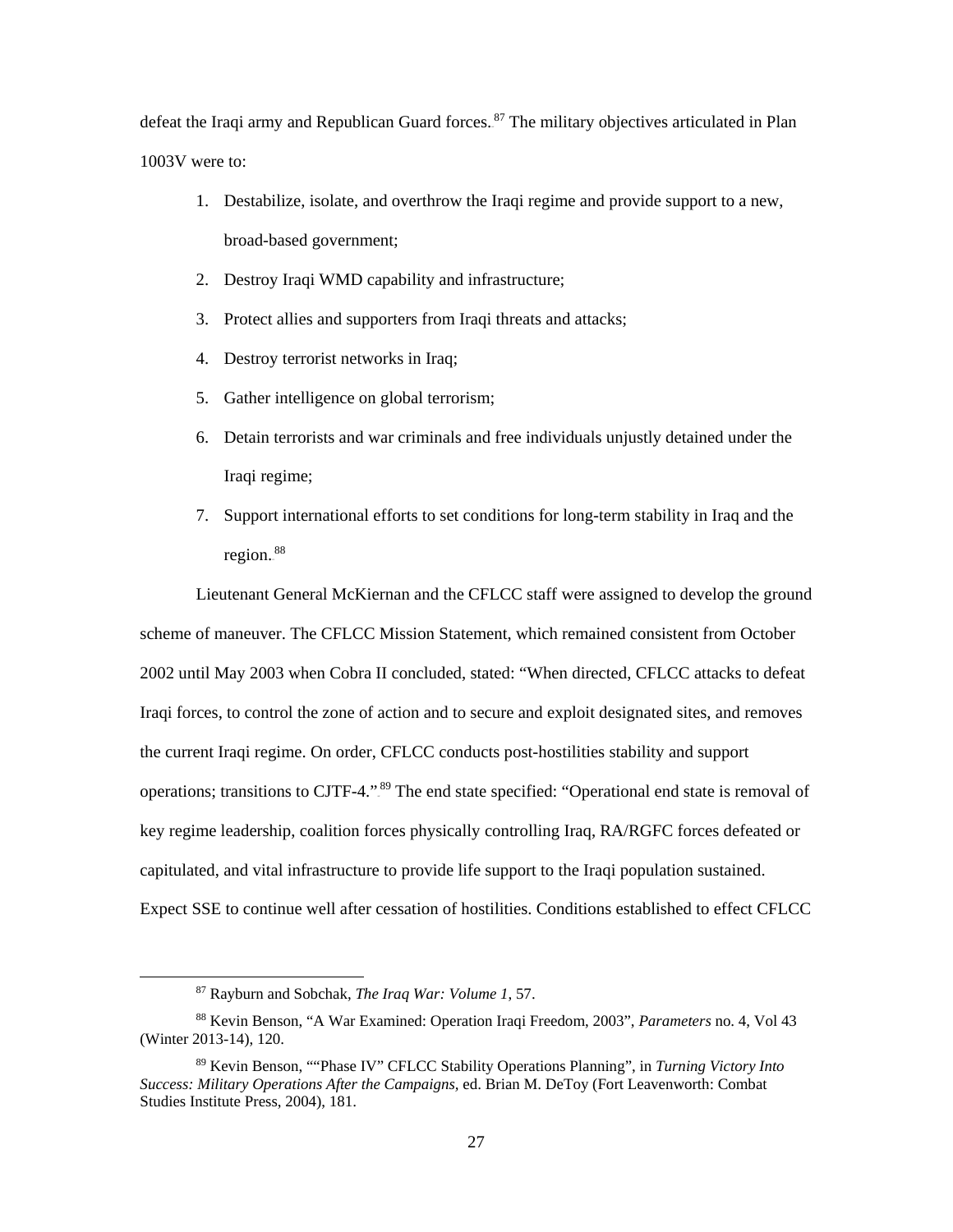battle handover to CJTF-4.".<sup>90</sup> Although CENTCOM objectives included support to a new government, the CFLCC objectives centered around the destruction of Saddam's regime, with subsequent objectives being the responsibility of a different headquarters and force element.

The third question used to analyze the case study is, "did planning consider governance and the transition of authority?" Although CENTCOM planning for the invasion of Iraq commenced with Secretary Rumsfeld's direction in November 2001, little attention was paid to Phase IV planning, which would encompass the policy objective of installing "an acceptable provisional government" and the broader strategic objective of supporting democracy in Iraq and the region.

In September 2002, Director of the JCS Lieutenant General John Abizaid noted that the CENTCOM plan paid insufficient attention to Phase IV and would not achieve the stated policy objectives. General Abizaid dispatched a substantial planning team, designated Combined Joint Task Force IV (CJTF-4), to assist CENTCOM with development of their Phase IV plan; however, by the time of their arrival in January 2003, planning was at an advanced stage for the invasion, and their efforts were deemed disruptive and not incorporated.<sup>91</sup> Importantly, the CFLCC plan anticipated handing responsibility for Phase IV operations to CJTF-4; however, the JCS intended CJTF-4's purpose to be planning and designing the Phase IV headquarters.<sup>92</sup>

In January 2003, President Bush signed National Security Directive 24, giving the Department of Defense responsibility for operations in Iraq following the removal of the Hussein regime.<sup>93</sup> Secretary Rumsfeld established the Office of Reconstruction and Humanitarian Assistance (ORHA), headed by retired Lieutenant General Jay Garner, to coordinate the civilian side of the effort. However, he restricted ORHA's ability to collaborate with other government

 <sup>90</sup> Kevin Benson, "Phase IV," 182.

<sup>91</sup> Wright and Reese, *On Point II*, 67.

<sup>92</sup> Ibid., 70.

<sup>93</sup> Wright and Reese, *On Point II*, 70.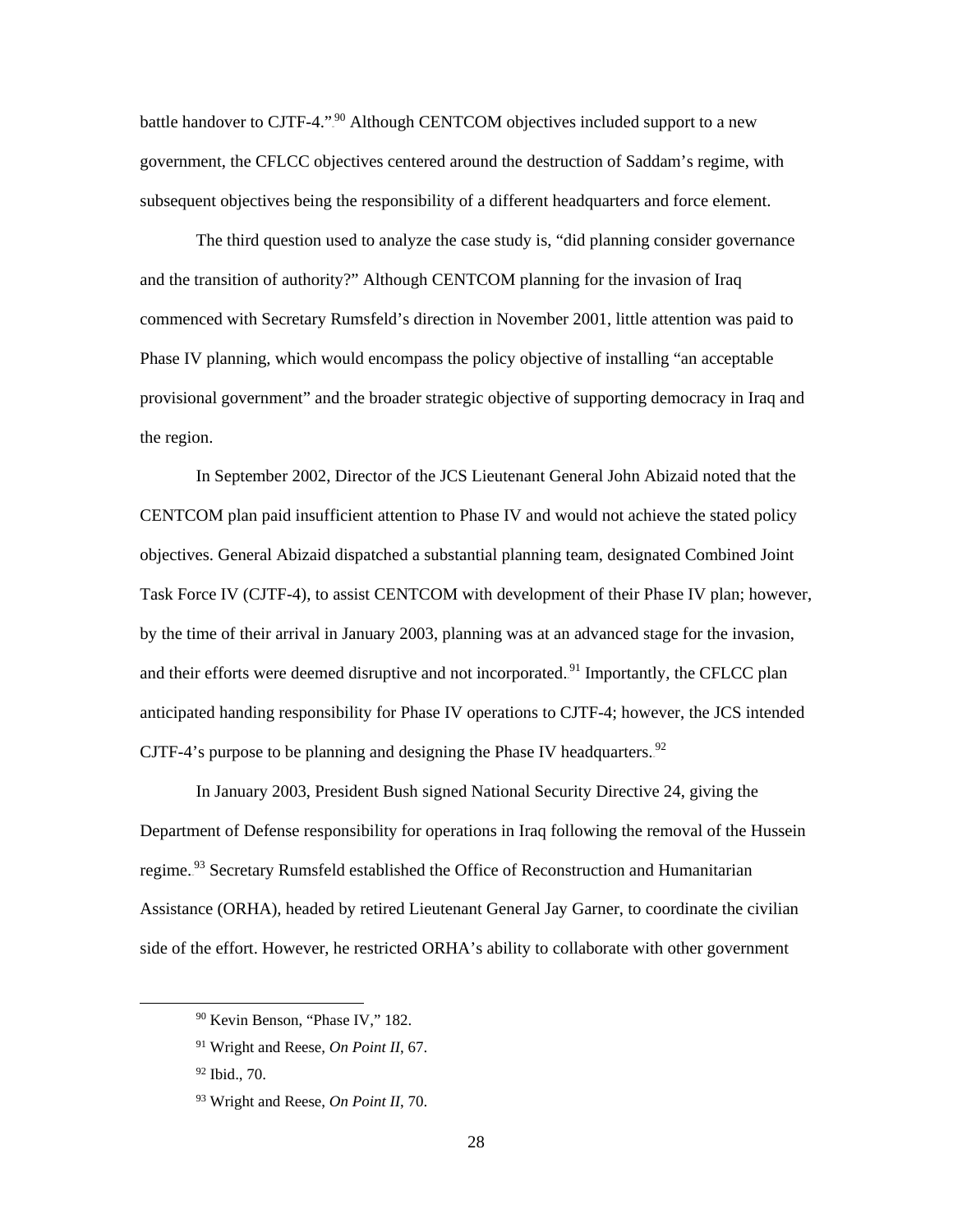departments, particularly the Department of State, which reduced the organization's effectiveness. Garner would have approximately three months between his appointment and the start of the war to coordinate and plan for a post-Saddam Iraq, which would prove insufficient. The fact that the original CENTCOM plan called for ORHA to enter theater approximately 60 days after the end of the war, which would not put them in a position to influence post-war events, further limited Garner's effectiveness.<sup>94</sup>

Within CENTCOM, General Franks determined that Phase IV was not his responsibility. Franks infamously informed the JCS and Department "You pay attention to the day after, and I'll pay attention to the day of," highlighting his expectation that CENTCOM and CFLCC would concentrate on removing the regime, after which a new headquarters and Defense civilians would surge into theater to take over post-invasion efforts. Franks assigned responsibility for planning the abridged Phase IV plan to McKiernan and CFLCC, providing explicit guidance that responsibility would rapidly transition to CJTF-4.<sup>95</sup>

Led by the CFLCC Chief of Plans Colonel Kevin Benson, a Phase IV plan was attempted. However, McKiernan's focus remained on developing the Phase III plan for combat, anticipating that attention would shift to Phase IV once Phase III was underway. Consequently, the CFLCC Deputy Commanding General, Major General William Webster, confirmed that only a skeletal Phase IV plan existed.<sup>96</sup> Benson advised McKiernan that Phase IV would require an independent operations plan, the creation of which was approved by McKiernan on the day offensive operations commenced and was published on 12 April 2003, one week after Coalition forces occupied Baghdad.<sup>97</sup> Franks further complicated the transition to Phase IV operations at

 <sup>94</sup> Public Broadcasting Service, "Interview with General Jay Garner," *Truth, War and Consequences*, on Frontline, accessed 9 January, 2020. <https://www.pbs.org/wgbh/pages/frontline/shows/truth/interviews/garner.html>

<sup>95</sup> Wright and Reese, *On Point II*, 70.

<sup>96</sup> Ibid., 72.

<sup>97</sup> Wright and Reese, *On Point II*, 73.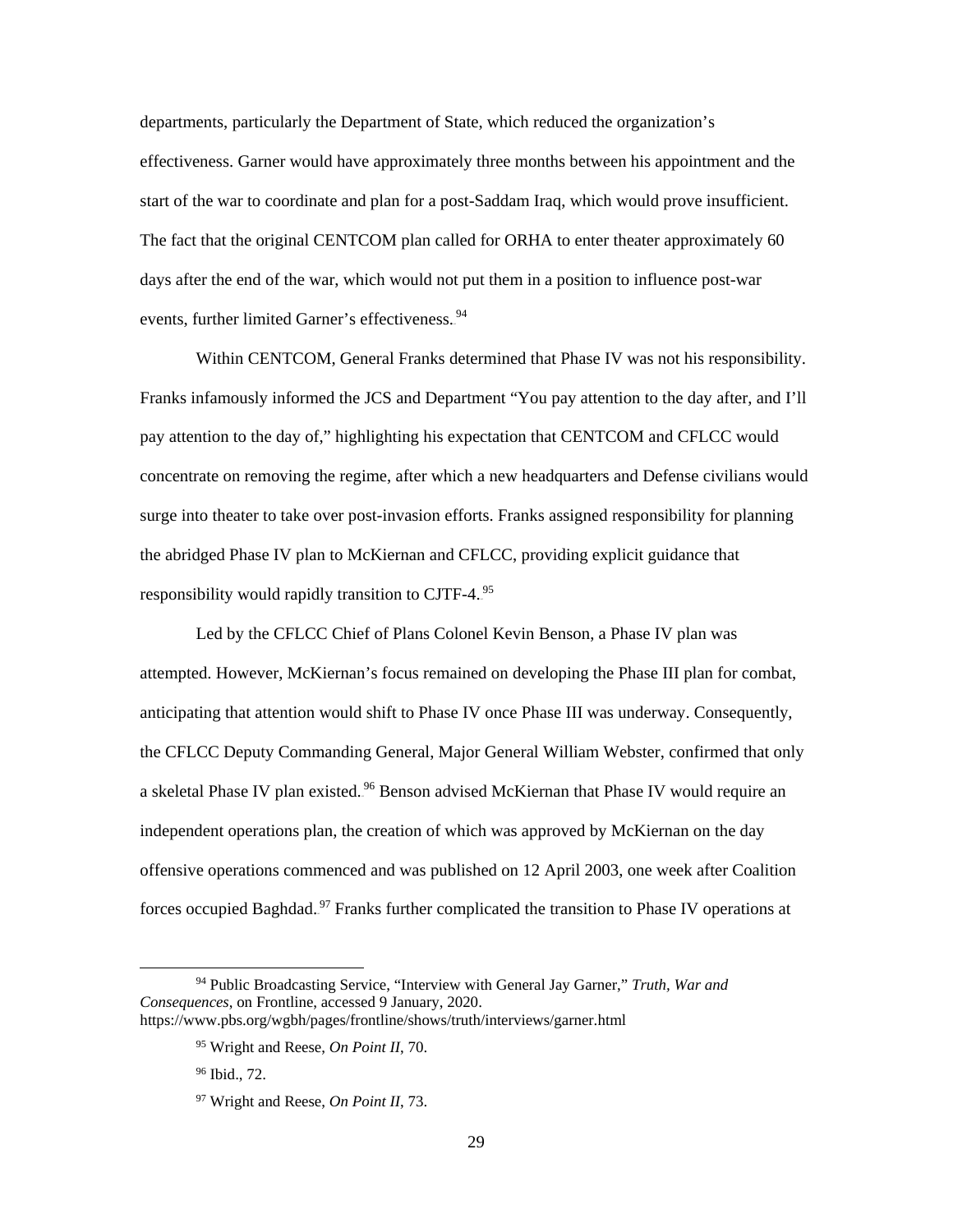this time by instructing his subordinates to "be prepared to take as much risk departing as they had in their push to Baghdad," making clear his continued lack of interest in Iraq's stabilization and reconstruction.<sup>98</sup>

The consequences of the lack of Phase IV planning were threefold. Firstly, troops with the requisite skills and training to support the immediate aftermath of combat, specifically Military Police and Civil Affairs, were not available because they resided in the Reserve component which had not been mobilized.<sup>99</sup> Secondly, as divisions arrived at their final objectives having successfully deposed the Hussein regime, they found themselves armed with a Phase IV plan emphasizing general themes, and no operational detail, resources, or guidance on the specific programs or organizations that would facilitate the attainment of the strategic objectives.<sup>100</sup> Thirdly, as Phase III and Phase IV plans had not been developed in unison, infrastructure that was vital for Phase IV, such as the national telecommunications grid and government ministry buildings, were destroyed during Phase III, and no plan existed for their restoration.<sup>101</sup>

The fourth question used to analyze the case study is, "was the Army required to provide governance or governance support to achieve policy objectives?" In planning, senior officers had made assumptions about the conditions that would exist on completion of Phase III, particularly with regards to Iraqi institutions and infrastructure, which proved incorrect.<sup>102</sup> Because the planners specifically designed the campaign to destroy all of the control mechanisms of Hussein's regime, the success of Phase III resulted in a complete breakdown of governance and

 <sup>98</sup> Michael R. Gordon and Bernard E. Trainor, *Cobra II: The Inside Story of the Invasion and Occupation of Iraq*, reprint ed. (New York: Vintage, 2007), 459.

<sup>99</sup> Benson, ""Phase IV," 200-201.

<sup>100</sup> Wright and Reese, *On Point II*, 77.

<sup>&</sup>lt;sup>101</sup> Public Broadcasting Service, "Interview with General Jay Garner."

<sup>102</sup> Wright and Reese, *On Point II*, 79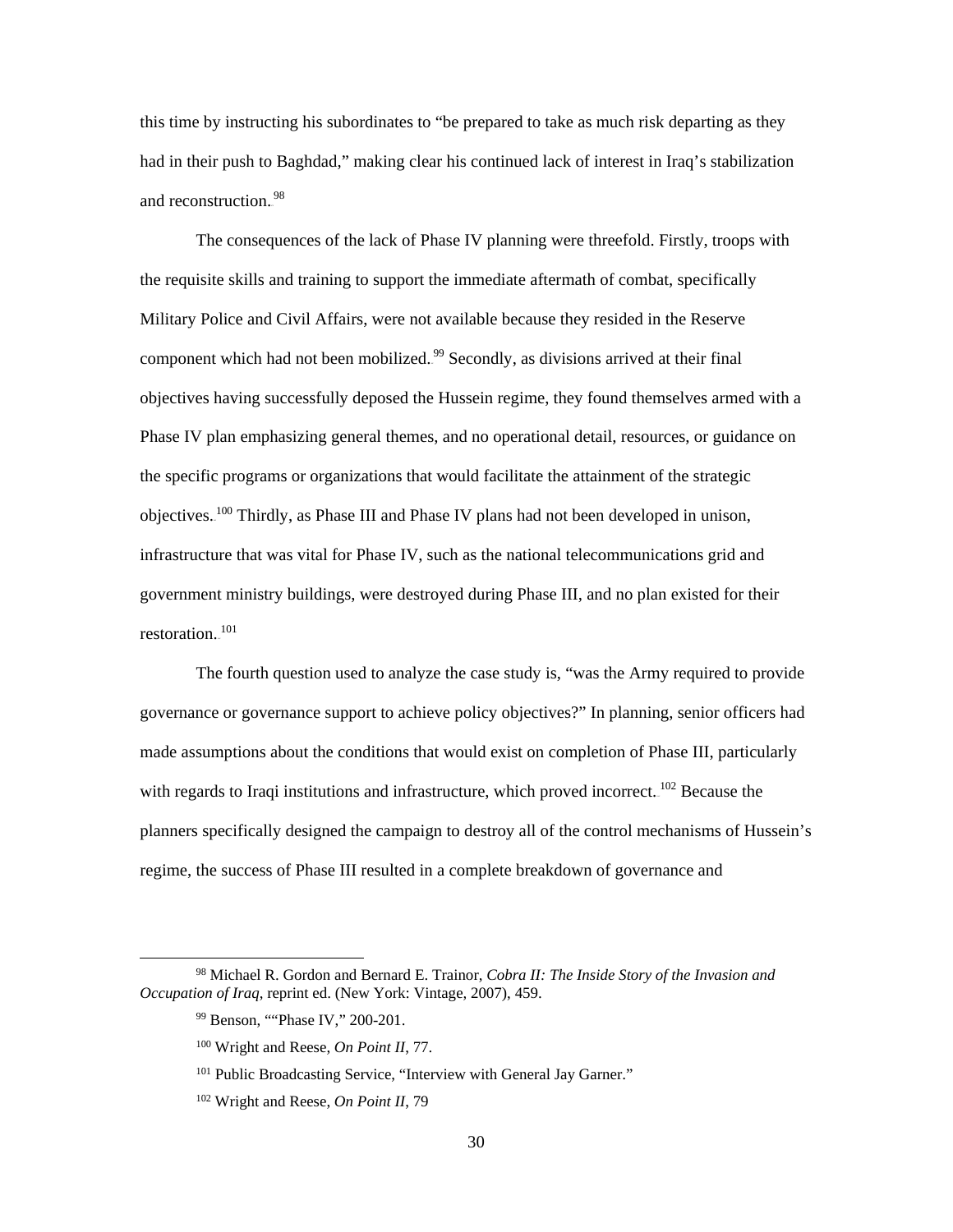infrastructure. The lack of planning and resources available to replace and repair these structures hastened instability.<sup>103</sup>

Although President Bush's National Security Directive 24 established the Department of Defense as the lead for post-conflict reconstruction and regime change, these responsibilities were given to Defense civilian organizations – first to ORHA, and shortly afterward, the Coalition Provisional Authority under US Ambassador Paul Bremmer. These organizations were ad hoc creations without sufficient staff, had no resources or expertise, and could not establish security, which limited their utility. $104$ 

The lack of overall strategic guidance and the civilian organizations' lack of capacity forced the military to provide security, law and order, humanitarian relief, and to re-establish services. The military's role quickly expanded to training the new Iraqi army and police force and conducting reconstruction projects, economic development, and governance. US forces were required to manage courts and prisons, and to work with communities to establish governance structures, in the absence of a central government or Iraqi constitution.<sup>105</sup> The lack of cohesion between military and civilian efforts rendered these early efforts largely ineffective, and it was only with the creation of a comprehensive civil-military operational plan that linked security and stabilization efforts that the situation began to stabilize. $106$ 

The fifth question used to analyze the case study is, "if governance was a requirement, was this incorporated into subsequent doctrine?" Although FM 3-0, *Operations* (2001) had introduced the concept of full-spectrum operations, consisting of offense, defense, and stability, stability tasks were associated with Military Operations Other Than War as opposed to being an integral component of warfighting. The post-Operation Iraqi Freedom update in 2008 dispensed

 <sup>103</sup> Schadlow, *War and Governance*, 241.

<sup>104</sup> Ibid., 244-5.

<sup>105</sup> Ibid., 254.

<sup>106</sup> Ibid., 258.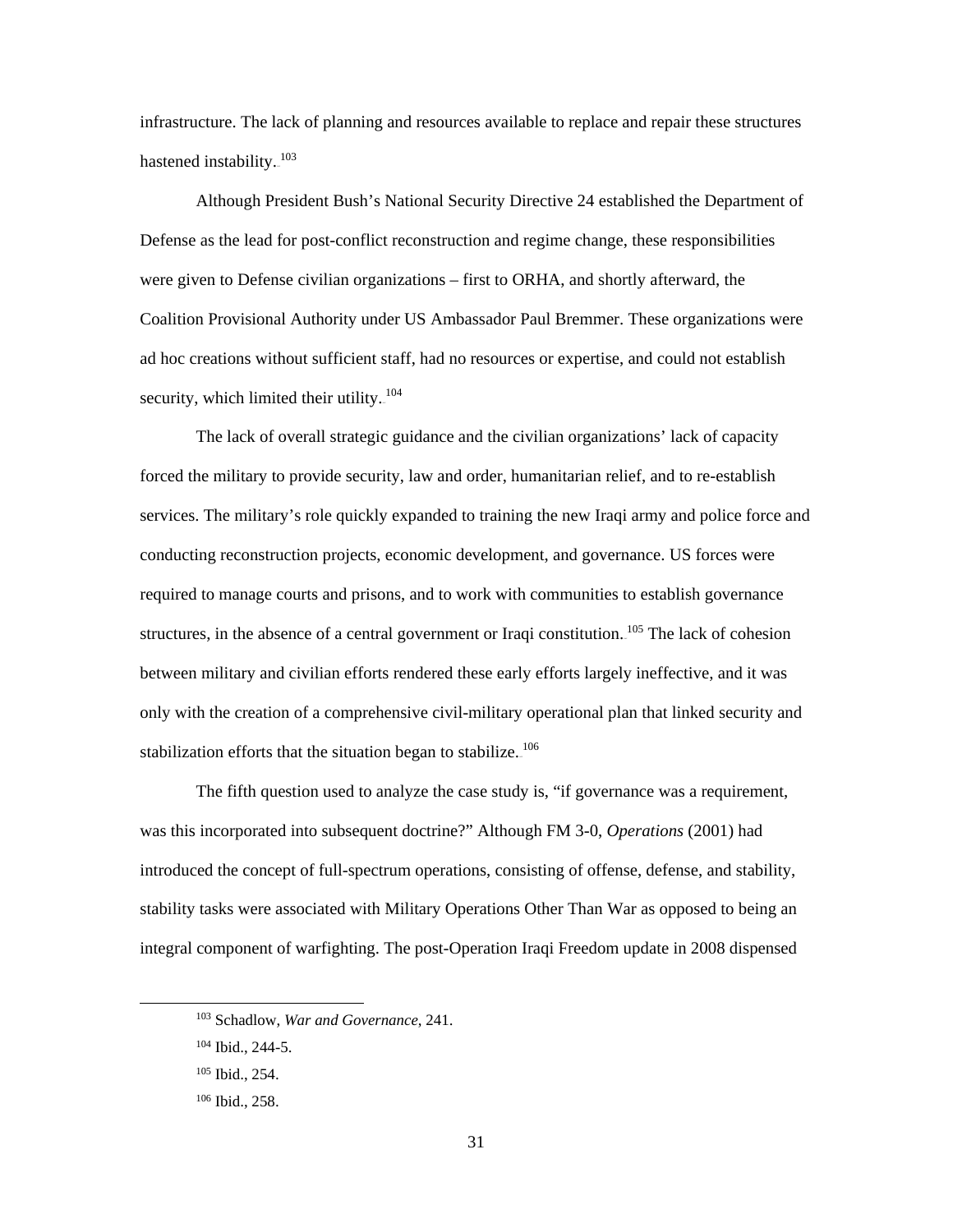with the separation of war from Military Operations Other Than War and emphasized that stability operations were co-equal with offense and defense, reiterating that combat alone is unlikely to achieve strategic objectives. $107$ 

Despite the greater attention paid to stability operations, the 2008 version of FM 3-0, *Operations* reinforced the theme of previous versions that the core focus of the Army is combat operations and that the number of units destroyed and objectives secured represent the metrics of success.<sup>108</sup> The manual emphasized that other government agencies are responsible for governance and that any period of military occupation would be a temporary solution until civilian agencies or host-nation capabilities were established and could assume control.<sup>109</sup> The manual also emphasized that the Civil Affairs functional specialty was responsible for the conduct of governance assessments and planning, reinforcing the treatment of governance as a function separate from general staff planning.

In a 2019 article, then Commander of the US Army's Combined Arms Center Lieutenant General Michael Lundy suggested that experience in past campaigns, including Operation Iraqi Freedom, demonstrated that the Army should plan for the execution of military governance as a core part of combat operations and that governance was of such central importance as to demand equal or greater professional forethought than combat operations themselves. <sup>110</sup> Such an admission from a senior officer responsible for the integration of Army doctrine, training, and leader development suggests that the role of governance in the failure of Operation Iraqi Freedom was known; however, it failed to be codified in doctrine.

 <sup>107</sup> US Department of the Army, FM 3-0, *Operations* (Washington, DC: Government Printing Office, 2008), 3-2.

<sup>108</sup> Ibid., 2-69.

 $109$  Ibid., 2-1.

<sup>110</sup> Mike Lundy, Richard Creed, Nate Springer, Scott Pence, "Three Perspectives on Consolidating Gains," *Military Review* 99, no.5 (September-October 2019): 26.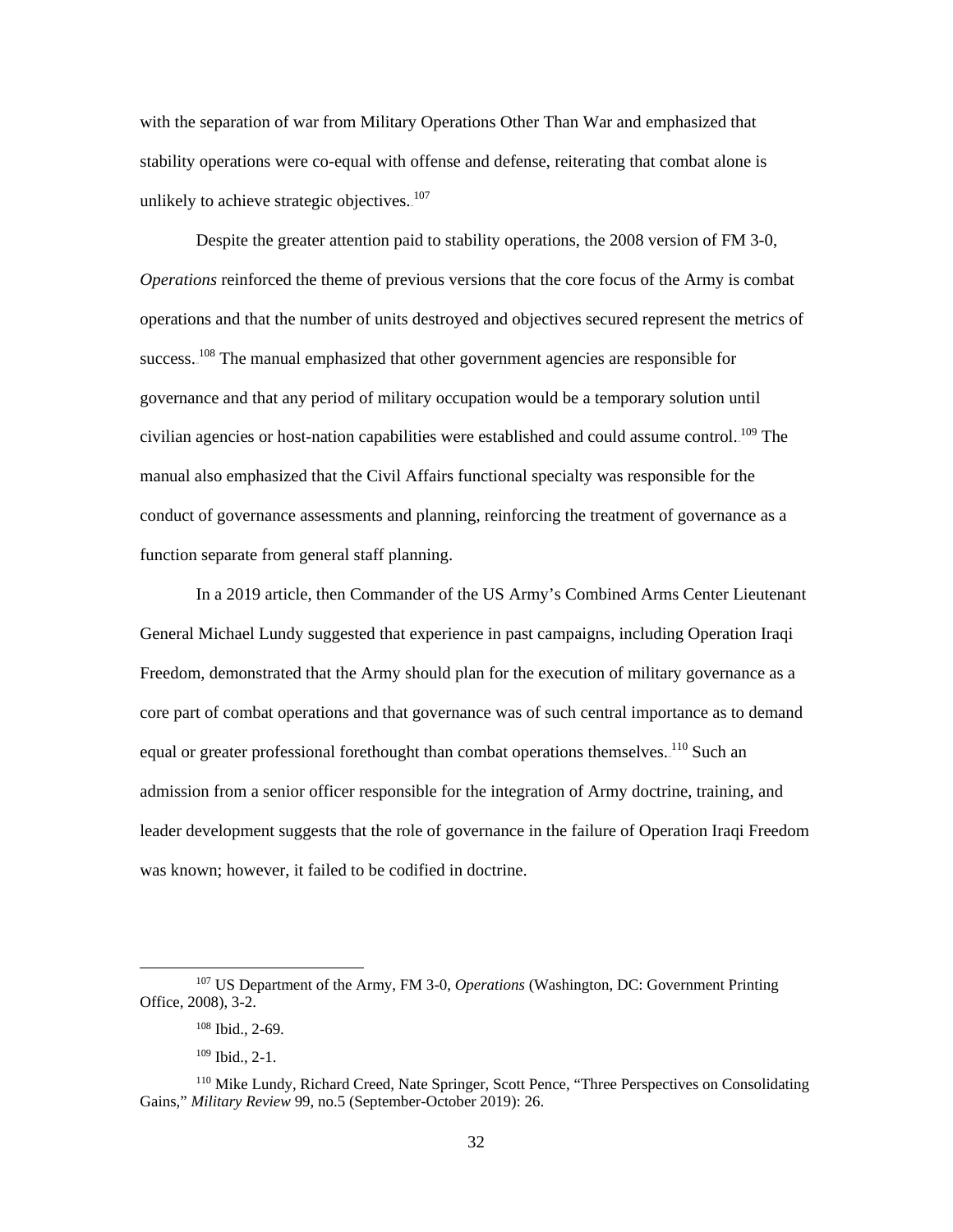#### Findings and Analysis

<span id="page-40-0"></span>This section presents the findings from the two case studies, which were examined through structured research questions, and analysis of the findings against the original hypotheses. The findings are summarized in Appendix A.

The first two research questions were "what were the policy objectives of the conflict" and "did the planned military objectives nest with the policy objectives." Prussian theorist Carl von Clausewitz maintained that the political objective of war must determine the military objectives to be pursued, while Army doctrine affirms that the purpose of operations is to achieve or contribute to national objectives.<sup>111</sup> Therefore, military objectives should be designed to achieve or support national objectives.

The policy objectives of Operation Just Cause included removing the regime of Manuel Noriega, replacing it with a democratic government, and ensuring the security of the Panama Canal. The military objectives included removal of the Noriega regime and protecting US interests, however, did not specifically include support to a new Panamanian democracy. It was not until after the commencement of the ground campaign that the military added the additional objective of supporting the new government.

The policy objectives of Operation Iraqi Freedom were to remove the regime of Saddam Hussein and establish a democratic government. The CENTCOM objectives included removing the regime and providing support to a democratic government; however, at CFLCC, the objectives were to remove the regime and defeat the Iraqi Army. Therefore, the strategic, operational, and tactical objectives were not nested.

The third and fourth questions were, "did planning consider the provision of governance and the transition to a legitimate authority" and "was the Army required to provide governance or

 <sup>111</sup> Carl von Clausewitz, *On War*, ed. and trans. Michael Howard and Peter Paret (Princeton, NJ: Princeton University Press, 1984), 81; US Army, FM 3-0 *Operations* (2017), 1-2.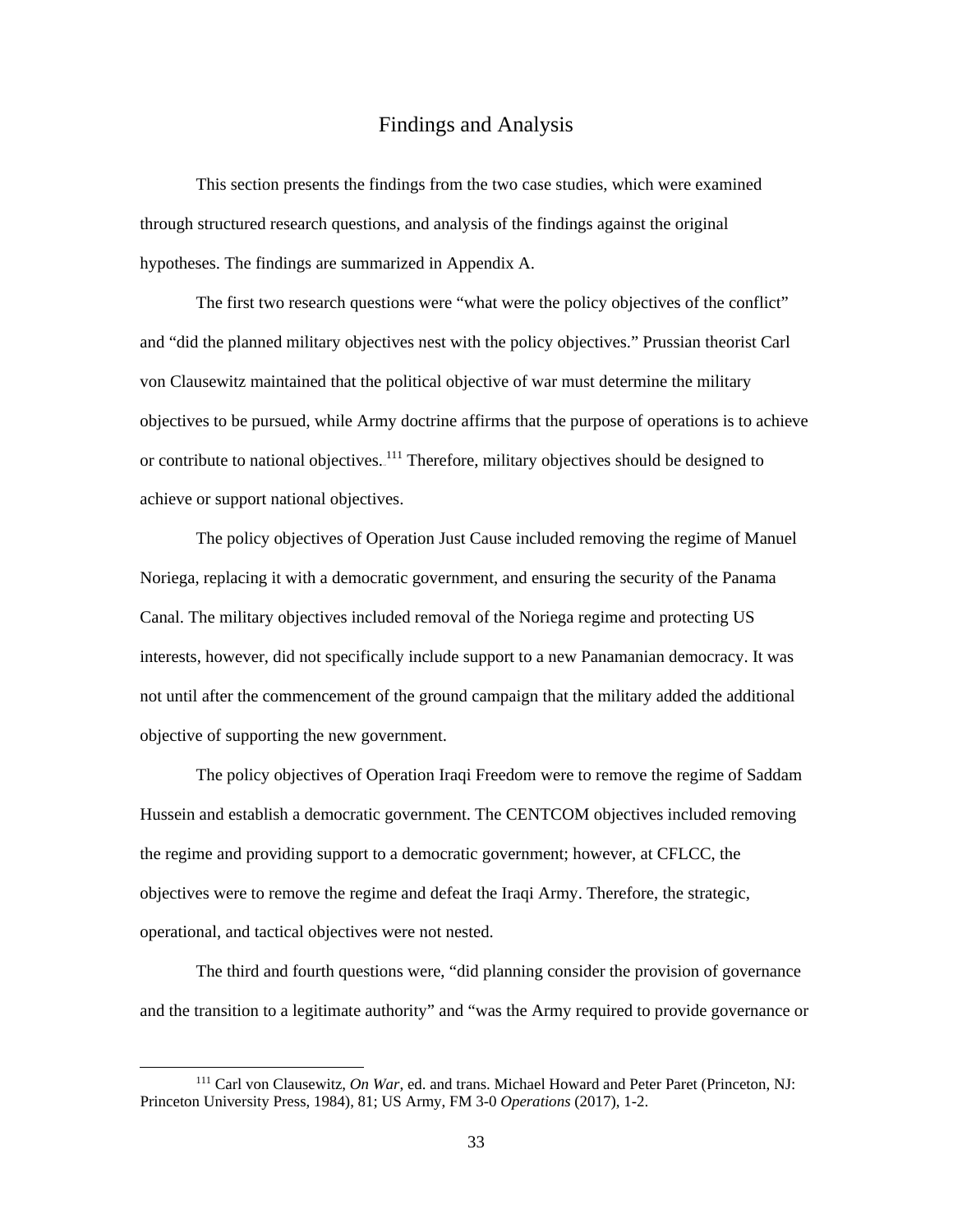governance support to achieve policy objectives?" In both cases, albeit at different echelons and different stages, the military did consider the objective of support to establishing a new democratic government. Therefore, campaign design and planning should have reflected this objective.

For Operation Just Cause, General Woerner did direct planning for support to a new Panamanian government, but the JCS did not endorse the plan, it was not accepted by XVIII Airborne Corps as the executive agent, and it was not addressed by General Thurman when he assumed command of SOUTHCOM. The consequence was a stove-piped planning effort disconnected from the combat plan. XVIII Airborne Corps planned to rapidly disintegrate the Noriega regime and the PDF, thus setting the conditions for a complete breakdown of governance within Panama. The lack of coordination meant that the Army had to provide all governance support, and poorly considered governance decisions undermined the credibility and stability of the nascent democratic government.

For Operation Iraqi Freedom, although the establishment of a democratic government constituted a long-term policy objective, no detailed plan was developed. The ORHA was a belated attempt to coordinate the whole of government effort; however, the organization was not resourced and lacked a specified command relationship with the military. At CENTCOM, General Franks divested responsibility by telling the JCS and Defense civilians that they were responsible for everything after the completion of Phase III. Consequently, at CFLCC, Lieutenant General McKiernan focused his attention on Phase III and gave no attention to planning Phase IV until the operation had commenced. Consequently, the Phase III plan failed to set conditions for Phase IV and the establishment of a new government. Circumstances forced the Army to provide ad hoc governance support, which failed to achieve strategic objectives.

The final question was, "if governance was a requirement, was this incorporated into subsequent doctrine?" The lessons learned process involves collecting observations, analyzing them, and taking the necessary steps to change behavior to improve the capabilities of the joint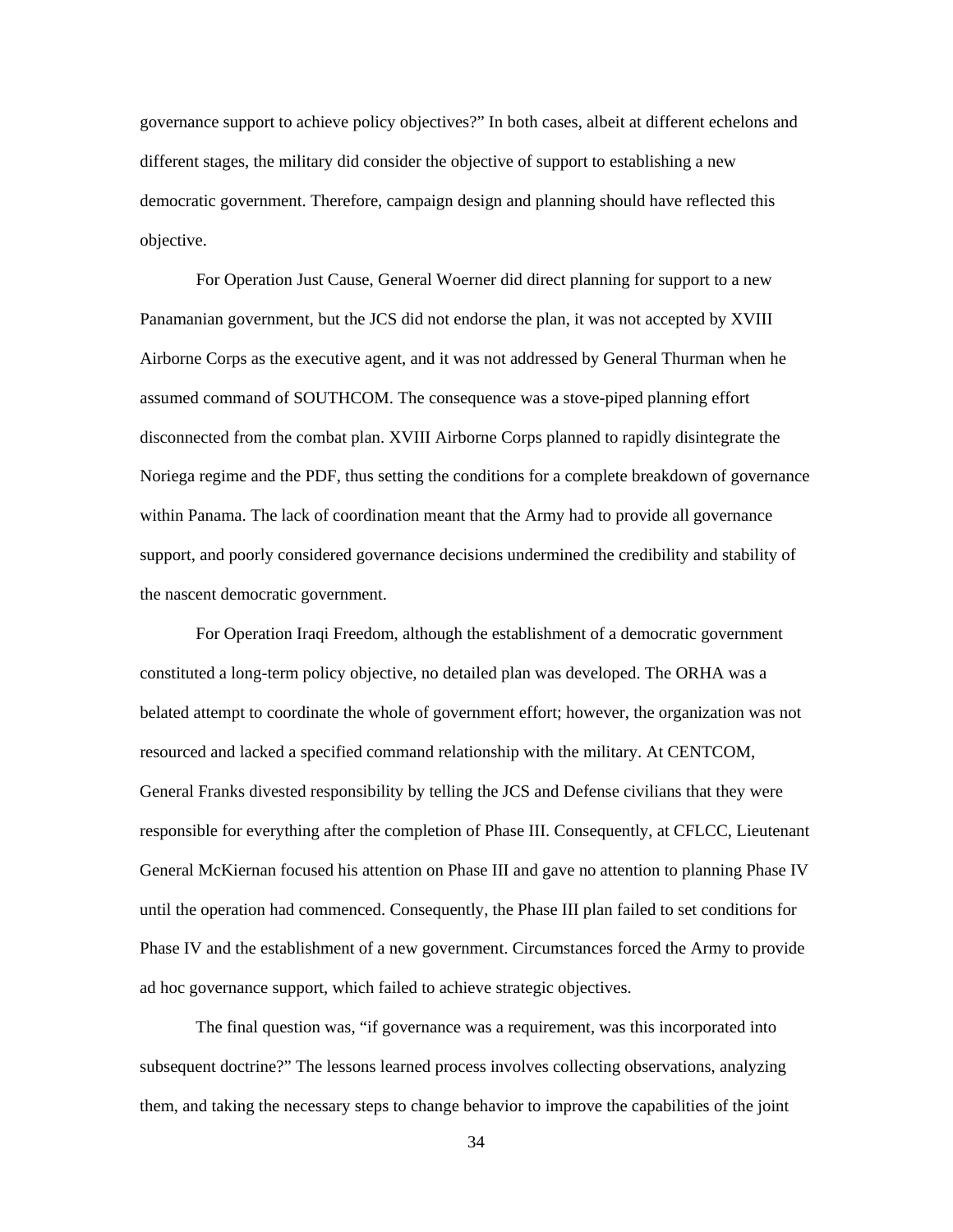force.<sup>112</sup> The force uses doctrine as the predominant mechanism to codify operational lessons learned and change behavior in the force.

In both cases, commanders explicitly acknowledged that planning failed to account for the gap between combat and the achievement of strategic objectives. And yet, FM 100-5, *Operations* (1993), deemed Operation Just Cause an exemplar of a *coup de main*, and FM 3-0, *Operations* (2008), referred to Operation Iraqi Freedom as a model for rapid, effective combat operations.<sup>113</sup> While these publications did make incremental improvements in their attention to the aftermath of combat, neither publication adequately addressed the root cause of failure, that being an excessive focus on combat, and insufficient attention to setting the conditions for, and achieving, strategic objectives.

Although this monograph addresses the Army, it is instructive to compare the Army's doctrinal approach to combat operations with that of the Joint Force. Where FM 3-0, *Operations* (2017) identifies the purpose of large scale combat operations as "defeating an enemy's armed forces and military capabilities in support of national objectives," JP 3-0 *Operations* (2017) identifies the purpose as being "to achieve national strategic objectives or protect national interests."<sup>114</sup> The distinction is important, as the Joint definition makes explicit that large scale combat operations must achieve more than simply defeating the adversary's armed forces. Therefore, the Army's current definition is inconsistent with that in Joint doctrine and serves only to reinforce the institution's limited conception of war.

The structured research questions were designed to provide data for analysis against the four central hypotheses of the monograph. Hypothesis one is that the Army sees itself as an organization designed and intended for short, decisive, large scale combat operations, and that

 <sup>112</sup> US Department of Defense, Joint Staff, JP 1, *Doctrine for the Armed Forces of the United States* (Washington, DC: Government Printing Office, 2017), xxv.

<sup>113</sup> US Army, FM 3-0, *Operations* (2008), 1-16.

<sup>114</sup> US Army, FM 3-0, *Operations* (2017), 1-1; US Department of Defense, Joint Staff, JP 3-0, *Operations* (Washington, DC: Government Printing Office, 2017), V-5.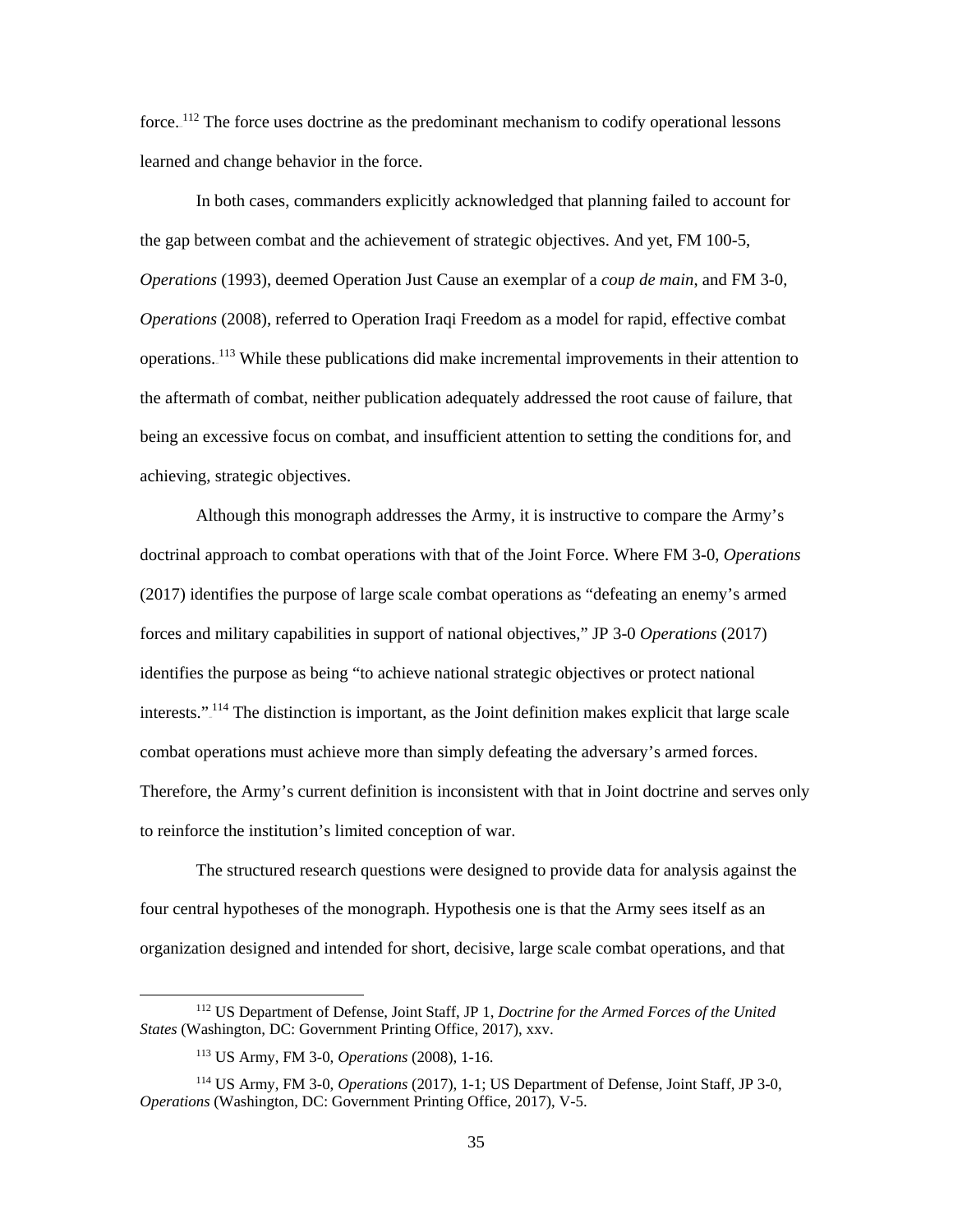governance does not inform this identity. The evidence derived from the two case studies supports this hypothesis unequivocally. In both cases, the Army viewed its role as the destruction of the enemy force, with governance being the responsibility of other elements of national power. The second hypothesis was that bias causes governance to be ignored when planning combat operations, which can lead to combat operations falling short of achieving policy objectives. Again, the hypothesis is supported by the evidence. In both cases, the Army ignored governance planning, seeing it as both less important than, and conceptually distinct from, combat operations. In both cases, governance was deemed to be the responsibility of a separate headquarters, which was neither identified nor involved in the planning process. Consequently, the successful defeat of the adversary force failed to achieve policy objectives, and the design of combat operations contributed to the difficulty of achieving the transition to a legitimate government.

The third hypothesis was that the Army has been forced to adapt to provide government or governance support because of the absence of suitable institutions. In the case of Panama, the Army had failed to involve any interagency organization in planning, ensuring that no other entity was available. The Army was obliged to provide direct support in the establishment of new government ministries, courts of law, security forces, and services. In Iraq, other government agencies anticipated the requirement for governance; however, the Army had failed to integrate and coordinate their efforts. The Army was left to fill the void due to the lack of coordination and worsening security environment.

The final hypothesis was that the Army rejects governance as contributing to the operation's success or failure, and fails to codify the centrality of governance in doctrine. The Army updated doctrine in the aftermath of these operations, including additional guidance on the importance of stability operations. However, doctrine specifically identified both Just Cause and Iraqi Freedom as successful combat operations, with the subsequent deterioration attributed to the politically-mandated deficiency of forces, or unforeseeable changes in the operational environment. In neither case was the failure to plan for governance identified as contributing to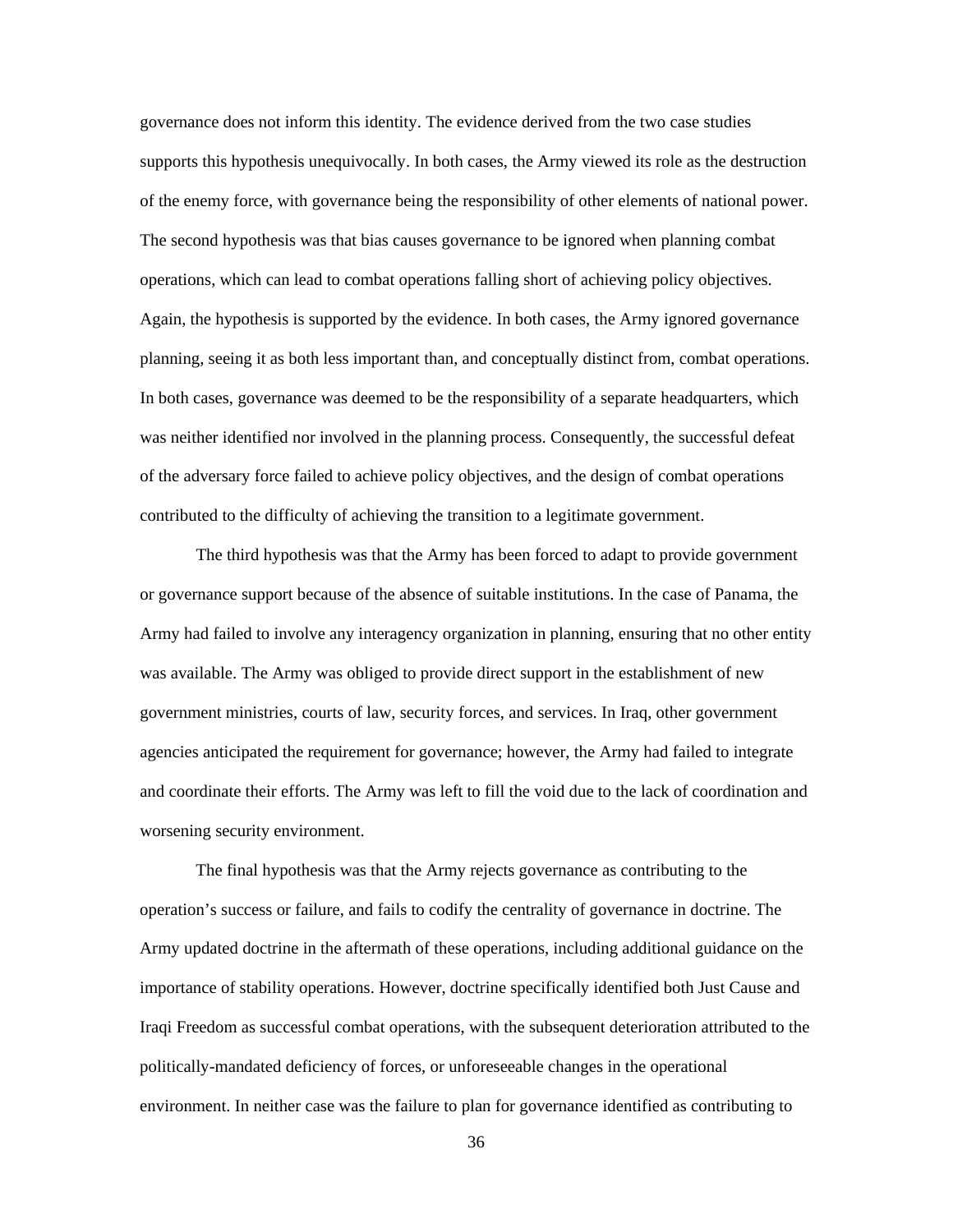the failure to achieve strategic objectives. Current doctrine perpetuates the fiction that other government agencies are responsible for governance and that the Army, through consolidation of gains, is merely required to provide security.

## Conclusion and Recommendations

<span id="page-44-0"></span>The purpose of this monograph was to uncover how organizational identity affects the interpretation of experience. Specifically, the study asked why the US Army rejects the requirement to plan and conduct governance following combat, despite repeated evidence that governance is the essential component linking success in combat to the attainment of strategic objectives. The study utilized the methodological framework of theory, history, and doctrine, demonstrating the theoretical basis of the Army's organizational identity, the impact of this identity on the planning and execution of operations, and the interpretation of that experience in doctrine. The evidence supported the hypothesis that the Army rejects governance due to an identity based upon large scale combat operations and that this rejection results in adverse operational and strategic consequences.

However, it is not enough to simply acknowledge that such bias exists and submit to a fatalistic expectation of further failure. The monograph is presented in the firm belief that bias, once identified, can be overcome. Therefore, the study concludes with several recommendations, drawn from the two campaigns analyzed, which may help to reduce the impact of organizational bias in the future.

#### <span id="page-44-1"></span>Recommendation One – Planning Starts at the End

Both of the cases studied featured planning processes that ignored the political and military consequences of military action. In each case, the land component planned and executed the Phase III combat plan with complete disregard for Phase IV, delinking combat plans from strategic objectives. Commanders did not consider the conditions required for success in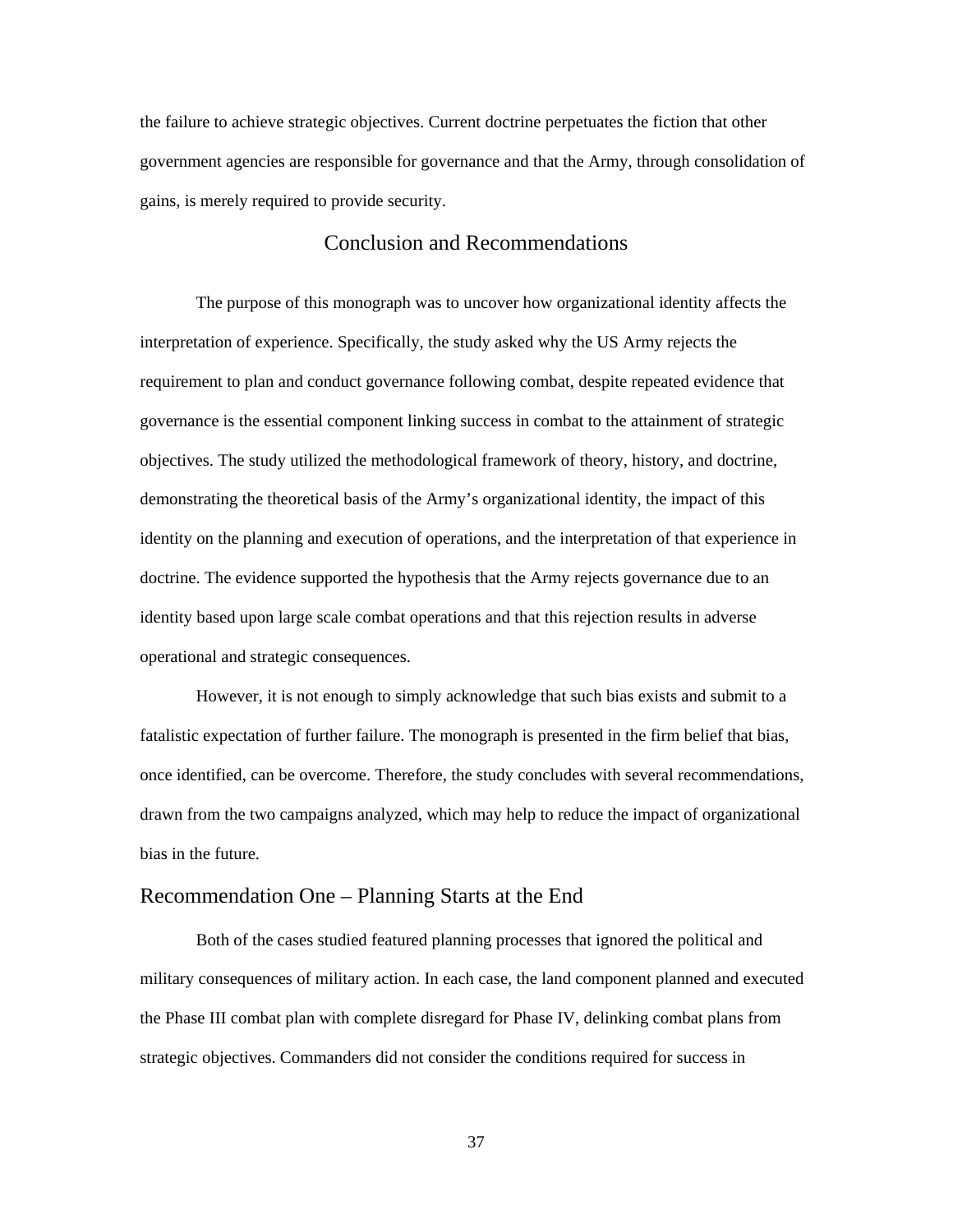subsequent phases, which resulted in the loss of initiative as ad hoc arrangements were made to transition.

The cases also demonstrated that a clear and decisive end to combat operations is not the norm. In both operations, the security environment remained uncertain following the destruction of the main force, through the period where essential governance support was required. Further, the evidence suggests that an uncertain security environment is inherent in the aftermath of a rapid disintegration of a regime or security force. The implications are that critical enablers from the Army Reserve, such as Civil Affairs, are unlikely to be available to plan or execute governance operations, and this responsibility will fall to the force executing combat operations.

There are undeniable difficulties in planning for the aftermath of combat, which hinges upon a multitude of unknowable changes in the operational environment. This lack of fidelity causes many to focus instead on the more structured problem of defeating the enemy force, which provides planners a more tangible objective. However, as the well-known aphorism instructs, if we fail to prepare for what might occur, we ensure that some of it will.

Therefore, the first recommendation is that operational planning should begin with understanding the conditions required to achieve strategic objectives. To this end, the Army's capstone doctrine should be updated to reflect the Joint force's broader definition and purpose of combat operations. This change would help ensure that campaign and major operation planning serves the achievement of strategic objectives, with subsequent planning focused on achieving the conditions required to transition between each phase as opposed to a narrow focus on the defeat of the enemy force. Replacement of the deposed governance structure, specifically that providing law, order, and essential services, should be considered a pre-condition for stability operations, not a condition to be established in the aftermath of combat.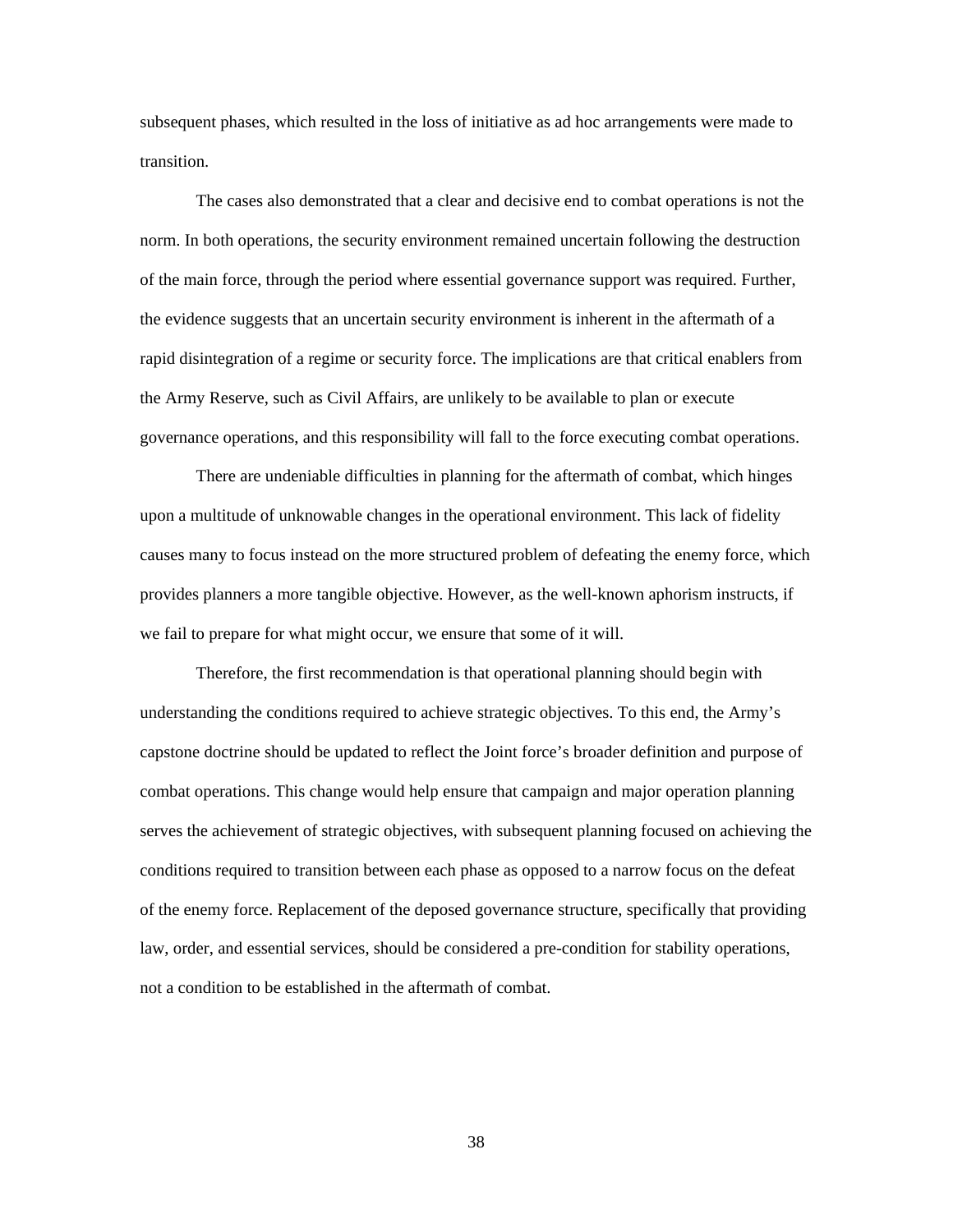#### <span id="page-46-0"></span>Recommendation Two – The Commander Owns the Whole Campaign

In both campaigns, the Joint Force Commander deliberately separated the force executing Phase III from subsequent operations. In both cases, this permitted the land component to conduct combat operations without regard to conditions required in subsequent phases, to avoid planning for governance, and to assume that some other entity was responsible for both the planning and execution of subsequent operations. As seen in both Panama and Iraq, in neither case did this entity exist beyond its establishment on paper.

In both cases, the situation was exacerbated by decisions to develop separate operational plans for governance, as opposed to including it within the campaign plan. In both operations, this decision led to the Combatant Command and land force commanders losing visibility of governance planning, with a concomitant loss of interest.

The second recommendation, therefore, is that the CFLCC Commander owns the planning and execution of both combat and subsequent stabilization. Where the COCOM Commander determines that a separate headquarters will assume responsibility for governance during subsequent phases, he must ensure that this headquarters is identified, established, and integrated into the campaign planning process.

## <span id="page-46-1"></span>Recommendation Three – Doctrine Should Help Train for an Uncertain Future

Although this monograph posits that doctrine should explicitly acknowledge the importance of governance, there is evidence that even the incremental improvements in doctrine following Operations Just Cause and Iraqi Freedom failed to make a significant impact on the force. Although FM 3-0, *Operations* (2001) stated that all Army units must have the capacity to conduct simultaneous offensive, defensive, stability and support tasks, in reality by 2003 few units were prepared to do so as the Army continued to focus its training on tactical proficiency for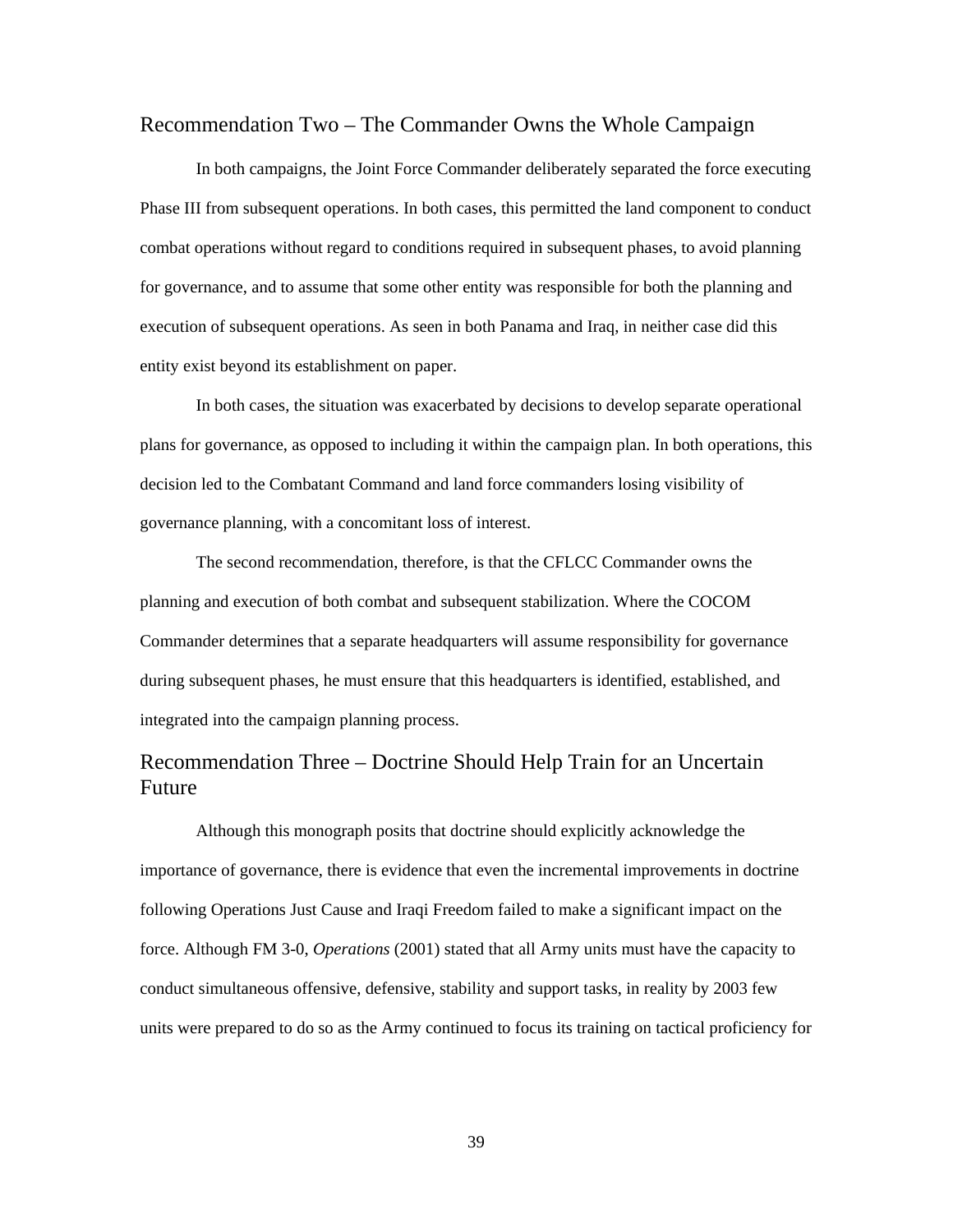large scale combat operations, a trend which has intensified with the publication of FM 3-0, Operations (2017), with its renewed focus on large scale combat against a peer adversary.<sup>115</sup>

Despite the lack of planning for governance in Panama and Iraq, there were some notable successes by commanders who, by virtue of experience, understood the need to reestablish governance after removing the existing regime. In Panama, General Woerner had extensive civilmilitary experience, prompting him to recognize the need for governance planning. In Iraq, General David Petraeus, commanding the 101st Airborne Division, similarly had experience in governance operations in Haiti, Kuwait, and Bosnia Herzegovina. The broad experience of these commanders enabled them to recognize that the offensive, defensive, stability, and support operations were intrinsic to all types of conflict and that governance was required to achieve strategic success. In these cases, experience overcame the limitations of doctrine. 116

Therefore, the third recommendation is that the Army provides training opportunities for commanders and staffs at echelons above brigade to manage campaigns holistically, including planning and execution of the transition between combat and governance tasks. Doing so will provide experience to commanders and staffs in nesting combat plans with strategic objectives, and ensure that when the next conflict occurs higher echelons are not fixated on battle to the detriment of the war.

 <sup>115</sup> Wright and Reese, *On Point II,* 3.

<sup>116</sup> Public Broadcasting Service, "Interview with Major General David Petraeus," *Truth, War and Consequences,* Frontline, accessed 9 January, 2020.

<https://www.pbs.org/wgbh/pages/frontline/shows/beyond/interviews/petraeus.html>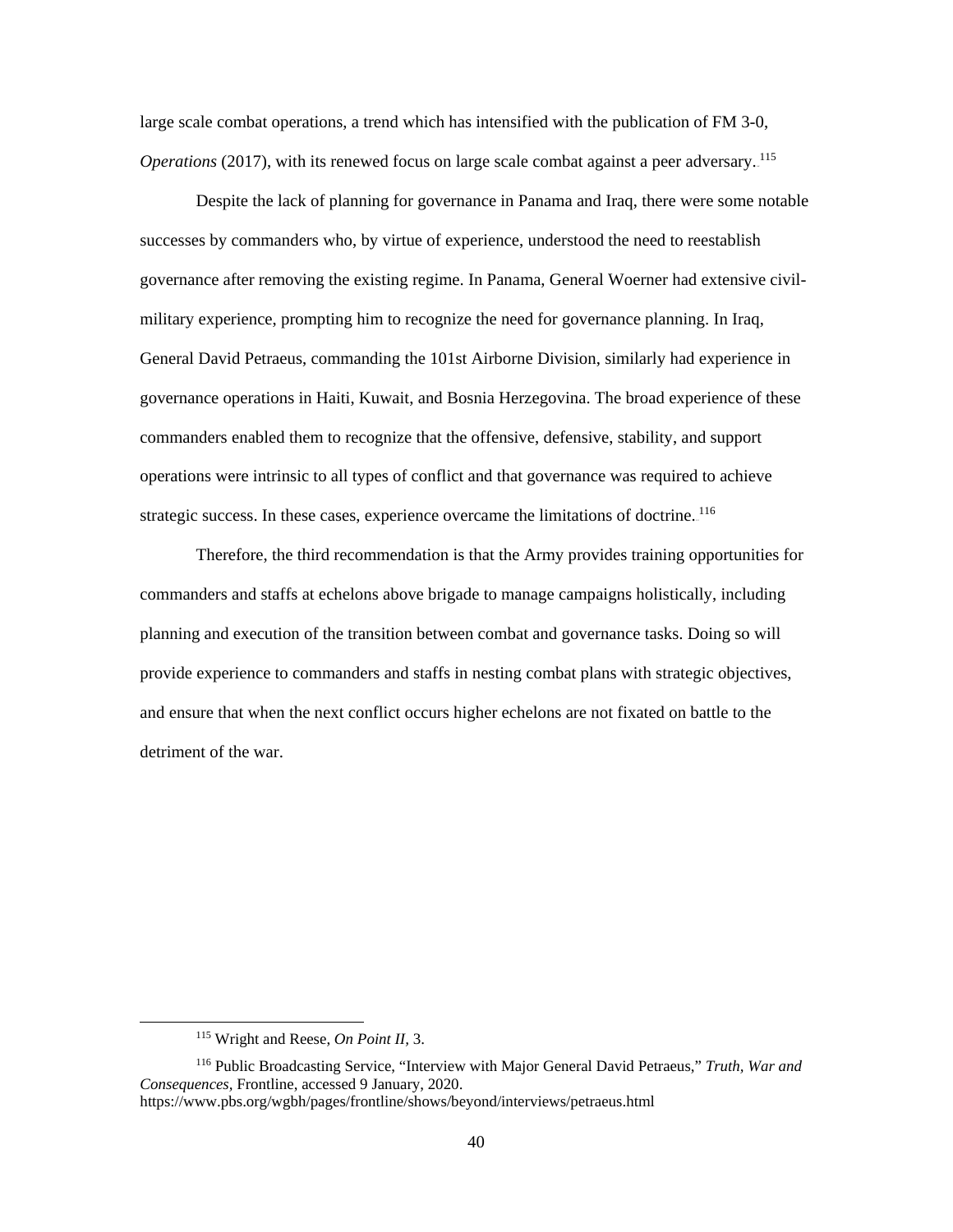## Appendix Summarized Case Study Findings Worksheet

<span id="page-48-0"></span>

|                             | <b>Research Question</b>                                                                                                                                                                                                                                                                                                                                                                                                                                                                                                                                                                                                                                                                                                                                                                                                                                                                                                                                                                                                                                                                                                                                                                                                                       |                                                                                                 |                                                                                                                                                                                                                                                                                                                                                                                                                                                                                                                                                                                                                                             |                                                                                                                                                                                                                                                                                                                                                                                                                                                                                                                                        |                                                                                                                                                                                                                                                                                                                                                                                                                                                                                                                                                                                                                                                                    |
|-----------------------------|------------------------------------------------------------------------------------------------------------------------------------------------------------------------------------------------------------------------------------------------------------------------------------------------------------------------------------------------------------------------------------------------------------------------------------------------------------------------------------------------------------------------------------------------------------------------------------------------------------------------------------------------------------------------------------------------------------------------------------------------------------------------------------------------------------------------------------------------------------------------------------------------------------------------------------------------------------------------------------------------------------------------------------------------------------------------------------------------------------------------------------------------------------------------------------------------------------------------------------------------|-------------------------------------------------------------------------------------------------|---------------------------------------------------------------------------------------------------------------------------------------------------------------------------------------------------------------------------------------------------------------------------------------------------------------------------------------------------------------------------------------------------------------------------------------------------------------------------------------------------------------------------------------------------------------------------------------------------------------------------------------------|----------------------------------------------------------------------------------------------------------------------------------------------------------------------------------------------------------------------------------------------------------------------------------------------------------------------------------------------------------------------------------------------------------------------------------------------------------------------------------------------------------------------------------------|--------------------------------------------------------------------------------------------------------------------------------------------------------------------------------------------------------------------------------------------------------------------------------------------------------------------------------------------------------------------------------------------------------------------------------------------------------------------------------------------------------------------------------------------------------------------------------------------------------------------------------------------------------------------|
| <b>Case Study</b>           | Q2: Did the planned military objective nest with the policy<br>Q1: What were the policy<br>objective?<br>objectives of the conflict?                                                                                                                                                                                                                                                                                                                                                                                                                                                                                                                                                                                                                                                                                                                                                                                                                                                                                                                                                                                                                                                                                                           |                                                                                                 | Q3: Did planning consider the provision of<br>governance and the transition to a legitimate<br>authority?                                                                                                                                                                                                                                                                                                                                                                                                                                                                                                                                   | Q4: Was the Army required to<br>provide governance or governance<br>support to achieve policy<br>objectives?                                                                                                                                                                                                                                                                                                                                                                                                                           | Q5: If governance was a requirement,<br>was this incorporated into subsequent<br>doctrine?                                                                                                                                                                                                                                                                                                                                                                                                                                                                                                                                                                         |
| <b>Operation Just Cause</b> | Safeguard the lives of U.S.<br>citizens in Panama<br>Protect the canal and U.S.<br>Neutralize the PDF<br>lefense installations<br>Protect the canal and U.S. defense installations<br>Help the Panamanian opposition<br>Apprehend Noriega<br>establish genuine democracy<br>Neutralize the PDF<br>Bring Noriega to justice                                                                                                                                                                                                                                                                                                                                                                                                                                                                                                                                                                                                                                                                                                                                                                                                                                                                                                                     |                                                                                                 | JCS guidance was to focus on destruction<br>of the PDF<br>SOUTHCOM developed Blind Logic<br>Plan, but not approved and no interagency<br>involvement<br>- XVIII Airborne Corps developed Phase<br>III Plan to destroy PDF, no Phase IV Plan<br>Governance planning separated by<br>phasing<br>Governance planning separated from the<br>executing Land Component HQ<br>Governance not prioritized by<br>Commander                                                                                                                                                                                                                           | Army was required to:<br>Reestablish law and order<br>Build and train new police force<br>Build prisons, reestablish courts<br>Advise and support creation of<br>government ministries<br>Organize camps for displaced<br>persons<br>Distribute aid, reestablish services                                                                                                                                                                                                                                                              | FM 100-5 Operations, 1993:<br>Operation Just Cause a coup de main,<br>or achievement of strategic objectives in<br>a single operation<br>National strategic objectives are<br>achieved after conflict<br>Other elements of national power<br>achieve overall strategic aims<br>Civil Affairs responsible for type of<br>opertations associated with civil<br>government and its institutions<br>Even during the predeployment activity<br>stage, senior Army and joint<br>commanders, together with the State<br>Department and other agencies, consider<br>issues related to the strategic end state,<br>postconflict activities, and the transition<br>to peace. |
| Operation Iraqi<br>Freedom  | CENTCOM objectives:<br>Destabilize, isolate, and overthrow the Iraqi regime and provide<br>support to a new, broad-based government<br>Iraq's regime enablers,<br>Destroy Iraqi WMD capability and infrastructure<br>leadership, and power base<br>Protect allies and supporters from Iraqi threats and attacks<br>destroyed<br>Destroy terrorist networks in Iraq<br>Iraq's Weapons of Mass<br>Gather intelligence on global terrorism<br>Destruction capability eliminated<br>Detain terrorists and war criminals and free individuals unjustly<br>Iraq retains sufficient forces to<br>detained under the Iraqi regime<br>defend itself but no longer has the<br>Support international efforts to set conditions for long-term<br>power to<br>stability in Iraq and the region.<br>threaten neighbors<br>CFLCC objectives:<br>- Iraq has an "acceptable<br>Removal of key regime leadership<br>provisional government in place;'<br>Coalition forces physically controlling Iraq - RA/RGFC forces<br>Iraq's territorial integrity remains<br>defeated or capitulated<br>intact.<br>Vital infrastructure to provide life support to the Iraqi<br>population sustained<br>Conditions established to effect CFLCC battle handover to<br>CJTF-4 |                                                                                                 | DoD established ORHA, no specified<br>command relationships, no expertise, three<br>months from establishment until war<br>CENTCOM gave responsibility to<br>CFLCC, informed JCS and DoD that<br>Phase IV was not CENTCOM or CFLCC<br>responsibility<br>JCS establish CJTF-4, but organization<br>not incorporated into planning and<br>disbanded without ever effecting Phase IV<br>CFLCC create Phase IV Plan one week<br>after forces arrive in Baghdad, not<br>coordinated with DoD or ORHA<br>DoD disbands ORHA, establishes CPA<br>Governance planning separated by<br>phasing<br>Governance planning not prioritized by<br>Commander | Army was required to:<br>Reestablish law and order<br>Build and train new police force<br>and army<br>Conduct economic development<br>Support development of regional<br>governance structures<br>Support governance including<br>national elections<br>Distribute aid, reestablish services                                                                                                                                                                                                                                           | FM 3-0 Operations, 2008:<br>Army provides security for other<br>government agencies can work to restore<br>governance<br>Stability operations can help establish<br>political, legal, social, and economic<br>institutions and support the transition to<br>legitimate local governance<br>Stability operations establish conditions<br>that enable civilian and host nation<br>agencies to succeed by establishing<br>security and control<br>FM 3-0 Operations, 2017:<br>Military can provide inerim government<br>in extreme cases                                                                                                                              |
|                             |                                                                                                                                                                                                                                                                                                                                                                                                                                                                                                                                                                                                                                                                                                                                                                                                                                                                                                                                                                                                                                                                                                                                                                                                                                                |                                                                                                 |                                                                                                                                                                                                                                                                                                                                                                                                                                                                                                                                                                                                                                             |                                                                                                                                                                                                                                                                                                                                                                                                                                                                                                                                        |                                                                                                                                                                                                                                                                                                                                                                                                                                                                                                                                                                                                                                                                    |
|                             |                                                                                                                                                                                                                                                                                                                                                                                                                                                                                                                                                                                                                                                                                                                                                                                                                                                                                                                                                                                                                                                                                                                                                                                                                                                |                                                                                                 | <b>Operation Just Cause</b>                                                                                                                                                                                                                                                                                                                                                                                                                                                                                                                                                                                                                 | Operation Iraqi Freedom                                                                                                                                                                                                                                                                                                                                                                                                                                                                                                                |                                                                                                                                                                                                                                                                                                                                                                                                                                                                                                                                                                                                                                                                    |
| <b>Hypotheses:</b>          | The Army sees itself as an organization designed and intended for short, decisive, large scale<br>combat operations, and that governance is not part of this identity.                                                                                                                                                                                                                                                                                                                                                                                                                                                                                                                                                                                                                                                                                                                                                                                                                                                                                                                                                                                                                                                                         |                                                                                                 | Evidence supports hypothesis<br>Isolated individuals recognized the<br>importance of governance<br>Commanders did not take responsibility                                                                                                                                                                                                                                                                                                                                                                                                                                                                                                   | Evidence supports hypothesis<br>Isolated individuals recognized the<br>importance of governance<br>Commanders did not take<br>responsibility                                                                                                                                                                                                                                                                                                                                                                                           |                                                                                                                                                                                                                                                                                                                                                                                                                                                                                                                                                                                                                                                                    |
|                             | Bias against governance causes it to be ignored when planning combat operations, which causes<br>combat operations to fall short of achieving policy objectives.<br>The Army has been forced to adapt to provide government or governance support because of the                                                                                                                                                                                                                                                                                                                                                                                                                                                                                                                                                                                                                                                                                                                                                                                                                                                                                                                                                                               |                                                                                                 | Phase III planning occurred over several<br>years<br>XVIII Airborne Corps saw its role as<br>destruction of PDF, set conditions for<br>disorder<br>Destruction of PDF failed to achieve<br>policy objectives<br>Absence of alternate agencies with<br>resources forced Army to provide                                                                                                                                                                                                                                                                                                                                                      | Phase III planning occurred over<br>several years<br>CENTCOM did not accept<br>esponsibility for governance<br>CFLCC Plan did not consider the<br>aftermath of combat, set conditions<br>for disorder<br>Neutralization of Iraqi Army failed<br>to achieve policy objectives<br>DOD CIVILIAN Organization<br>established, but had no resources                                                                                                                                                                                         |                                                                                                                                                                                                                                                                                                                                                                                                                                                                                                                                                                                                                                                                    |
|                             | absence of suitable institutions.                                                                                                                                                                                                                                                                                                                                                                                                                                                                                                                                                                                                                                                                                                                                                                                                                                                                                                                                                                                                                                                                                                                                                                                                              |                                                                                                 | governance                                                                                                                                                                                                                                                                                                                                                                                                                                                                                                                                                                                                                                  | Army forced to provide                                                                                                                                                                                                                                                                                                                                                                                                                                                                                                                 |                                                                                                                                                                                                                                                                                                                                                                                                                                                                                                                                                                                                                                                                    |
|                             | codify the centrality of governance in doctrine.                                                                                                                                                                                                                                                                                                                                                                                                                                                                                                                                                                                                                                                                                                                                                                                                                                                                                                                                                                                                                                                                                                                                                                                               | The Army rejects governance as contributing to the operation's success or failure, and fails to | Doctrine regarded Operation Just Cause<br>as an example of a coup de main,<br>destruction of PDF achieved strategic<br>objectives<br>Doctrine acknowledged gap between<br>combat and achievement of policy, but<br>assigned responsibility to other<br>organizations<br>Doctrine does not explicitly acknowledge<br>the role of governance or Army in<br>providing for it<br>Doctrine does not acknowledge that<br>Phase III Plan must be developed around<br>Phase IV requirements                                                                                                                                                         | Stability Operations introduced in<br>doctrine as co-equal to Offense and<br>Defense, tacit acknowledgement<br>that more attention required<br>Failure attributed to political<br>decisions to limit number of forces,<br>leads to introduction of<br>Consolidation of Gains and<br>requirement for dedicated forces<br>Doctrine does not explicitly<br>acknowledge the role of governance<br>or Army in providing for it<br>Doctrine does not acknowledge<br>that Phase III Plan must be<br>developed around Phase IV<br>requirements |                                                                                                                                                                                                                                                                                                                                                                                                                                                                                                                                                                                                                                                                    |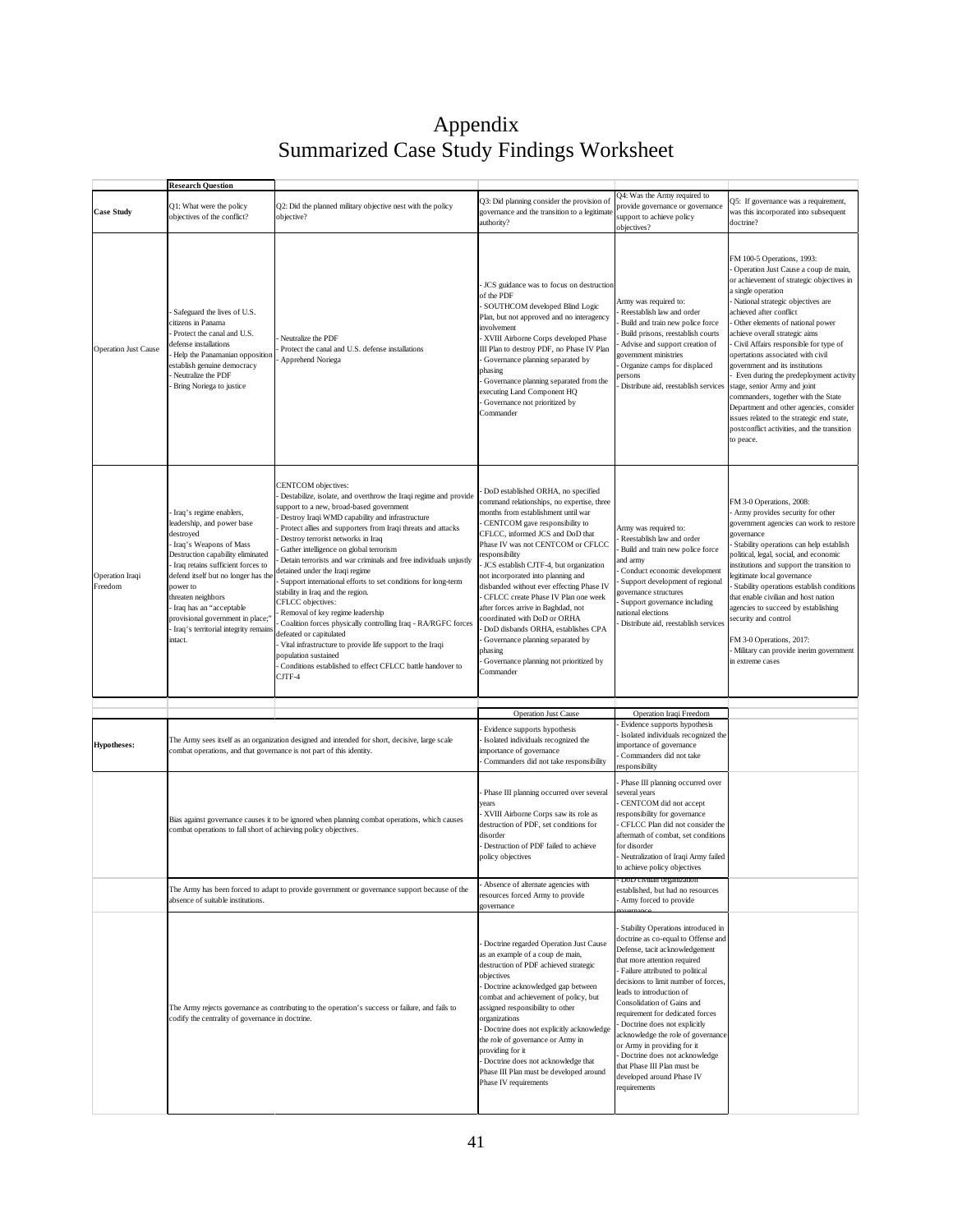#### Bibliography

- <span id="page-49-0"></span>Benson, Kevin. "A War Examined: Operation Iraqi Freedom, 2003." *Parameters* no. 4, Vol 43 (Winter 2013-14): 119-123.
- . ""Phase IV" CFLCC Stability Operations Planning", in *Turning Victory Into Success: Military Operations After the Campaigns*, edited by Brian M. DeToy, 179-195. Fort Leavenworth: Combat Studies Institute Press, 2004.
- Berger, Peter L., and Thomas Luckmann. *The Social Construction of Reality: A Treatise in the Sociology of Knowledge*. New York: Doubleday, 1966.
- Builder, Carl H. *The Masks of War: American Military Styles in Strategy and Analysis*. Baltimore: Johns Hopkins University Press, 1989.
- Cole, Ronald H. *Operation Just Cause: The Planning and Execution of Joint Operations in Panama February 1988 – January 1990.* Washington, DC: Joint History Office, Office of the Chairman of the Joint Chiefs of Staff, 1995.
- Clausewitz, Carl von. *On War*. Translated and edited by Michael Howard and Peter Paret. Princeton, NJ: Princeton University Press, 1984.
- Crane, Conrad C. *Avoiding Vietnam: The U.S. Army's Response to Defeat in Southeast Asia.* Carlisle: Strategic Studies Institute, 2002.
- Drea, Edward J. "Tradition and Circumstance: The Imperial Japanese Army's Tactical Response to Khalkin-Gol, 1939". In *Proceedings of the 1982 International Military History Symposium: The Impact of Unsuccessful Military Campaigns on Military Institutions, 1860-1980*, edited by Charles R. Shrader, 120-141. Washington, DC: US Army Center of Military History, 1984.
- Echevarria, Antulio J. "American Operational Art, 1917-2008." In *The Evolution of Operational Art: From Napoleon to the Present*. Edited by John Andreas Olsen and Martin van Creveld. New York: Oxford University Press, 2011.
- Fishel, John T. *The Fog of Peace: Planning and Executing the Restoration of Panama*. Carlisle Barracks: Strategic Studies Institute, 1992.
- Fontenot, Gregory, E.J. Degen, and David Tohn. *On Point: United States Army in Operation Iraqi Freedom.* Fort Leavenworth: Combat Studies Institute Press, 2004.
- Gaddis, John Lewis. *The Landscape of History: How Historians Map the Past*. New York: Oxford University Press, 2002.
- Gordon, Michael R., and Bernard E. Trainor. *Cobra II: The Inside Story of the Invasion and Occupation of Iraq*. Reprint edition. New York: Vintage, 2007.
- Kagan, Frederick W., "War and Aftermath." In *Turning Victory Into Success Military Operations After the Campaign*, edited by Brian M. De Toy, 35-43. Fort Leavenworth, Combat Studies Institute Press, 2004.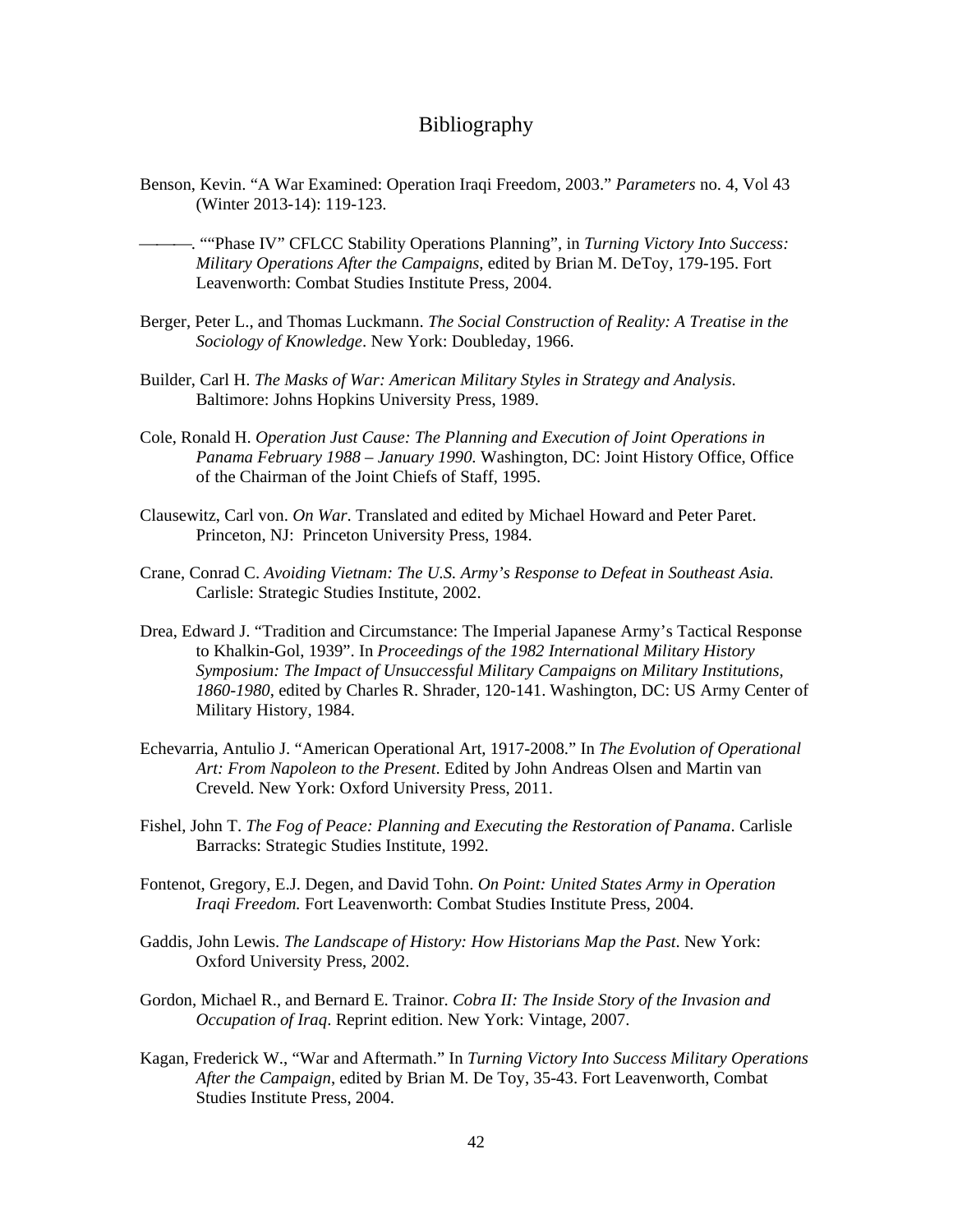- Kuhn, Thomas S. *The Structure of Scientific Revolutions*. Chicago, IL: University of Chicago Press, 1970.
- Lundy, Mike, Richard Creed, Nate Springer, and Scott Pence. "Three Perspectives on Consolidating Gains." *Military Review* 99, no.5 (September–October 2019): 16-30.
- Lynn, John A. "What War Should Be, What War Is". In *Turning Victory Into Success Military Operations After the Campaign*, edited by Brian M. De Toy, 43-59. Fort Leavenworth: Combat Studies Institute Press, 2004.
- McDonough, James R. "Building the New 100-5: Process and Product" *Military Review* 121, no. 10 (October 1991): 2-13.
- Nolan, Cathal J. *The Allure of Battle: A History of How Wars Have Been Won and Lost*. Oxford: Oxford University Press, 2017.
- Phillips, R. Cody. *Operation Just Cause: The Incursion into Panama*. Washington, DC: US Army Center of Military History, 2004.
- Public Broadcasting Service. "Interview with General Jay Garner." *Truth, War and Consequences.* Frontline. Accessed January 9, 2020. <https://www.pbs.org/wgbh/pages/frontline/shows/truth/interviews/garner.html>

. "Interview with Major General David Petraeus." *Truth, War and Consequences.*  Frontline. Accessed January 9, 2020. <https://www.pbs.org/wgbh/pages/frontline/shows/beyond/interviews/petraeus.html>

- Rayburn, Joel D., and Frank K. Sobchak, eds. *The U.S. Army in The Iraq War: Volume 1 Invasion, Insurgency, Civil War 2003-2006*. Carslisle Barracks: US Army War College Press, 2019.
- Rosenau, James N. "Thinking Theory Thoroughly." *The Scientific Study of Foreign Policy*. Edited by James N. Rosenau. London: Frances Pinter, 1980.
- Schadlow, Nadia. *War and the Art of Governance: Consolidating Combat Success into Political Victory*. Washington, DC: Georgetown University Press, 2017.
- Schulz, Richard H. Jr. *In the Aftermath of War: US Support for Reconstruction and Nation-Building in Panama Following Operation Just Cause.* Maxwell Air Force Base: Air University Press, 1993.
- Strachan, Hew. *The Direction of War: Contemporary Strategy in Historical Perspective.*  Cambridge: Cambridge University Press, 2013
- US Department of Defense, Joint Staff. Joint Publication 1, *Doctrine of the Armed Forces of the United States*. Washington, DC: Government Printing Office, 2017.
- . Joint Publication 3-0, *Operations*. Washington, DC: Government Printing Office, 2001.
- . Joint Publication 3-0, *Operations*. Washington, DC: Government Printing Office, 2006.